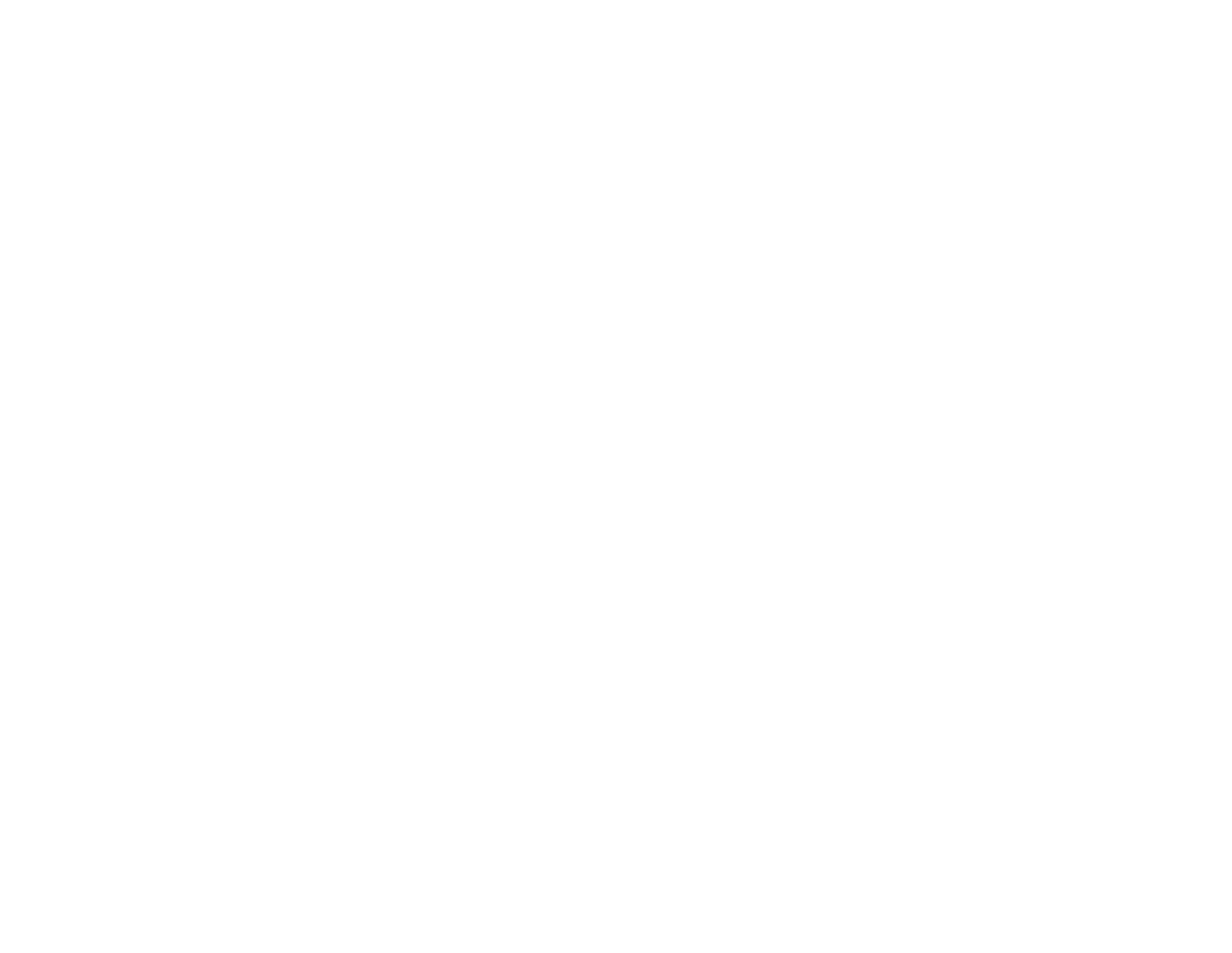| Starting Account: 01-2030-00-1601-012 01-2030-00-16<br><b>Account Name</b> | 2015<br>Adopted<br><b>Budget</b> | 2015<br><b>Expended</b><br>to Date | 2016<br><b>Departmental</b><br><b>Request</b> | 2016<br>Mayor's<br><b>Recommendation</b> | <b>YTY</b><br>Change<br>%<br>S | 2016<br><b>Council</b><br><b>Approved</b> |
|----------------------------------------------------------------------------|----------------------------------|------------------------------------|-----------------------------------------------|------------------------------------------|--------------------------------|-------------------------------------------|
| 00-1601 MUNICIPAL ELECTION S&W:                                            | \$4,000.00                       | \$2,612.97                         | \$4,000.00                                    | \$4,000.00                               |                                |                                           |
| 00-1602 MUNICIPAL ELECTION O/E:                                            | \$17,500.00                      | \$16,117.09                        | \$17,500.00                                   | \$17,500.00                              |                                |                                           |
| Department Total                                                           | \$21,500.00                      | \$18,730.06                        | \$21,500.00                                   | \$21,500.00                              |                                |                                           |
| 00-1701 LEGAL SERVICES S&W:                                                | \$74,000.00                      | \$63,822.35                        | \$42,500.00                                   | \$42,500.00                              | $$-31,500.00$ $-42.5\%$        | Transfer                                  |
| 00-1702 LEGAL SERVICES O/E:                                                | \$61,440.00                      | $$63,100.00 -$                     | $$92,940.00 -$                                | \$92,940.00                              | \$31,500.00 51.2%              | from S&W<br>to OE                         |
| <b>Department Total</b>                                                    | \$135,440.00                     | \$126,922.35                       | \$135,440.00                                  | \$135,440.00                             |                                |                                           |
| 00-1802 HUMAN RELATIONS COMMISSION OE:                                     | \$5,100.00                       | \$2,896.79                         | \$5,100.00                                    | \$5,100.00                               |                                |                                           |
| <b>Department Total</b>                                                    | \$5,100.00                       | \$2,896.79                         | \$5,100.00                                    | \$5,100.00                               |                                |                                           |
| 00-1901 PLANNING BOARD S&W:                                                | \$5,250.00                       | \$5,249.40                         | \$5,250.00                                    | \$5,250.00                               |                                |                                           |
| 00-1902 PLANNING BOARD O/E:                                                | \$10,400.00                      | \$5,839.87                         | \$10,400.00                                   | \$10,400.00                              |                                |                                           |
| <b>Department Total</b>                                                    | \$15,650.00                      | \$11,089.27                        | \$15,650.00                                   | \$15,650.00                              |                                |                                           |
| 00-1911 BOARD OF ADJUSTMENT S&W:                                           | \$5,250.00                       | \$5,249.40                         | \$5,250.00                                    | \$5,250.00                               |                                |                                           |
| 00-1912 BOARD OF ADJUSTMENT O/E:                                           | \$4,530.00                       | \$3,507.90                         | \$4,530.00                                    | \$4,530.00                               |                                |                                           |
| <b>Department Total</b>                                                    | \$9,780.00                       | \$8,757.30                         | \$9,780.00                                    | \$9,780.00                               |                                |                                           |
| 00-1931 WASTE MANAGEM S&W:                                                 | \$0.00                           | \$0.00                             | \$0.00                                        | \$0.00                                   |                                | See Budget                                |
| 00-1932 WASTE MANAGEM O/E:                                                 | \$259,102.93                     | \$170,951.34                       | \$417,180.93                                  | \$417,180.93                             | \$158,078.00 61.0%             | Page 13                                   |
| <b>Department Total</b>                                                    | \$259,102.93                     | \$170,951.34                       | \$417,180.93                                  | \$417,180.93                             | \$158,078.00 61.0%             |                                           |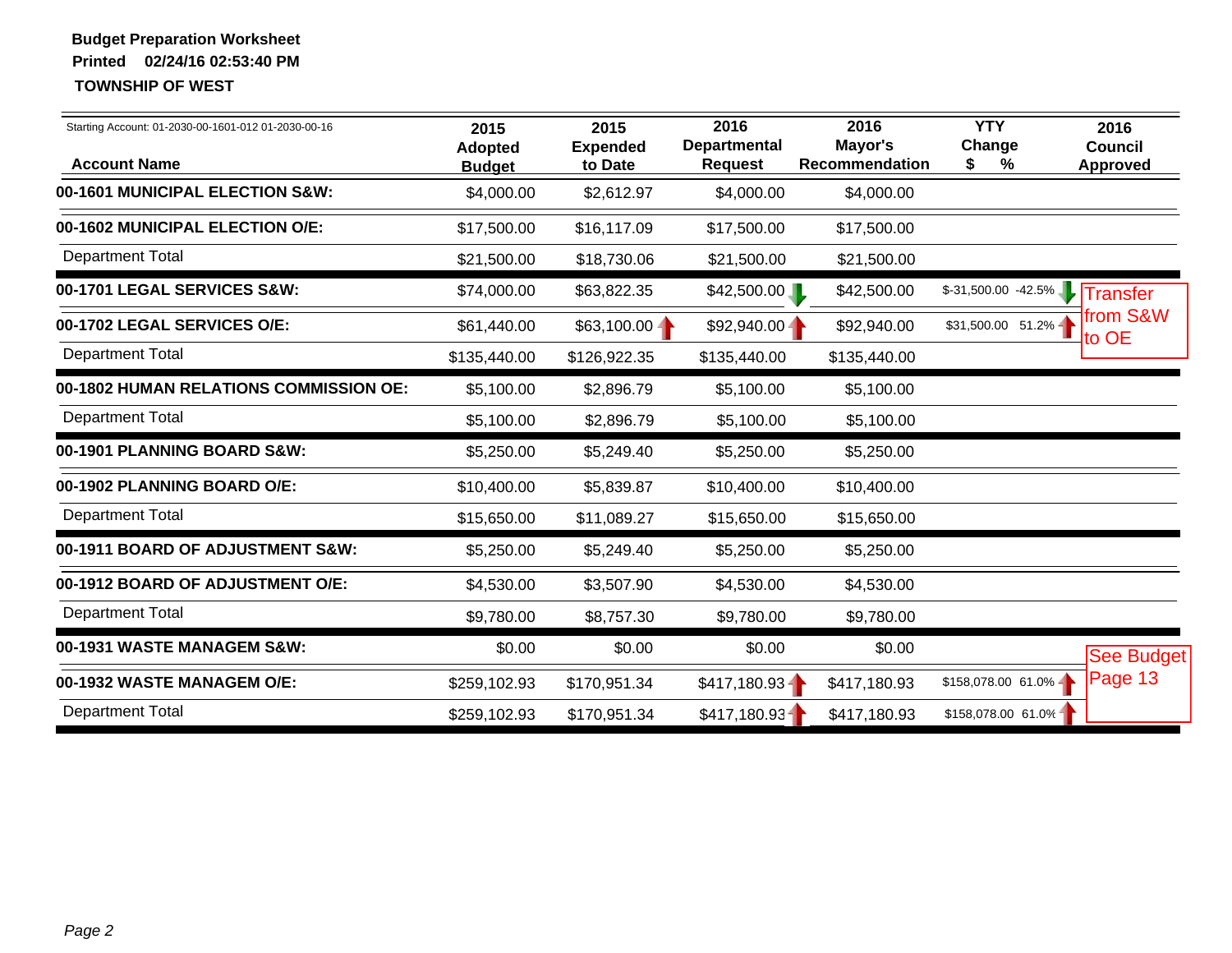|            | Starting Account: 01-2030-00-1931-012 01-2030-00-19 |                | 2015<br><b>Expended</b> | 2016<br><b>Departmental</b> | 2016<br>Mayor's       | <b>YTY</b><br>Change |          | 2016<br><b>Council</b> |
|------------|-----------------------------------------------------|----------------|-------------------------|-----------------------------|-----------------------|----------------------|----------|------------------------|
|            | <b>Account Name</b>                                 | <b>Budget</b>  | to Date                 | <b>Request</b>              | <b>Recommendation</b> | S                    | %        | <b>Approved</b>        |
| 1931       | <b>WASTE MANAGEM S&amp;W</b>                        |                |                         |                             |                       |                      |          |                        |
| 012        | <b>SALARIES &amp; WAGES HOURLY</b>                  | \$8,676.00     | \$2,180.42              | \$8,676.00                  | \$8,676.00            |                      |          |                        |
| 020        | <b>SALARIES &amp; WAGES-STIPEND PRGM</b>            | \$2,000.00     | \$2,000.00              | \$2,000.00                  | \$2,000.00            |                      |          |                        |
| 021        | <b>SALARIES &amp; WAGES-STIPEND</b>                 | \$5,325.00     | $$5,400.00 -$           | \$5,000.00                  | \$5,000.00            | $$-325.00$           | $-6.1\%$ |                        |
| 800        | <b>SALARIES &amp; WAGES FROM CLEAN</b>              | $$-16,001.00$  | $$-9,580.42$            | $$-15,676.00$               | \$-15,676.00          | \$325.00             | $-2.0\%$ |                        |
|            | 00-1931 WASTE MANAGEM S&W:                          | \$0.00         | \$0.00                  | \$0.00                      | \$0.00                |                      |          |                        |
| 1932       | <b>WASTE MANAGEM O/E</b>                            |                |                         |                             |                       |                      |          |                        |
| 080        | <b>CONFERENCES, MEETINGS, SEMINAR</b>               | \$0.00         | \$0.00                  | \$0.00                      | \$0.00                |                      |          |                        |
| 090        | <b>DELIVERY OF RECYCLING</b>                        | \$0.00         | \$0.00                  | \$0.00                      | \$0.00                |                      |          |                        |
| 110        | <b>SUPPLIES &amp; EQUIPMENT</b>                     | \$0.00         | \$0.00                  | \$0.00                      | \$0.00                |                      |          |                        |
| 111        | <b>RECYCLING DUMPSTERS</b>                          | \$0.00         | \$0.00                  | \$0.00                      | \$0.00                |                      |          |                        |
| 112        | <b>STREET SWEEPING DUMPSTERS</b>                    | \$0.00         | \$0.00                  | \$0.00                      | \$0.00                |                      |          |                        |
| 140        | <b>RECYCLING COLLECTION</b>                         | \$369,003.93   | \$329,000.34            | \$369,003.93                | \$369,003.93          |                      |          |                        |
| 150        | <b>LITTER PICKUP/REMOVAL BY</b>                     | \$10,000.00    | $$11,282.00 -$          | \$10,000.00                 | \$10,000.00           |                      |          |                        |
| 160        | <b>CLEAN COMMUNITY EXPENSE</b>                      | \$38,177.00    | \$31,500.00             | \$38,177.00                 | \$38,177.00           |                      |          |                        |
| 800        | OE FROM CLEAN COMMUNITIES                           | $$-158,078.00$ | $$-200,831.00$          | $$0.00 -$                   | \$0.00                | \$158,078.00         | *** *%   |                        |
|            | 00-1932 WASTE MANAGEM O/E:                          | \$259,102.93   | \$170,951.34            | $$417,180.93 -$             | \$417,180.93          | $$158,078.00$ 61.0%  |          |                        |
| Page Total |                                                     | \$259,102.93   | \$170,951.34            | \$417,180.93                | \$417,180.93          | $$158,078.00$ 61.0%  |          |                        |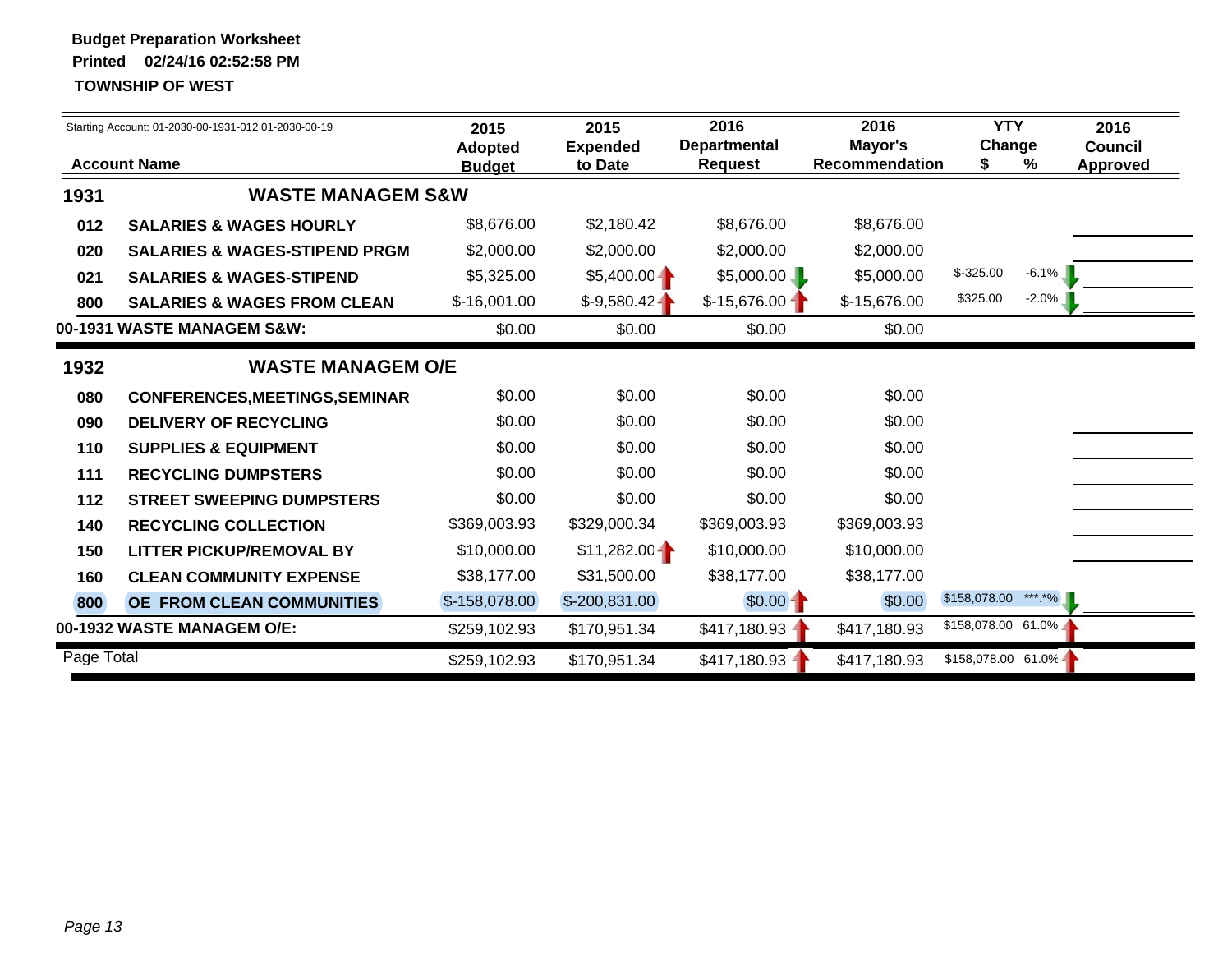| Starting Account: 01-2030-00-1941-010 01-2030-00-19<br><b>Account Name</b> | 2015<br><b>Adopted</b><br><b>Budget</b> | 2015<br><b>Expended</b><br>to Date | 2016<br><b>Departmental</b><br><b>Request</b> | 2016<br>Mayor's<br>Recommendation  | <b>YTY</b><br>Change<br>%<br>S  |           | 2016<br><b>Council</b><br><b>Approved</b> |
|----------------------------------------------------------------------------|-----------------------------------------|------------------------------------|-----------------------------------------------|------------------------------------|---------------------------------|-----------|-------------------------------------------|
| 00-1941 MUNICIPAL COURT S&W:                                               | \$391,446.20                            | \$356,224.30                       | \$346,304.63                                  | \$326,304.63                       | $$-65,141.57 -16.6\%$           |           | See Budget                                |
| 00-1942 MUNICIPAL COURT O/E:                                               | \$31,300.00                             | \$29,578.03                        | \$31,300.00                                   | \$31,300.00                        |                                 |           | Pages 14,<br>14 <sub>s</sub>              |
| <b>Department Total</b>                                                    | \$422,746.20                            | \$385,802.33                       | \$377,604.63                                  | $$357,604.63$ $$-65,141.57$ -15.4% |                                 |           |                                           |
| 00-1951 PUBLIC DEFENDER S&W:                                               | \$18,200.00                             | \$15,400.00                        | \$18,200.00                                   |                                    | $$6,000.00$ \$-12,200.00 -67.0% |           | <b>Transfer</b>                           |
| 00-1952 PUBLIC DEFENDER OE:                                                | \$6,000.00                              | \$0.00                             | \$6,000.00                                    | $$18,200.00 -$                     | \$12,200.00 203.3%              |           | lfrom S&W                                 |
| <b>Department Total</b>                                                    | \$24,200.00                             | \$15,400.00                        | \$24,200.00                                   | \$24,200.00                        |                                 |           | to OE                                     |
| 00-1962 ENVIRONMENTAL COMMISSION O/E:                                      | \$150.00                                | \$125.00                           | \$150.00                                      | \$150.00                           |                                 |           |                                           |
| <b>Department Total</b>                                                    | \$150.00                                | \$125.00                           | \$150.00                                      | \$150.00                           |                                 |           |                                           |
| 00-1972 RENT LEVELING O/E:                                                 | \$75.00                                 | \$0.00                             | \$75.00                                       | \$75.00                            |                                 |           |                                           |
| <b>Department Total</b>                                                    | \$75.00                                 | \$0.00                             | \$75.00                                       | \$75.00                            |                                 |           |                                           |
| 00-2001 BUSINESS ADMI S&W:                                                 | \$250,505.88                            | $$256,396.15 -$                    | $$261,369.24 -$                               | \$261,369.24                       | \$10,863.36                     | $4.3\%$   | Contractual                               |
| 00-2002 BUSINESS ADMI O/E:                                                 | \$173,200.00                            | \$95,859.40                        | \$173,200.00                                  | \$173,200.00                       |                                 |           |                                           |
| <b>Department Total</b>                                                    | \$423,705.88                            | \$352,255.55                       | \$434,569.24                                  | \$434,569.24                       | \$10,863.36                     | 2.5%      |                                           |
| 00-2102 ADMIN OF TOWN OWNED<br><b>PROPERTIES:</b>                          | \$1,000.00                              | \$0.00                             | \$1,000.00                                    | \$1,000.00                         |                                 |           |                                           |
| <b>Department Total</b>                                                    | \$1,000.00                              | \$0.00                             | \$1,000.00                                    | \$1,000.00                         |                                 |           |                                           |
| 00-2201 PURCHASING S&W:                                                    | \$158,792.80                            | $$161, 174.52 -$                   | $$166,349.83 -$                               | \$166,349.83                       | \$7,557.03                      | $4.7\% -$ | Contractual                               |
| 00-2202 PURCHASING O/E:                                                    | \$38,400.00                             | \$30,103.69                        | \$38,400.00                                   | \$38,400.00                        |                                 |           |                                           |
| <b>Department Total</b>                                                    | \$197,192.80                            | \$191,278.21                       | \$204,749.83                                  | \$204,749.83                       | \$7,557.03                      | $3.8\%$   |                                           |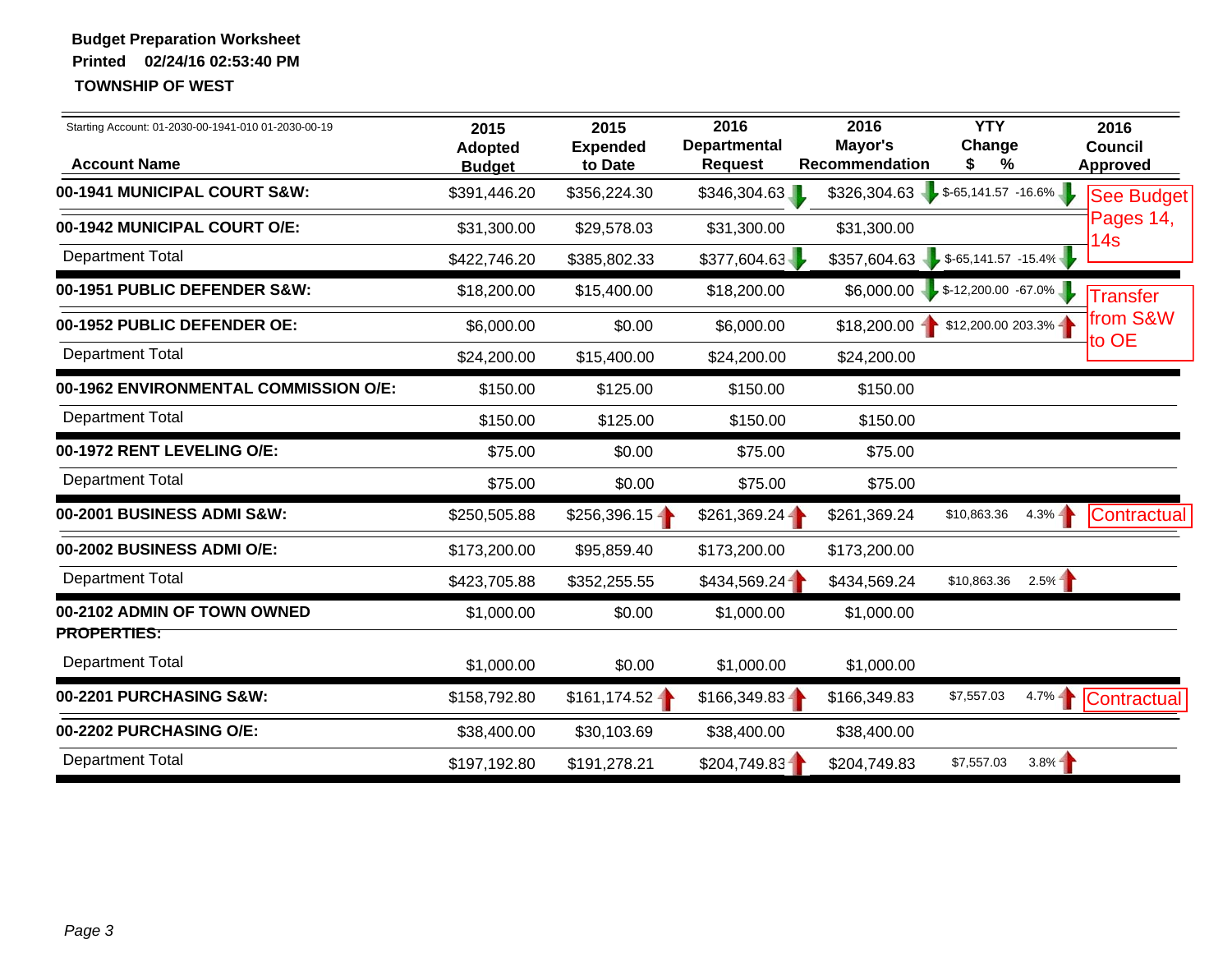|            | Starting Account: 01-2030-00-1941-010 01-2030-00-19 | 2015                            | 2015                       | 2016                                  | 2016                                  | <b>YTY</b>              | 2016                                      |  |
|------------|-----------------------------------------------------|---------------------------------|----------------------------|---------------------------------------|---------------------------------------|-------------------------|-------------------------------------------|--|
|            | <b>Account Name</b>                                 | <b>Adopted</b><br><b>Budget</b> | <b>Expended</b><br>to Date | <b>Departmental</b><br><b>Request</b> | Mayor's<br>Recommendation             | Change<br>S.            | <b>Council</b><br>$\%$<br><b>Approved</b> |  |
| 1941       | <b>MUNICIPAL COURT S&amp;W</b>                      |                                 |                            |                                       |                                       |                         |                                           |  |
| 010        | <b>SALARIES AND WAGES</b>                           | \$320,076.20                    | \$308,526.80               | \$311,304.63                          | \$311,304.63                          | $$-8,771.57$            | $-2.7\%$                                  |  |
| 011        | <b>RELIEF-JUDGES</b>                                | \$0.00                          | \$0.00                     | \$0.00                                | \$0.00                                |                         |                                           |  |
| 012        | <b>HOURLY</b>                                       | \$25,000.00                     | \$16,277.00                | \$20,000.00                           |                                       | $$0.00$ $$-25,000.00$   | ***.*%                                    |  |
| 013        | <b>OVERTIME</b>                                     | \$15,000.00                     | $$20,050.50 -$             | \$15,000.00                           | \$15,000.00                           |                         |                                           |  |
| 016        | <b>TERMINAL LEAVE</b>                               | \$139,903.54                    | \$94,108.05                | \$74,598.10                           | \$74,598.10                           | $$-65,305.44$ $-46.6\%$ |                                           |  |
| 025        | <b>S&amp;W RETROPAY</b>                             | \$0.00                          | \$0.00                     | \$0.00                                | \$0.00                                |                         |                                           |  |
| 030        | <b>S&amp;W SPECIAL REQUESTS</b>                     | \$31,370.00                     | \$11,370.00                | \$0.00                                | \$0.00                                | $$-31,370.00$ ***.*%    |                                           |  |
| 800        | <b>PAID TERMINAL LEAVE</b>                          | \$-139,903.54                   | $$-94,108.05$              | $$-74,598.10$                         | $$-74,598.10$                         | \$65,305.44 -46.6%      |                                           |  |
|            | 00-1941 MUNICIPAL COURT S&W:                        | \$391,446.20                    | \$356,224.30               | \$346,304.63                          | $$326,304.63$ $$^{565,141.57}$ -16.6% |                         |                                           |  |
| 1942       | <b>MUNICIPAL COURT O/E</b>                          |                                 |                            |                                       |                                       |                         |                                           |  |
| 012        | <b>ENVIRONMENT COURT</b>                            | \$0.00                          | \$0.00                     | \$0.00                                | \$0.00                                |                         |                                           |  |
| 030        | <b>PRINTING</b>                                     | \$10,000.00                     | \$6,790.76                 | \$10,000.00                           | \$10,000.00                           |                         |                                           |  |
| 070        | <b>SUBPOENA-WITNESS FEES</b>                        | \$500.00                        | \$0.00                     | \$500.00                              | \$500.00                              |                         |                                           |  |
| 080        | <b>CONFERENCE</b>                                   | \$0.00                          | \$0.00                     | \$0.00                                | \$0.00                                |                         |                                           |  |
| 081        | DUES, MEETINGS, MILEAGE                             | \$0.00                          | \$0.00                     | \$0.00                                | \$0.00                                |                         |                                           |  |
| 090        | <b>PROFESSIONAL SERVICES</b>                        | \$9,000.00                      | $$13,758.96 -$             | \$9,000.00                            | \$9,000.00                            |                         |                                           |  |
| 110        | <b>OFFICE EQUIPMENT</b>                             | \$2,000.00                      | \$529.85                   | \$2,000.00                            | \$2,000.00                            |                         |                                           |  |
| 111        | <b>MAINT, REPAIRS</b>                               | \$800.00                        | \$0.00                     | \$800.00                              | \$800.00                              |                         |                                           |  |
| 112        | <b>OFFICE SUPPLIES</b>                              | \$2,000.00                      | $$7,098.46 -$              | \$2,000.00                            | \$2,000.00                            |                         |                                           |  |
| 130        | <b>COMPUTER MAINT</b>                               | \$500.00                        | \$0.00                     | \$500.00                              | \$500.00                              |                         |                                           |  |
| 190        | <b>RELIEF-JUDGES</b>                                | \$6,500.00                      | \$1,400.00                 | \$6,500.00                            | \$6,500.00                            |                         |                                           |  |
| 200        | <b>COURT SECURITY</b>                               | \$0.00                          | \$0.00                     | \$0.00                                | \$0.00                                |                         |                                           |  |
|            | 00-1942 MUNICIPAL COURT O/E:                        | \$31,300.00                     | \$29,578.03                | \$31,300.00                           | \$31,300.00                           |                         |                                           |  |
| Page Total |                                                     | \$422,746.20                    | \$385,802.33               | \$377,604.63                          | $$357,604.63$ $$-65,141.57$ $-15.4\%$ |                         |                                           |  |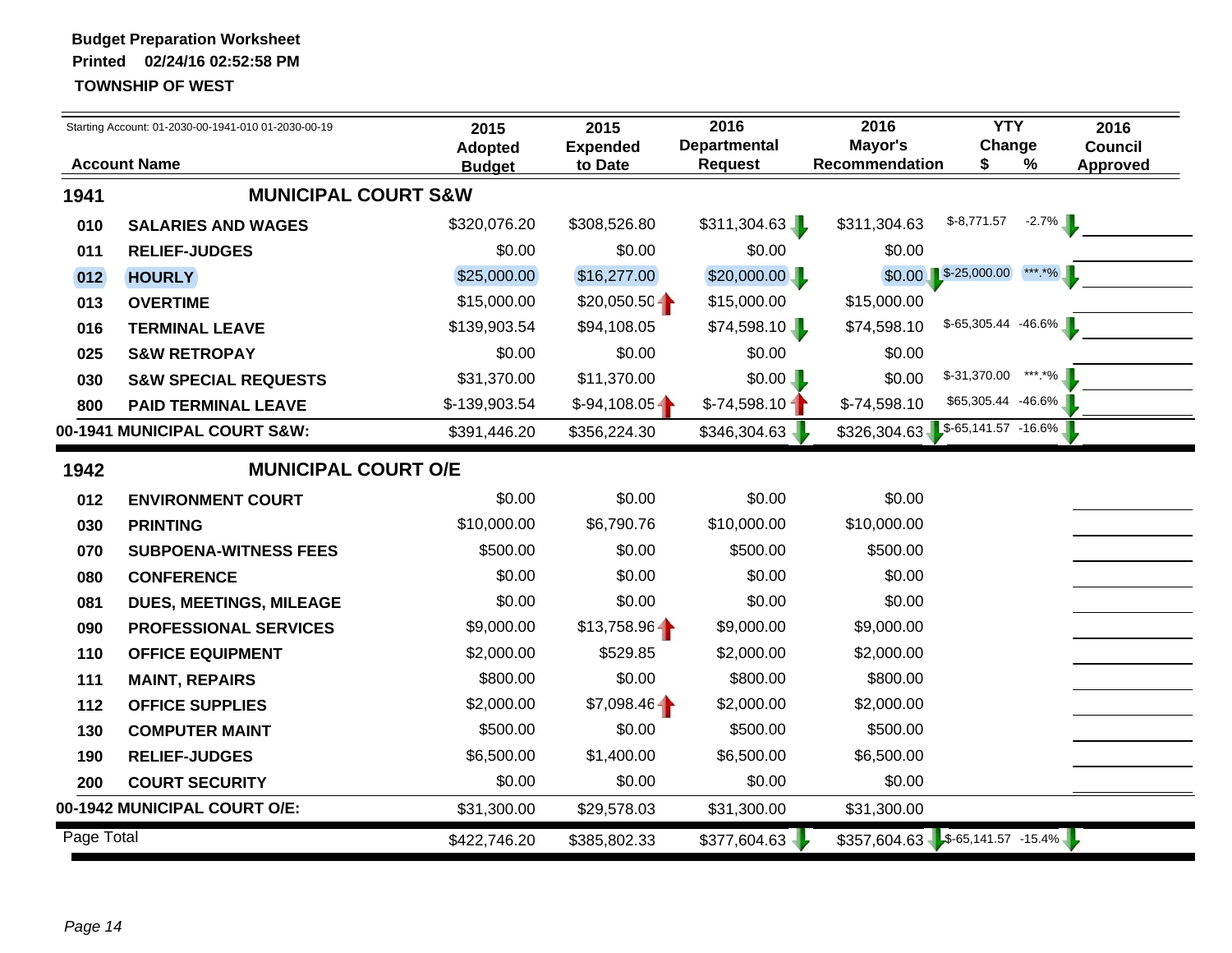|                                   | TOWNSHIP OF WEST ORANGE           |            | 2015                                 |                                  | 2016                    |                        | 2016                        |
|-----------------------------------|-----------------------------------|------------|--------------------------------------|----------------------------------|-------------------------|------------------------|-----------------------------|
|                                   | MUNICIPAL BUDGET                  |            |                                      |                                  |                         |                        |                             |
|                                   | <b>SALARIES AND WAGES</b>         |            |                                      |                                  |                         |                        |                             |
|                                   |                                   |            |                                      |                                  |                         |                        |                             |
| <b>DEPARTMENT</b>                 |                                   |            | Executive & Legislative              |                                  |                         |                        |                             |
| Department Code #                 |                                   | 0011       |                                      |                                  |                         |                        |                             |
|                                   |                                   |            |                                      |                                  |                         |                        |                             |
| <b>DIVISION</b>                   |                                   |            | Municipal Court - Statutory Agencies |                                  |                         |                        |                             |
|                                   |                                   |            |                                      |                                  |                         |                        |                             |
| Division Code #                   |                                   | ########   |                                      |                                  |                         |                        |                             |
|                                   | <b>CIVIL SERVICE</b>              | Employment | Approved                             |                                  |                         | Mayor's                | If Approved                 |
| <b>NAME</b>                       | <b>TITLE</b>                      | Date       | <b>FINAL BUDGET</b><br>2015          | Longevity<br>2016                | <b>PROPOSED</b><br>2016 | Recommendation<br>2016 | <b>FINAL BUDGET</b><br>2016 |
| Padovano, Margaret                | <b>Chief Judge</b>                | 3/7/05     | 34,000.00                            |                                  | 38,500.00               | 38,500.00              | 38,500.00                   |
|                                   | <b>Assigned as Chief Judge LY</b> |            | 4,500.00                             |                                  |                         |                        |                             |
|                                   |                                   |            |                                      |                                  |                         |                        |                             |
| <b>Dennis Dowd</b>                | <b>Judge</b>                      | 1/1/15     | 34,000.00                            |                                  | 34,000.00               | 34,000.00              | 34,000.00                   |
| Daniels, Edrie                    | <b>Municipal Court Admin</b>      | 11/13/78   | 103,072.00                           |                                  |                         |                        |                             |
|                                   | <b>Retirement</b>                 |            | 81,485.46                            |                                  |                         |                        |                             |
|                                   |                                   |            |                                      |                                  |                         |                        |                             |
| Prokop, Heather                   | <b>Municipal Court Admin</b>      | 11/2/15    |                                      |                                  | 84,945.00               | 84,945.00              | 84,945.00                   |
| Palmere, Kristina                 | <b>Violations Clerk</b>           | 3/18/96    | 58,649.00                            | 4.857.55                         | 60,719.31               | 60,719.31              | 60,719.31                   |
| Tutalo, Jennifer                  | Dep Mun. Court Adm                | 4/21/97    | 67,952.00                            | 377.44                           | 6,290.68                | 6,290.68               | 6,290.68                    |
|                                   | retired 2/1/2016                  |            | 5,000.00                             |                                  | (0.00)                  | (0.00)                 | (0.00)                      |
|                                   |                                   |            | (2,650.00)                           |                                  | (0.00)                  | (0.00)                 | (0.00)                      |
|                                   | <b>Retirement</b>                 |            |                                      |                                  | 74,598.16               | 74,598.16              | 74,598.16                   |
| <b>Open Position</b>              | Dep Mun. Court Adm                |            |                                      |                                  | 41,666.67               | 41,666.67              | 41,666.67                   |
|                                   |                                   |            |                                      |                                  |                         |                        |                             |
| Carsillo, Kathleen                | Keyboarding clerk 1               | 1/1/12     | 25,000.00                            |                                  | 39,948.00               | 39,948.00              | 39,948.00                   |
|                                   |                                   |            | 8,720.00                             |                                  | (0.00)                  | (0.00)                 | (0.00)                      |
| to be recruited                   | Keyboarding clerk 1               |            | 20,000.00                            |                                  | 20,000.00               |                        |                             |
|                                   | 22 hrs/wk @ \$17.75               | per hr     |                                      |                                  |                         |                        |                             |
| <b>Court Session Overtime</b>     |                                   |            | 15,000.00                            |                                  | 15,000.00               | 15,000.00              | 15,000.00                   |
| Paid Terminal Leave               |                                   |            | (139, 903.54)                        |                                  | (74, 598.16)            | (74, 598.16)           | (74, 598.16)                |
| Longevity Carried Into Salary --> |                                   |            | 18,203.20                            |                                  | 5,234.98                | 5,234.98               | 5,234.98                    |
| <b>Totals</b>                     |                                   |            | 391,446.20                           | 5,234.98                         | 346,304.63              | 326,304.63             | 326,304.63                  |
| 01-2010-00-1941-010               | S&W                               |            | 320,076.20 S&W                       |                                  | 311,304.63              | 311,304.63             | 311,304.63                  |
| 01-2010-00-1941-012               | Hourly                            |            | 25,000.00 Hourly                     |                                  | 20,000.00               |                        |                             |
| 01-2010-00-1941-013               | Overtime                          |            | 15,000.00                            | Overtime                         | 15,000.00               | 15,000.00              | 15,000.00                   |
| 01-2010-00-1941-016               | <b>Terminal Leave</b>             |            | 139,903.54                           | <b>Terminal Leave</b>            |                         |                        |                             |
| 01-2010-00-1941-025               | S&W Retro Pay                     |            |                                      | S&W Retro Pay                    |                         |                        |                             |
| 01-2010-00-1941-800               | Frm Acc Abs Trust                 |            |                                      | $(139,903.54)$ Frm Acc Abs Trust | (74, 598.16)            | (74, 598.16)           | (74, 598.16)                |
| 01-2010-00-1941-030               | <b>Special Requests</b>           |            |                                      | 31,370.00 Special Requests       | (0.00)                  | (0.00)                 | (0.00)                      |
| 14S                               | Proof                             |            |                                      | Proof                            | (74, 598.16)            | (74, 598.16)           | (74, 598.16)                |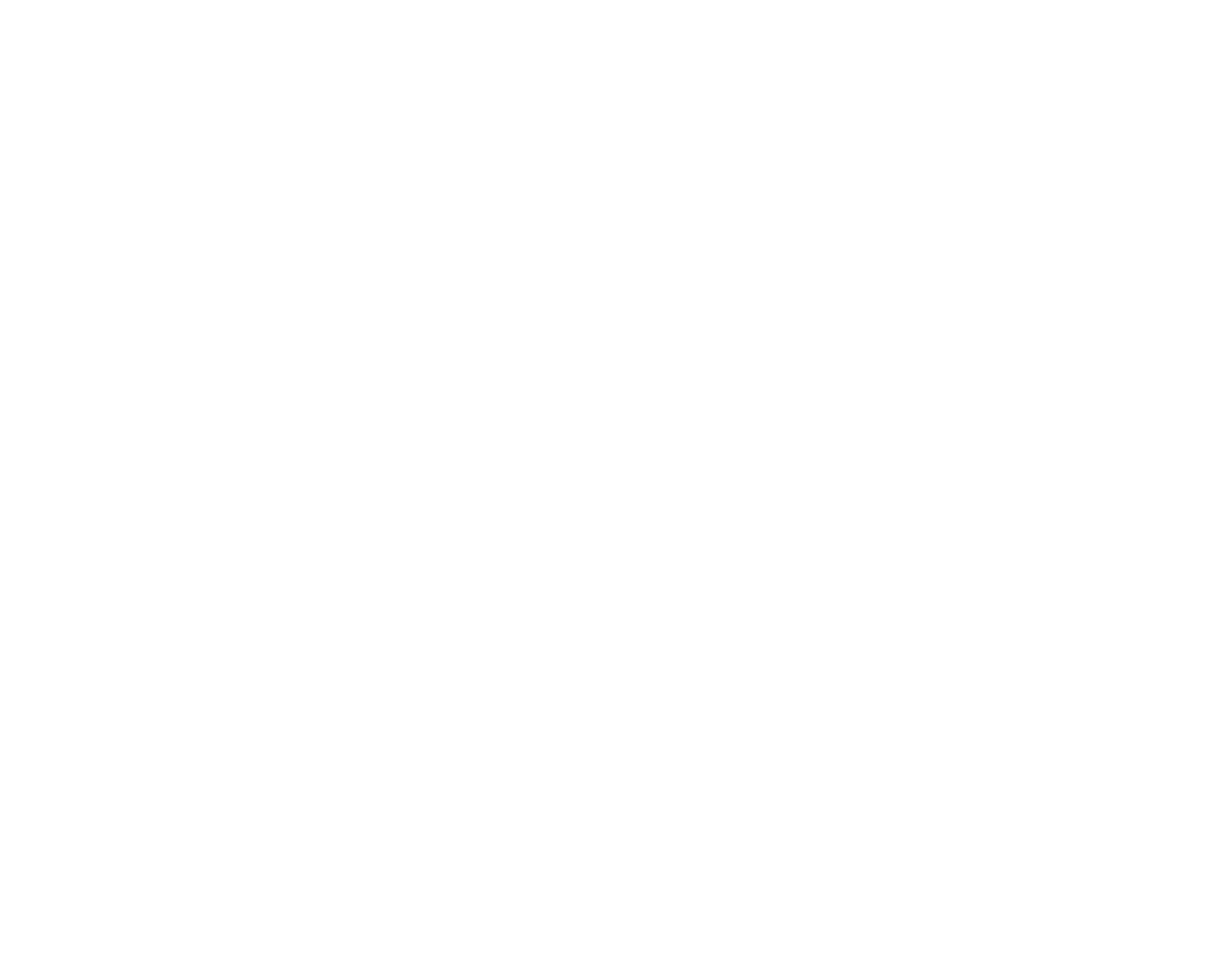| Starting Account: 01-2030-00-2302-030 01-2030-00-23<br><b>Account Name</b> | 2015<br><b>Adopted</b><br><b>Budget</b> | 2015<br><b>Expended</b><br>to Date | 2016<br><b>Departmental</b><br><b>Request</b> | 2016<br>Mayor's<br><b>Recommendation</b> | <b>YTY</b><br>Change<br>%<br>S | 2016<br>Council<br><b>Approved</b> |
|----------------------------------------------------------------------------|-----------------------------------------|------------------------------------|-----------------------------------------------|------------------------------------------|--------------------------------|------------------------------------|
| 00-2302 CENTRAL PRINT O/E:                                                 | \$27,700.00                             | \$16,582.24                        | \$27,700.00                                   | \$27,700.00                              |                                |                                    |
| <b>Department Total</b>                                                    | \$27,700.00                             | \$16,582.24                        | \$27,700.00                                   | \$27,700.00                              |                                |                                    |
| 00-2402 TELEPHIONE COMMUNICATIONS O/E:                                     | \$235,000.00                            | $$251,171.16 -$                    | $$250,000.00 -$                               | \$235,000.00                             |                                |                                    |
| <b>Department Total</b>                                                    | \$235,000.00                            | \$251,171.16                       | \$250,000.00                                  | \$235,000.00                             |                                |                                    |
| 00-2531 CENTRAL INSURANCE-ADMIN S&W:                                       | \$2,400.00                              | \$2,400.00                         | \$2,400.00                                    | \$2,400.00                               |                                |                                    |
| 00-2532 CENTRAL INSURANCE - HEALTH:                                        | 10,066,539.12                           | 11,872,913.03-                     | 12,100,567.42                                 | 12,100,567.42                            | \$2,034,028.30 20.2% -         | See Budget                         |
| 00-2533 CENTRAL INSURANCE - SUI:                                           | \$100.00                                | \$100.00                           | $$80,000.00 -$                                | \$80,000.00                              | \$79,900.00                    | Pages 24,<br>***.*%-               |
| 00-2534 CENTRAL INSURANCE- LIABILITY:                                      | \$899,652.00                            | $$938,418.00 -$                    | \$874,712.00                                  | \$874,712.00                             | \$-24,940.00                   | $-2.7\%$                           |
| 00-2535 CENTRAL INSURANCE - WC:                                            | \$494,212.59                            | \$494,212.59                       | $$500,000.00 -$                               | \$500,000.00                             | \$5,787.41                     | $1.1% -$                           |
| <b>Department Total</b>                                                    | 11,462,903.71                           | 13,308,043.62                      | 13,557,679.42                                 | 13,557,679.42                            | \$2,094,775.71 18.2%           |                                    |
| 00-2602 CENTRAL MAILING O/E:                                               | \$73,750.00                             | \$62,560.16                        | \$73,750.00                                   | \$73,750.00                              |                                |                                    |
| <b>Department Total</b>                                                    | \$73,750.00                             | \$62,560.16                        | \$73,750.00                                   | \$73,750.00                              |                                |                                    |
| 00-2702 TOWNSHIP PHYSICIAN O/E:                                            | \$9,365.00                              | \$2,596.00                         | \$9,365.00                                    | \$9,365.00                               |                                |                                    |
| <b>Department Total</b>                                                    | \$9,365.00                              | \$2,596.00                         | \$9,365.00                                    | \$9,365.00                               |                                |                                    |
| 00-2801 COLLECTORS OF S&W:                                                 | \$207,784.00                            | \$193,305.50                       | $$208,914.26 -$                               | \$208,914.26                             | \$1,130.26                     | $0.5\%$<br>See Budget              |
| 00-2802 COLLECTORS OF O/E:                                                 | \$20,900.00                             | \$17,869.36                        | \$20,900.00                                   | \$20,900.00                              |                                | Pages 28,<br>28s                   |
| <b>Department Total</b>                                                    | \$228,684.00                            | \$211,174.86                       | \$229,814.26                                  | \$229,814.26                             | \$1,130.26                     | 0.4%                               |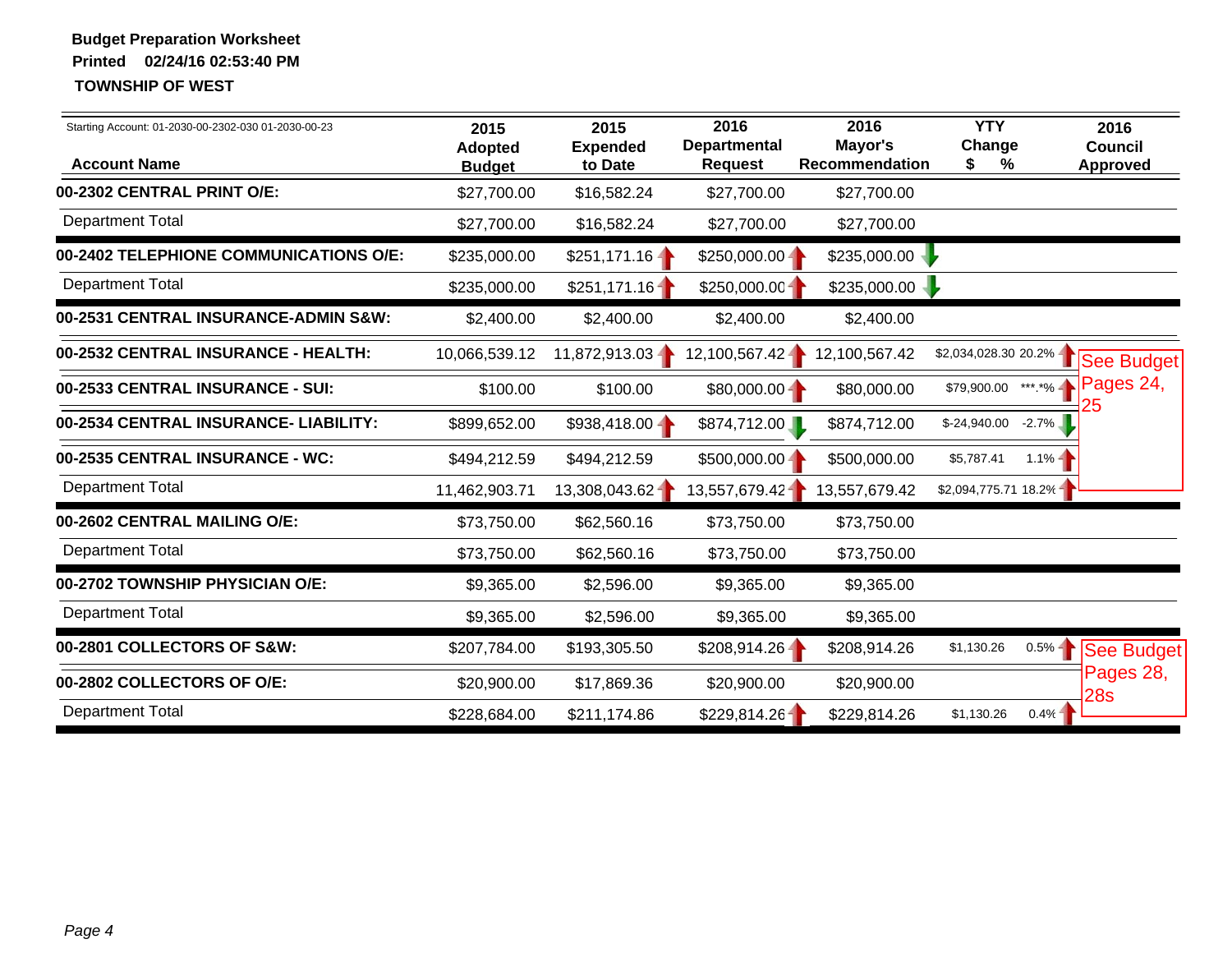|      | Starting Account: 01-2030-00-2531-020 01-2030-00-25<br><b>Account Name</b> |                 | 2015<br><b>Expended</b> | 2016<br><b>Departmental</b> | 2016<br>Mayor's       | <b>YTY</b><br>Change  |                    | 2016<br><b>Council</b> |
|------|----------------------------------------------------------------------------|-----------------|-------------------------|-----------------------------|-----------------------|-----------------------|--------------------|------------------------|
|      |                                                                            | <b>Budget</b>   | to Date                 | <b>Request</b>              | <b>Recommendation</b> |                       | %                  | <b>Approved</b>        |
| 2531 | <b>CENTRAL INSURANCE-ADMIN S&amp;W</b>                                     |                 |                         |                             |                       |                       |                    |                        |
| 020  | <b>INSURANCE FUND SECRETARY S&amp;W</b>                                    | \$2,400.00      | \$2,400.00              | \$2,400.00                  | \$2,400.00            |                       |                    |                        |
|      | 00-2531 CENTRAL INSURANCE-ADMIN S&W:                                       | \$2,400.00      | \$2,400.00              | \$2,400.00                  | \$2,400.00            |                       |                    |                        |
| 2532 | <b>CENTRAL INSURANCE - HEALTH</b>                                          |                 |                         |                             |                       |                       |                    |                        |
| 070  | <b>RETIREE HEALTH BENEFITS CLAIMS</b>                                      | \$3,172,107.94  | \$3,642,208.87          | \$3,818,873.61              | \$3,818,873.61        | \$646,765.67 20.3%    |                    |                        |
| 072  | <b>RETIREE HEALTH BENEFITS ADMIN</b>                                       | \$740,000.00    | \$731,012.82            | \$728,438.56                | \$728,438.56          | $$-11,561.44$         | $-1.5\%$           |                        |
| 075  | <b>RETIREE PRESCRIPTION</b>                                                | \$1,816,949.76  | \$1,849,453.31          | \$2,080,792.32              | \$2,080,792.32        | \$263,842.56 14.5%    |                    |                        |
| 077  | <b>LIBRARY RETIREE PRESCRIPTION</b>                                        | \$0.00          | \$0.00                  | \$0.00                      | \$0.00                |                       |                    |                        |
| 080  | <b>MEDICARE PART B</b>                                                     | \$350,000.00    | \$325,190.00            | \$320,000.00                | \$320,000.00          | $$-30,000.00$         | $-8.5\%$           |                        |
| 081  | <b>EMPLOYEE HEALTH BENEFITS</b>                                            | \$3,007,323.60  | $$4,154,112.44 -$       | \$4,309,817.84              | \$4,309,817.84        | $$1,302,494.24$ 43.3% |                    |                        |
| 082  | <b>HEALTH BENEFITS REIMBURSEMENT</b>                                       | \$200,000.00    | \$213,792.57            | \$210,000.00                | \$210,000.00          | \$10,000.00           | $5.0\%$            |                        |
| 083  | <b>EMPLOYEE HEALTH BENEFITS</b>                                            | \$647,000.00    | \$628,832.25            | \$631,162.15                | \$631,162.15          | $$-15,837.85$         | $-2.4%$            |                        |
| 084  | <b>ACA FEES</b>                                                            | \$0.00          | $$83,398.52 +$          | \$58,398.52                 | \$58,398.52           | \$58,398.52           | <b>New</b><br>Line |                        |
| 085  | <b>PRESCRIPTION BENEFITS</b>                                               | \$1,511,606.64  | $$1,536,614.07 -$       | \$1,653,047.00              | \$1,653,047.00        | \$141,440.36          | $9.3\%$            |                        |
| 090  | <b>DENTAL BENEFITS</b>                                                     | \$286,646.40    | $$290,569.14 -$         | \$287,712.00                | \$287,712.00          | \$1,065.60            | $0.3\%$            |                        |
| 200  | <b>SAFER GRANT</b>                                                         | $$-46,626.39$   | $$-46,626.39$           | $$0.00 -$                   | \$0.00                | \$46,626.39           | *** *%             |                        |
| 600  | <b>EMPLOYEE CONTRIBUTION</b>                                               | $-1,403,468.83$ | $-1,398,611.14-$        | $-1,601,476.88$             | $-1,601,476.88$       | $$-198,008.05$ 14.1%  |                    |                        |
| 650  | <b>LIBRARY MEDICAL CLAIMS</b>                                              | \$0.00          | $$77,966.57 -$          | \$0.00                      | \$0.00                |                       |                    |                        |
| 675  | <b>RDS REIMBURSEMENT FOR RX</b>                                            | $$-215,000.00$  | $$-215,000.00$          | $$-215,000.00$              | \$-215,000.00         |                       |                    |                        |
| 700  | <b>PORTION OUTSIDE CAP</b>                                                 | \$0.00          | \$0.00                  | $$-181,197.70$              | \$-181,197.70         | $$-181,197.70$        |                    |                        |
|      | 00-2532 CENTRAL INSURANCE - HEALTH:                                        | 10,066,539.12   | 11,872,913.03-          | 12,100,567.42               | 12,100,567.42         | \$2,034,028.30 20.2%  |                    |                        |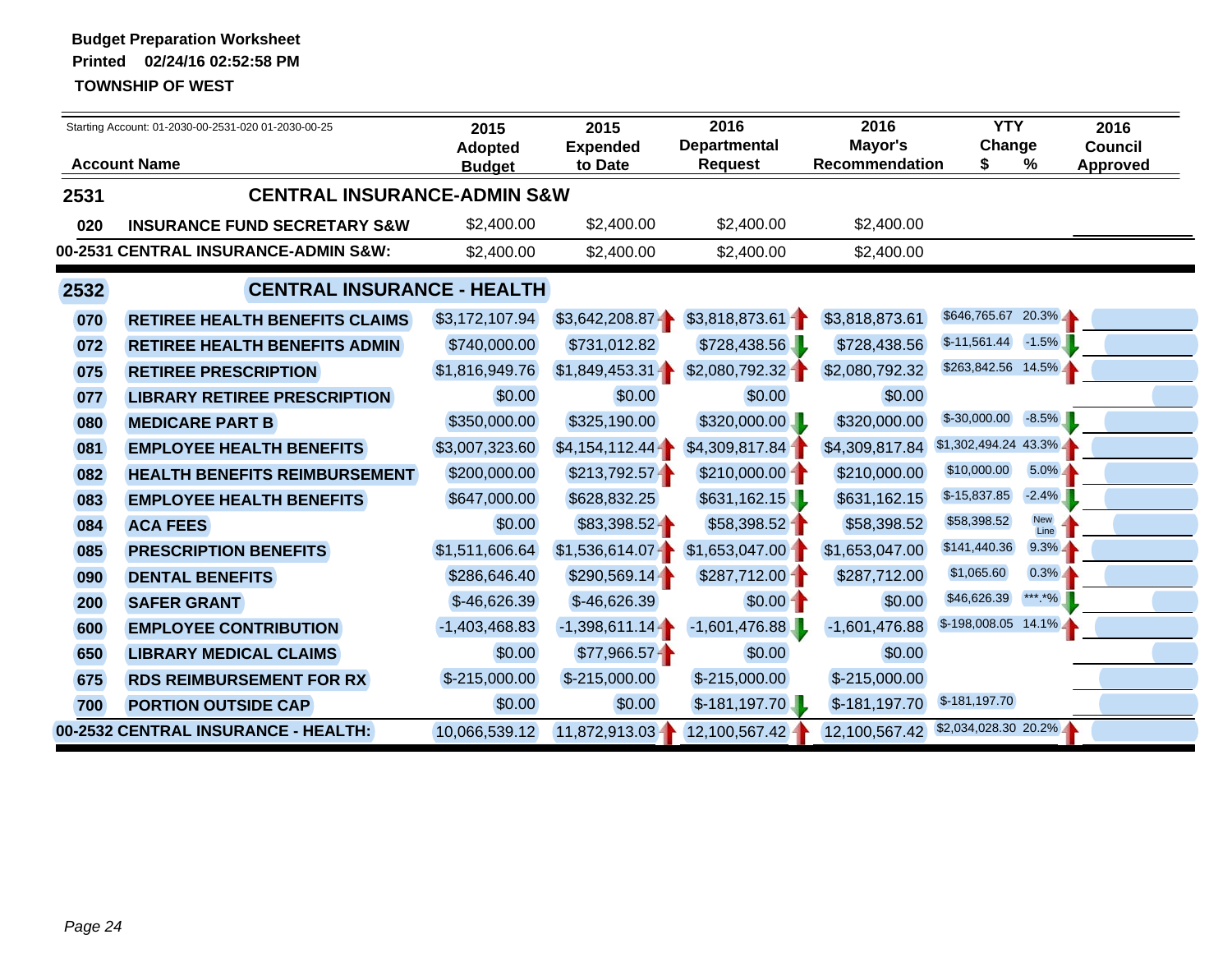|            | Starting Account: 01-2030-00-2533-080 01-2030-00-25 | 2015<br><b>Adopted</b> | 2015<br><b>Expended</b> | 2016<br><b>Departmental</b> | 2016<br>Mayor's       | <b>YTY</b><br>Change |          | 2016<br><b>Council</b> |
|------------|-----------------------------------------------------|------------------------|-------------------------|-----------------------------|-----------------------|----------------------|----------|------------------------|
|            | <b>Account Name</b>                                 | <b>Budget</b>          | to Date                 | <b>Request</b>              | <b>Recommendation</b> | S                    | %        | <b>Approved</b>        |
| 2533       | <b>CENTRAL INS - UNEMPLOYMENT</b>                   |                        |                         |                             |                       |                      |          |                        |
| 080        | <b>UNEMPLOYMENT COMP IN</b>                         | \$4,163.01             | \$4,163.01              | $$80,000.00 -$              | \$80,000.00           | \$75,836.99          | *** *%_  |                        |
| 200        | <b>SAFER GRANT</b>                                  | $$-4,063.01$           | $$-4,063.01$            | $$0.00 -$                   | \$0.00                | \$4,063.01           | *** *%   |                        |
|            | 00-2533 CENTRAL INSURANCE - SUI:                    | \$100.00               | \$100.00                | \$80,000.00                 | \$80,000.00           | \$79,900.00          | *** *% - |                        |
| 2534       | <b>CENTRAL INSURANCE- LIABILITY</b>                 |                        |                         |                             |                       |                      |          |                        |
| 050        | <b>EXCESS GENERAL LIABILITY-JIF</b>                 | \$859,652.00           | \$899,652.00            | \$834,712.00                | \$834,712.00          | $$-24,940.00$        | $-2.9\%$ |                        |
| 060        | <b>LIBRARY WORKERS COMP</b>                         | \$16,000.00            | \$14,766.00             | \$16,000.00                 | \$16,000.00           |                      |          |                        |
| 070        | <b>SURETY &amp; FIDELITY</b>                        | \$4,000.00             | \$0.00                  | \$0.00                      | \$0.00                | $$-4,000.00$         | ***.*%   |                        |
| 080        | <b>RISK MANAGER</b>                                 | \$20,000.00            | $$24,000.00 -$          | $$24,000.00 -$              | \$24,000.00           | \$4,000.00           | $20.0\%$ |                        |
| 090        | <b>INSURANCE FUND SECRETARY</b>                     | \$0.00                 | \$0.00                  | \$0.00                      | \$0.00                |                      |          |                        |
| 800        | <b>INSURANCE TRUST FUND BALANCE</b>                 | \$0.00                 | \$0.00                  | \$0.00                      | \$0.00                |                      |          |                        |
|            | 00-2534 CENTRAL INSURANCE- LIABILITY:               | \$899,652.00           | $$938,418.00 -$         | \$874,712.00                | \$874,712.00          | $$-24,940.00$        | $-2.7%$  |                        |
| 2535       | <b>CENTRAL INS - WORK-COMP</b>                      |                        |                         |                             |                       |                      |          |                        |
| 080        | <b>WORKERS COMPENSATION</b>                         | \$500,000.00           | \$500,000.00            | \$500,000.00                | \$500,000.00          |                      |          |                        |
| 200        | <b>SAFER GRANT</b>                                  | $$-5,787.41$           | $$-5,787.41$            | $$0.00 -$                   | \$0.00                | \$5,787.41           | *** *%   |                        |
|            | 00-2535 CENTRAL INSURANCE - WC:                     | \$494,212.59           | \$494,212.59            | \$500,000.00                | \$500,000.00          | \$5,787.41           | $1.1\%$  |                        |
| Page Total |                                                     | 11,462,903.71          | 13,308,043.62-          | 13,557,679.42               | 13,557,679.42         | \$2,094,775.71 18.2% |          |                        |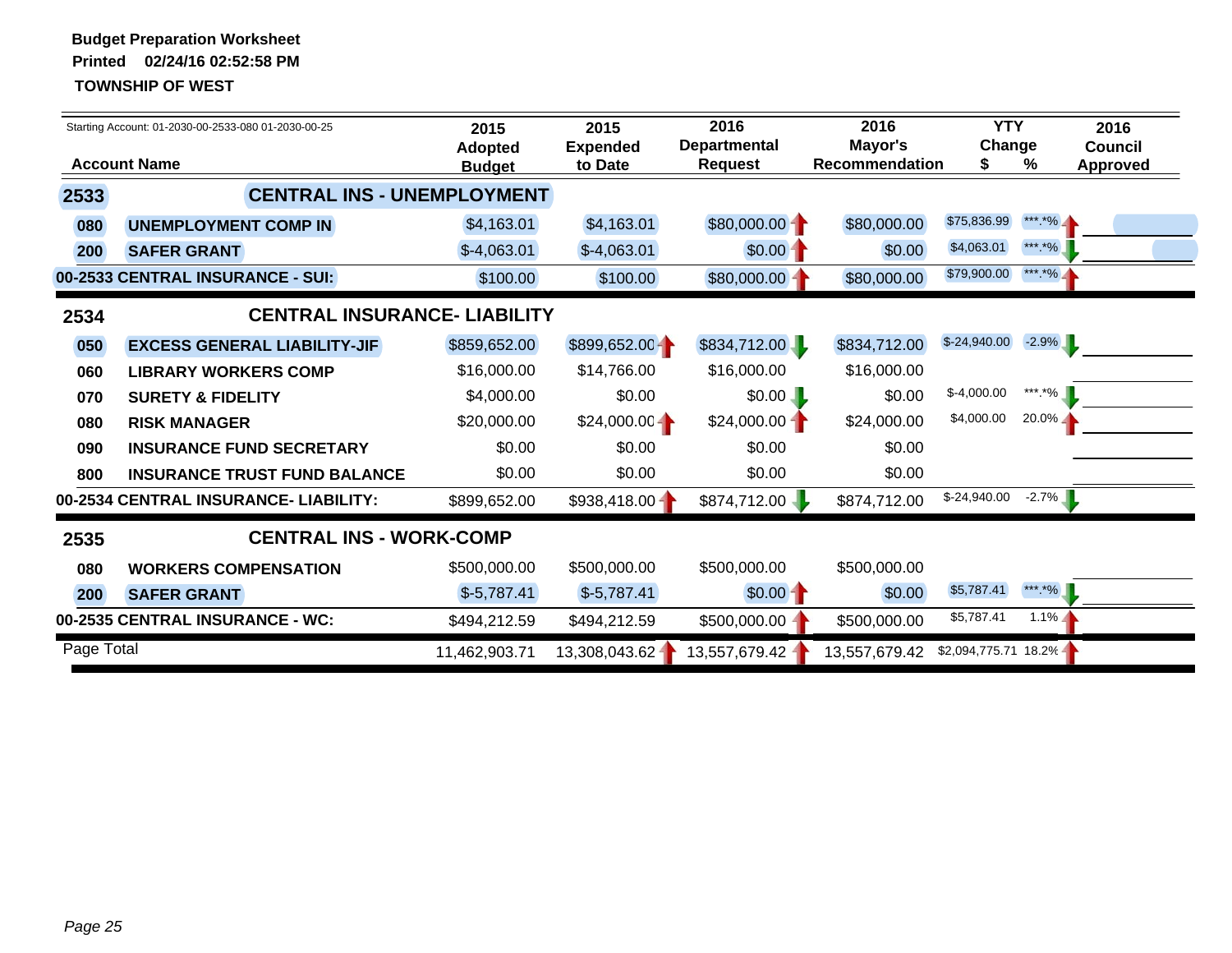|            | Starting Account: 01-2030-00-2801-010 01-2030-00-28 | 2015<br><b>Adopted</b> | 2015<br><b>Expended</b> | 2016<br><b>Departmental</b> | 2016<br>Mayor's       | <b>YTY</b><br>Change |           | 2016<br><b>Council</b> |
|------------|-----------------------------------------------------|------------------------|-------------------------|-----------------------------|-----------------------|----------------------|-----------|------------------------|
|            | <b>Account Name</b>                                 | <b>Budget</b>          | to Date                 | <b>Request</b>              | <b>Recommendation</b> | S.                   | %         | Approved               |
| 2801       | <b>COLLECTORS OF S&amp;W</b>                        |                        |                         |                             |                       |                      |           |                        |
| 010        | <b>SALARIES &amp; WAGES-COLLECTORS</b>              | \$200,284.00           | \$185,805.50            | \$204,422.67                | \$204,422.67          | \$4,138.67           | $2.0\%$   |                        |
| 012        | <b>S &amp; W HOURLY</b>                             | \$0.00                 | \$0.00                  | \$0.00                      | \$0.00                |                      |           |                        |
| 013        | <b>S &amp; W OVERTIME</b>                           | \$0.00                 | \$0.00                  | \$0.00                      | \$0.00                |                      |           |                        |
| 016        | <b>TERMINAL LEAVE</b>                               | \$0.00                 | \$0.00                  | \$0.00                      | \$0.00                |                      |           |                        |
| 025        | <b>S&amp;W RETROPAY</b>                             | \$0.00                 | \$0.00                  | \$0.00                      | \$0.00                |                      |           |                        |
| 030        | <b>S&amp;W SPECIAL REQUESTS</b>                     | \$7,500.00             | \$7,500.00              | \$4,491.59                  | \$4,491.59            | $$-3,008.41$         | $-40.1\%$ |                        |
|            | 00-2801 COLLECTORS OF S&W:                          | \$207,784.00           | \$193,305.50            | \$208,914.26                | \$208,914.26          | \$1,130.26           | $0.5\%$   |                        |
| 2802       | <b>COLLECTORS OF O/E</b>                            |                        |                         |                             |                       |                      |           |                        |
| 030        | <b>PRINTING TAX &amp; SEWER BILLS</b>               | \$8,200.00             | \$4,053.15              | \$8,200.00                  | \$8,200.00            |                      |           |                        |
| 031        | <b>ADVERTISING-TAX SALE</b>                         | \$5,200.00             | \$4,874.00              | \$5,200.00                  | \$5,200.00            |                      |           |                        |
| 070        | <b>MISCELLANEOUS</b>                                | \$2,500.00             | \$3,011.19              | \$2,500.00                  | \$2,500.00            |                      |           |                        |
| 071        | IN REM FORECLOSURE                                  | \$0.00                 | \$0.00                  | \$0.00                      | \$0.00                |                      |           |                        |
| 080        | <b>DUES, MEETING, SEMINARS</b>                      | \$0.00                 | \$0.00                  | \$0.00                      | \$0.00                |                      |           |                        |
| 081        | <b>CONFERENCES</b>                                  | \$0.00                 | \$0.00                  | \$0.00                      | \$0.00                |                      |           |                        |
| 082        | <b>MILEAGE</b>                                      | \$0.00                 | \$0.00                  | \$0.00                      | \$0.00                |                      |           |                        |
| 110        | <b>MATERIAL &amp; SUPPLIES</b>                      | \$3,000.00             | $$4,666.02 -$           | \$3,000.00                  | \$3,000.00            |                      |           |                        |
| 111        | <b>PERMANENT PROPERTY</b>                           | \$600.00               | \$0.00                  | \$600.00                    | \$600.00              |                      |           |                        |
| 112        | <b>MAINT &amp; REPAIRS</b>                          | \$1,400.00             | \$1,265.00              | \$1,400.00                  | \$1,400.00            |                      |           |                        |
|            | 00-2802 COLLECTORS OF O/E:                          | \$20,900.00            | \$17,869.36             | \$20,900.00                 | \$20,900.00           |                      |           |                        |
| Page Total |                                                     | \$228,684.00           | \$211,174.86            | \$229,814.26                | \$229,814.26          | \$1,130.26           | $0.4% -$  |                        |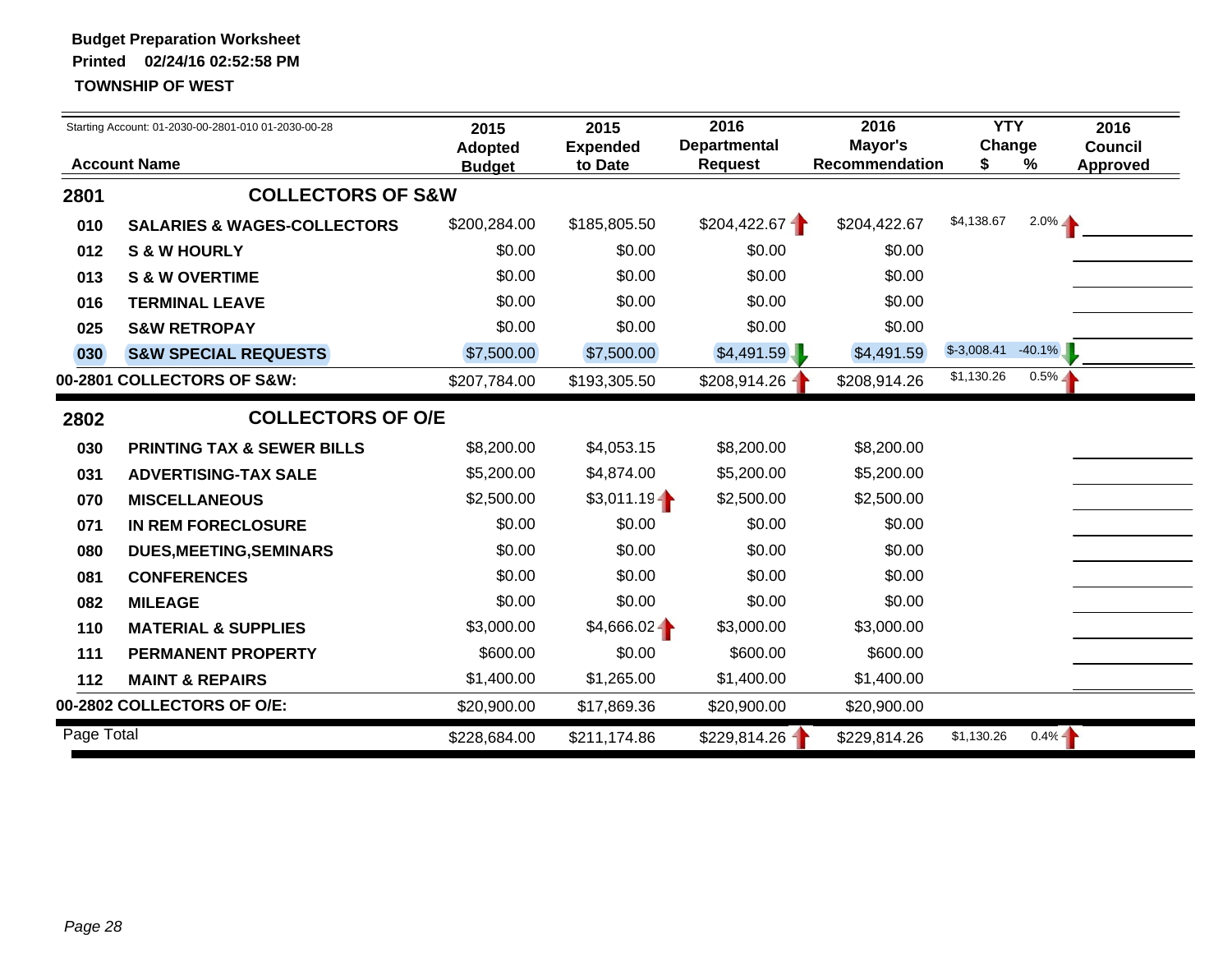|                                                                   | TOWNSHIP OF WEST ORANGE                                           |                      | 2015                                    |                                                                   | 2016                    |                                   | 2016                                       |
|-------------------------------------------------------------------|-------------------------------------------------------------------|----------------------|-----------------------------------------|-------------------------------------------------------------------|-------------------------|-----------------------------------|--------------------------------------------|
|                                                                   | <b>MUNICIPAL BUDGET</b>                                           |                      |                                         |                                                                   |                         |                                   |                                            |
|                                                                   | <b>SALARIES AND WAGES</b>                                         |                      |                                         |                                                                   |                         |                                   |                                            |
| <b>DEPARTMENT</b>                                                 |                                                                   |                      | <b>Administration &amp; Finance</b>     |                                                                   |                         |                                   |                                            |
| <b>DIVISION</b>                                                   |                                                                   |                      | Treasury - Tax Collector                |                                                                   |                         |                                   |                                            |
|                                                                   |                                                                   | ########             |                                         |                                                                   |                         |                                   |                                            |
| <b>NAME</b>                                                       | <b>CIVIL SERVICE</b><br><b>TITLE</b>                              | Employment<br>Date   | Approved<br><b>FINAL BUDGET</b><br>2015 | Longevity<br>2016                                                 | <b>PROPOSED</b><br>2016 | Mayor's<br>Recommendation<br>2016 | If Approved<br><b>FINAL BUDGET</b><br>2016 |
| Joanne Gagliardo                                                  | <b>Tax Collector/</b>                                             | 7/1/2011             | 93,187.00<br>7,500.00                   |                                                                   | 111,891.25              | 111,891.25                        | 111,891.25                                 |
| Michelle Rush<br>Retired                                          | <b>Clerk Typist</b>                                               | 12/28/99             | 42,581.00                               |                                                                   |                         |                                   |                                            |
| <b>Kathleen Sayers</b>                                            | <b>Tax Search Officer</b><br><b>Clerk Typist</b>                  | 1/1/2012<br>05/16/05 | 64,516.00                               |                                                                   | 66,793.41               | 66,793.41                         | 66,793.41                                  |
|                                                                   | <b>Promotion to Deputy Tax Collector</b>                          |                      |                                         |                                                                   | 4,491.59                | 4,491.59                          | 4,491.59                                   |
| <b>Wahlers</b> , Carolyn                                          | <b>Keyboarding Clerk 1</b>                                        | 11/4/2015            |                                         |                                                                   | 25,738.00               | 25,738.00                         | 25,738.00                                  |
| <b>Retro Pay</b><br>Longevity Carried Into Salary -->             |                                                                   |                      |                                         |                                                                   |                         |                                   |                                            |
| Totals                                                            |                                                                   |                      | 207,784.00                              | $\blacksquare$                                                    | 208,914.26              | 208,914.26                        | 208,914.26                                 |
| 28s                                                               |                                                                   |                      |                                         |                                                                   |                         |                                   |                                            |
| 01-2010-00-2801-010<br>01-2010-00-2801-012<br>01-2010-00-2801-013 | S&W<br>Hourly<br>Overtime                                         |                      | 200,284.00 S&W                          | Hourly<br>Overtime                                                | 204,422.67              | 204,422.67                        | 204,422.67                                 |
| 01-2010-00-2801-016<br>01-2010-00-2801-025<br>01-2010-00-2801-030 | <b>Terminal Leave</b><br>S&W Retro Pay<br><b>Special Requests</b> |                      | 7,500.00                                | <b>Terminal Leave</b><br>S&W Retro Pay<br><b>Special Requests</b> | 4,491.59                | 4,491.59                          | 4,491.59                                   |
|                                                                   | Proof                                                             |                      |                                         | Proof                                                             |                         |                                   |                                            |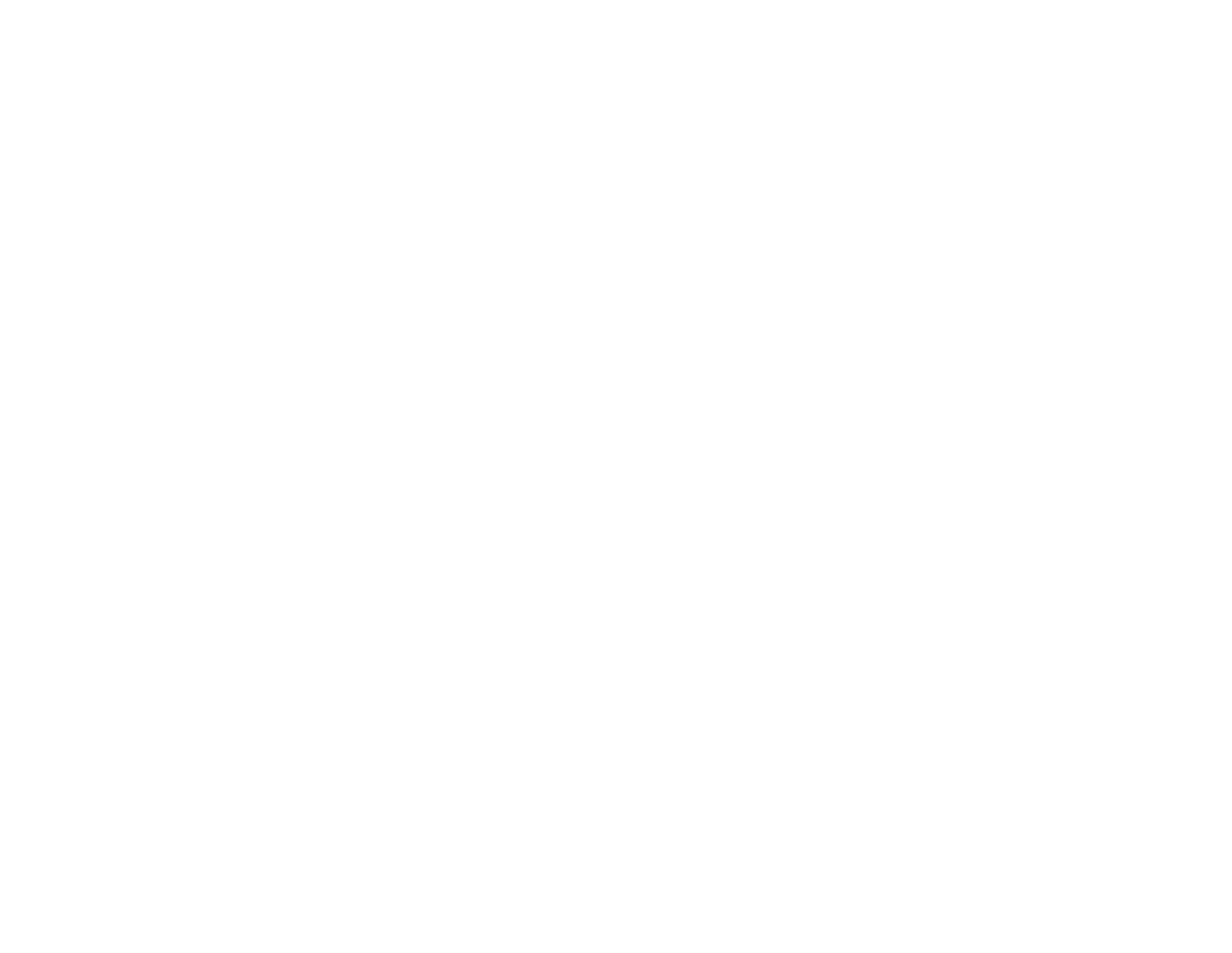| Starting Account: 01-2030-00-2902-030 01-2030-00-29<br><b>Account Name</b> | 2015<br>Adopted<br><b>Budget</b> | 2015<br><b>Expended</b><br>to Date | 2016<br><b>Departmental</b><br><b>Request</b> | 2016<br>Mayor's<br><b>Recommendation</b> | <b>YTY</b><br>Change<br>\$<br>% | 2016<br>Council<br>Approved     |
|----------------------------------------------------------------------------|----------------------------------|------------------------------------|-----------------------------------------------|------------------------------------------|---------------------------------|---------------------------------|
| 00-2902 TREASURER O/E:                                                     | \$9,900.00                       | \$3,289.40                         | \$9,900.00                                    | \$9,900.00                               |                                 |                                 |
| Department Total                                                           | \$9,900.00                       | \$3,289.40                         | \$9,900.00                                    | \$9,900.00                               |                                 |                                 |
| 00-2951 COMPTROLLER S&W:                                                   | \$530,863.40                     | \$512,774.94                       | \$576,723.23                                  | \$550,985.23                             | \$20,121.83                     | $3.7\% -$<br>See Budget         |
| 00-2952 COMPTROLLER O/E:                                                   | \$189,285.00                     | \$195,133.45                       | \$189,285.00                                  | \$189,285.00                             |                                 | Pages 30,                       |
| <b>Department Total</b>                                                    | \$720,148.40                     | \$707,908.39                       | \$766,008.23                                  | \$740,270.23                             | \$20,121.83                     | 30 <sub>s</sub><br>2.7%         |
| 00-3001 PLANNING & DEV S&W:                                                | \$292,672.00                     | \$172,932.05                       | \$256,898.79                                  | $$181,980.79$ $$-110,691.21 -37.8\%$     |                                 | See Budget                      |
| 00-3002 PLANNING & DE O/E:                                                 | \$32,045.00                      | \$29,349.37                        | \$32,045.00                                   | \$32,045.00                              |                                 | Pages 31,                       |
| <b>Department Total</b>                                                    | \$324,717.00                     | \$202,281.42                       | \$288,943.79                                  | $$214,025.79$ $$-110,691.21 -34.0\%$     |                                 | 31s                             |
| 00-3101 HOUSING CODE S&W:                                                  | \$253,362.00                     | \$237,903.90                       | $$283,441.39 -$                               | \$283,441.39                             |                                 | \$30,079.39 11.8%   Contractual |
| 00-3102 HOUSING CODE O/E:                                                  | \$5,725.00                       | \$3,625.71                         | \$5,725.00                                    | \$5,725.00                               |                                 |                                 |
| <b>Department Total</b>                                                    | \$259,087.00                     | \$241,529.61                       | \$289,166.39                                  | \$289,166.39                             | $$30,079.39$ 11.6%              |                                 |
| 00-3152 HISTORIC PRESERVATION O/E:                                         | \$1,500.00                       | \$3.60                             | \$1,500.00                                    | \$1,500.00                               |                                 |                                 |
| <b>Department Total</b>                                                    | \$1,500.00                       | \$3.60                             | \$1,500.00                                    | \$1,500.00                               |                                 |                                 |
| 00-3202 WO ARTS COUNCIL O/E:                                               | \$1,500.00                       | \$1,500.00                         | \$1,500.00                                    | \$1,500.00                               |                                 |                                 |
| <b>Department Total</b>                                                    | \$1,500.00                       | \$1,500.00                         | \$1,500.00                                    | \$1,500.00                               |                                 |                                 |
| 00-3302 MAIN STREET O/E:                                                   | \$42,509.00                      | \$41,790.45                        | \$42,509.00                                   | \$42,509.00                              |                                 |                                 |
| <b>Department Total</b>                                                    | \$42,509.00                      | \$41,790.45                        | \$42,509.00                                   | \$42,509.00                              |                                 |                                 |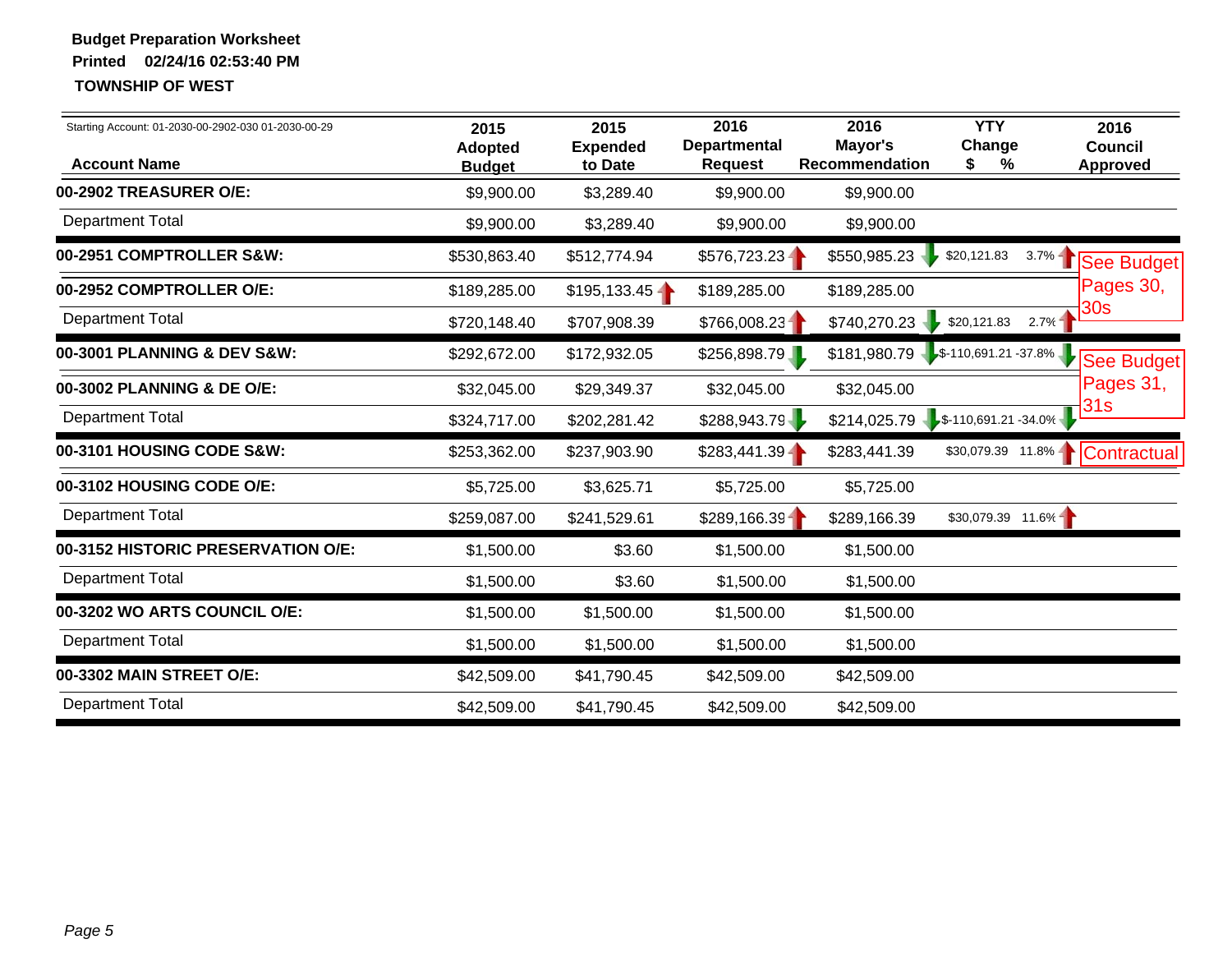|            | Starting Account: 01-2030-00-2951-010 01-2030-00-29 | 2015                            | 2015                       | 2016                                  | 2016                       | <b>YTY</b>              |          | 2016                              |
|------------|-----------------------------------------------------|---------------------------------|----------------------------|---------------------------------------|----------------------------|-------------------------|----------|-----------------------------------|
|            | <b>Account Name</b>                                 | <b>Adopted</b><br><b>Budget</b> | <b>Expended</b><br>to Date | <b>Departmental</b><br><b>Request</b> | Mayor's<br>Recommendation  | Change<br>\$            | %        | <b>Council</b><br><b>Approved</b> |
| 2951       | <b>COMPTROLLER S&amp;W</b>                          |                                 |                            |                                       |                            |                         |          |                                   |
| 010        | <b>SALARIES &amp; WAGES-COMPTROLLER</b>             | \$516,774.40                    | \$488,377.92               | \$574,872.23                          | \$549,134.23 \$32,359.83   |                         | $6.2\%$  |                                   |
| 012        | <b>HOURLY</b>                                       | \$0.00                          | \$0.00                     | \$0.00                                | \$0.00                     |                         |          |                                   |
| 014        | <b>OVERTIME</b>                                     | \$0.00                          | $$10,308.02 -$             | \$0.00                                | \$0.00                     |                         |          |                                   |
| 016        | <b>TERMINAL LEAVE</b>                               | \$0.00                          | \$0.00                     | \$0.00                                | \$0.00                     |                         |          |                                   |
| 025        | <b>S&amp;W RETROPAY</b>                             | \$0.00                          | \$0.00                     | \$0.00                                | \$0.00                     |                         |          |                                   |
| 030        | <b>S&amp;W SPECIAL REQUESTS</b>                     | \$14,089.00                     | \$14,089.00                | \$1,851.00                            | \$1,851.00                 | $$-12,238.00$ $-86.8\%$ |          |                                   |
| 800        | <b>EXTRA DUTY SECURITY TRUST</b>                    | \$0.00                          | \$0.00                     | \$0.00                                | \$0.00                     |                         |          |                                   |
| 900        | <b>TERMINAL LEAVE TRUST</b>                         | \$0.00                          | \$0.00                     | \$0.00                                | \$0.00                     |                         |          |                                   |
|            | 00-2951 COMPTROLLER S&W:                            | \$530,863.40                    | \$512,774.94               | \$576,723.23                          | $$550,985.23$ $$20,121.83$ |                         | $3.7\%$  |                                   |
| 2952       | <b>COMPTROLLER O/E</b>                              |                                 |                            |                                       |                            |                         |          |                                   |
| 030        | PRINTING, BINDING & DUPLICATING                     | \$325.00                        | $$455.00 -$                | \$325.00                              | \$325.00                   |                         |          |                                   |
| 031        | <b>ADVERTISING - BUDGET</b>                         | \$500.00                        | \$79.05                    | \$500.00                              | \$500.00                   |                         |          |                                   |
| 070        | <b>MISCELLANEOUS</b>                                | \$4,300.00                      | \$12,763.89                | \$4,300.00                            | \$4,300.00                 |                         |          |                                   |
| 080        | <b>DUES, MEETING &amp; SEMINARS</b>                 | \$0.00                          | \$0.00                     | \$0.00                                | \$0.00                     |                         |          |                                   |
| 081        | <b>PAYROLL SERVICES</b>                             | \$38,000.00                     | $$38,498.15 -$             | \$38,000.00                           | \$38,000.00                |                         |          |                                   |
| 082        | <b>CONFERENCES</b>                                  | \$0.00                          | \$0.00                     | \$0.00                                | \$0.00                     |                         |          |                                   |
| 083        | <b>MILEAGE</b>                                      | \$0.00                          | \$0.00                     | \$0.00                                | \$0.00                     |                         |          |                                   |
| 090        | <b>REGULAR AUDIT</b>                                | \$34,000.00                     | \$34,000.00                | \$34,000.00                           | \$34,000.00                |                         |          |                                   |
| 091        | <b>VARIOUS AUDIT SERVICES-FED &amp; S</b>           | \$0.00                          | \$0.00                     | \$0.00                                | \$0.00                     |                         |          |                                   |
| 110        | SUPPLIES, SUBSCRIPTIONS                             | \$3,500.00                      | \$3,640.27                 | \$3,500.00                            | \$3,500.00                 |                         |          |                                   |
| 111        | <b>OFFICE EQUIPMENT</b>                             | \$600.00                        | \$486.36                   | \$600.00                              | \$600.00                   |                         |          |                                   |
| 112        | <b>MAINTENANCE &amp; REPAIRS</b>                    | \$800.00                        | $$1,350.00 -$              | \$800.00                              | \$800.00                   |                         |          |                                   |
| 200        | <b>IT SERVICES</b>                                  | \$107,260.00                    | \$103,860.73               | \$107,260.00                          | \$107,260.00               |                         |          |                                   |
|            | 00-2952 COMPTROLLER O/E:                            | \$189,285.00                    | \$195,133.45               | \$189,285.00                          | \$189,285.00               |                         |          |                                   |
| Page Total |                                                     | \$720,148.40                    | \$707,908.39               | \$766,008.23                          | $$740,270.23$ \$20,121.83  |                         | $2.7% -$ |                                   |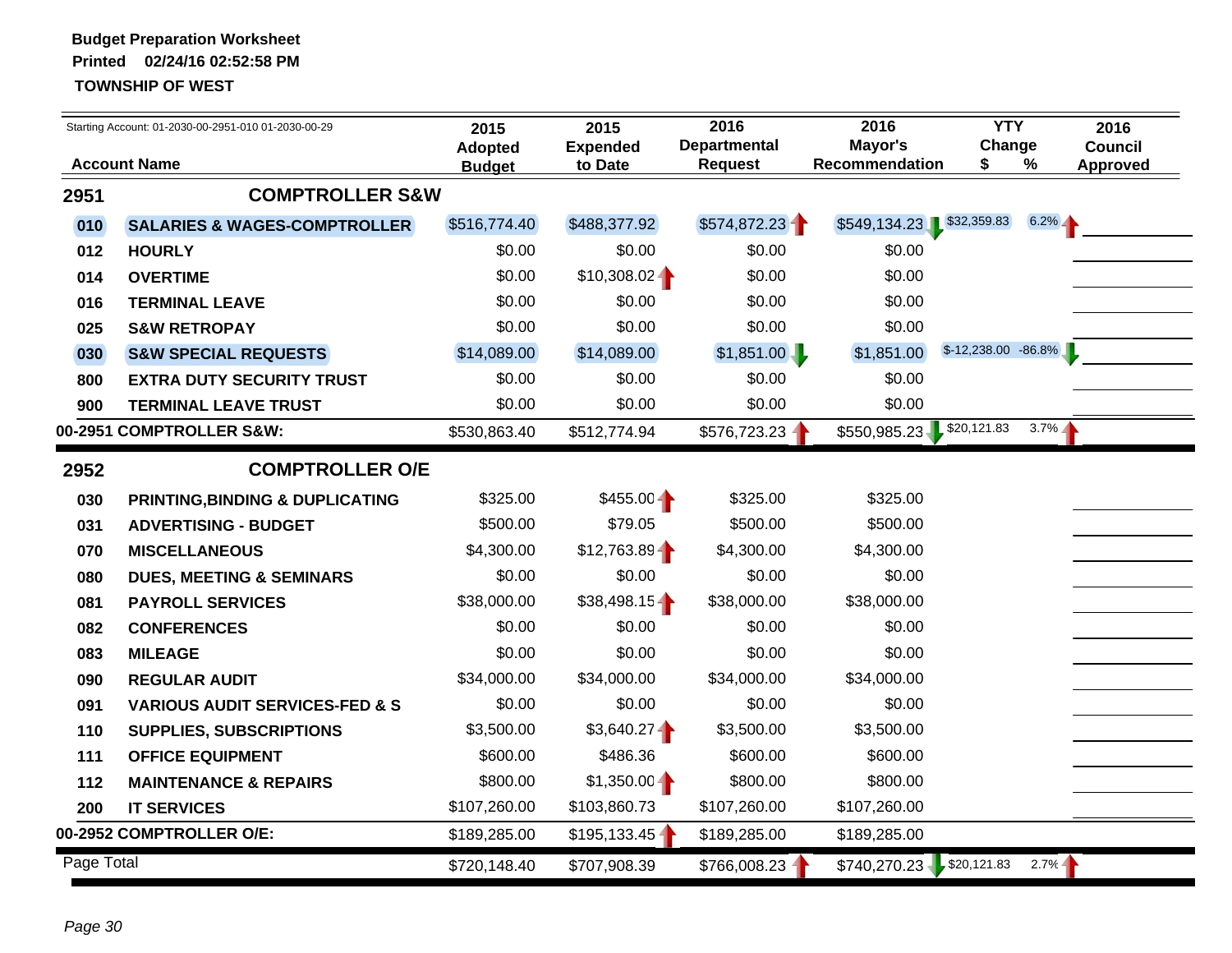|                                                                                          | TOWNSHIP OF WEST ORANGE<br>MUNICIPAL BUDGET<br><b>SALARIES AND WAGES</b> |                             | 2015                                    |                                                                        | 2016                        |                                   | 2016                                       |
|------------------------------------------------------------------------------------------|--------------------------------------------------------------------------|-----------------------------|-----------------------------------------|------------------------------------------------------------------------|-----------------------------|-----------------------------------|--------------------------------------------|
| DEPARTMENT                                                                               |                                                                          |                             | Administration & Finance                |                                                                        |                             |                                   |                                            |
| <b>DIVISION</b>                                                                          |                                                                          | <b>Accounts and Control</b> |                                         |                                                                        |                             |                                   |                                            |
| Division Code #                                                                          |                                                                          | ########                    |                                         |                                                                        |                             |                                   |                                            |
| <b>NAME</b>                                                                              | <b>CIVIL SERVICE</b><br><b>TITLE</b>                                     | Employment<br>Date          | Approved<br><b>FINAL BUDGET</b><br>2015 | Longevity<br>2016                                                      | <b>PROPOSED</b><br>2016     | Mayor's<br>Recommendation<br>2016 | If Approved<br><b>FINAL BUDGET</b><br>2016 |
| John O. Gross                                                                            | Compt/CFO                                                                | 10/1/11                     | 140,352.00<br>7,500.00                  |                                                                        | 160,721.18<br>(0.00)        | 160,721.18<br>(0.00)              | 160,721.18<br>(0.00)                       |
| John Corcoran                                                                            | <b>Asst. Comptroller</b>                                                 | 06/24/85                    | 81,074.00<br>4,500.00<br>750.00         | 9,013.62<br>0.00<br>(0.00)                                             | 90,136.23<br>(0.00)<br>0.00 | 90,136.23<br>(0.00)<br>0.00       | 90,136.23<br>(0.00)<br>$0.00\,$            |
| Janet Milne-Campbell                                                                     | <b>Keyboarding Clerk 2</b>                                               |                             | 24,860.00<br>1,339.00                   |                                                                        | 31,928.00<br>(0.00)         | 31,928.00<br>(0.00)               | 31,928.00<br>(0.00)                        |
|                                                                                          | <b>Promotion to Keyboarding Clerk 3</b>                                  |                             |                                         | 0.00                                                                   | 1,851.00                    | 1,851.00                          | 1,851.00                                   |
| <b>Open Position</b>                                                                     | <b>Keyboarding Clerk 1</b>                                               |                             |                                         |                                                                        | 25,738.00                   | $\sim$                            |                                            |
| Hannah Harper                                                                            | <b>Keyboarding Clerk 1</b><br>Resigned                                   | 10/20/2014                  | 20,420.00                               |                                                                        | (0.00)                      | (0.00)                            | (0.00)                                     |
| Mauricio Garvia                                                                          | Deputy Dept Head/IT                                                      | 42,226.00                   | 90,000.00                               |                                                                        | 93,177.00                   | 93,177.00                         | 93,177.00                                  |
| Nassaye Lyons                                                                            | <b>Sr. Payroll Clerk</b>                                                 | 09/13/04                    | 61,361.00                               |                                                                        | 63,527.04                   | 63,527.04                         | 63,527.04                                  |
| N. Allegrino                                                                             | <b>Network Manager</b>                                                   | 1/1/2015                    | 90,000.00                               | 7,454.16                                                               | 93,177.00                   | 93,177.00                         | 93,177.00                                  |
|                                                                                          | error correction                                                         |                             | 75.00                                   |                                                                        |                             |                                   |                                            |
| Longevity Carried Into Salary -->                                                        |                                                                          |                             | 8,632.40                                |                                                                        | 16,467.79                   | 16,467.79                         | 16,467.79                                  |
| ∥Totals                                                                                  |                                                                          |                             | 530,863.40                              | 16,467.79                                                              | 576,723.23                  | 550,985.23                        | 550,985.23                                 |
| 01-2010-00-2951-010<br>01-2010-00-2951-012<br>01-2010-00-2951-014<br>01-2010-00-2951-025 | S&W<br>Hourly<br>Overtime<br>Retro Pay                                   |                             | 516,699.40                              | S&W<br>Hourly<br>Overtime<br>Retro Pay                                 | 574,872.23                  | 549,134.23                        | 549,134.23                                 |
| 01-2010-00-2951-030<br>01-2010-00-2951-016<br>01-2010-00-2951-900                        | <b>Special Requests</b><br>Accum Absences<br>Acc Abs From Other Funds    |                             | 14,089.00<br>75.00                      | <b>Special Requests</b><br><b>Accum Absences</b><br>Acc Abs From Other | 1,851.00                    | 1,851.00                          | 1,851.00                                   |
|                                                                                          | Proof                                                                    |                             |                                         | Proof                                                                  |                             |                                   |                                            |
| 30s                                                                                      |                                                                          |                             |                                         |                                                                        |                             |                                   |                                            |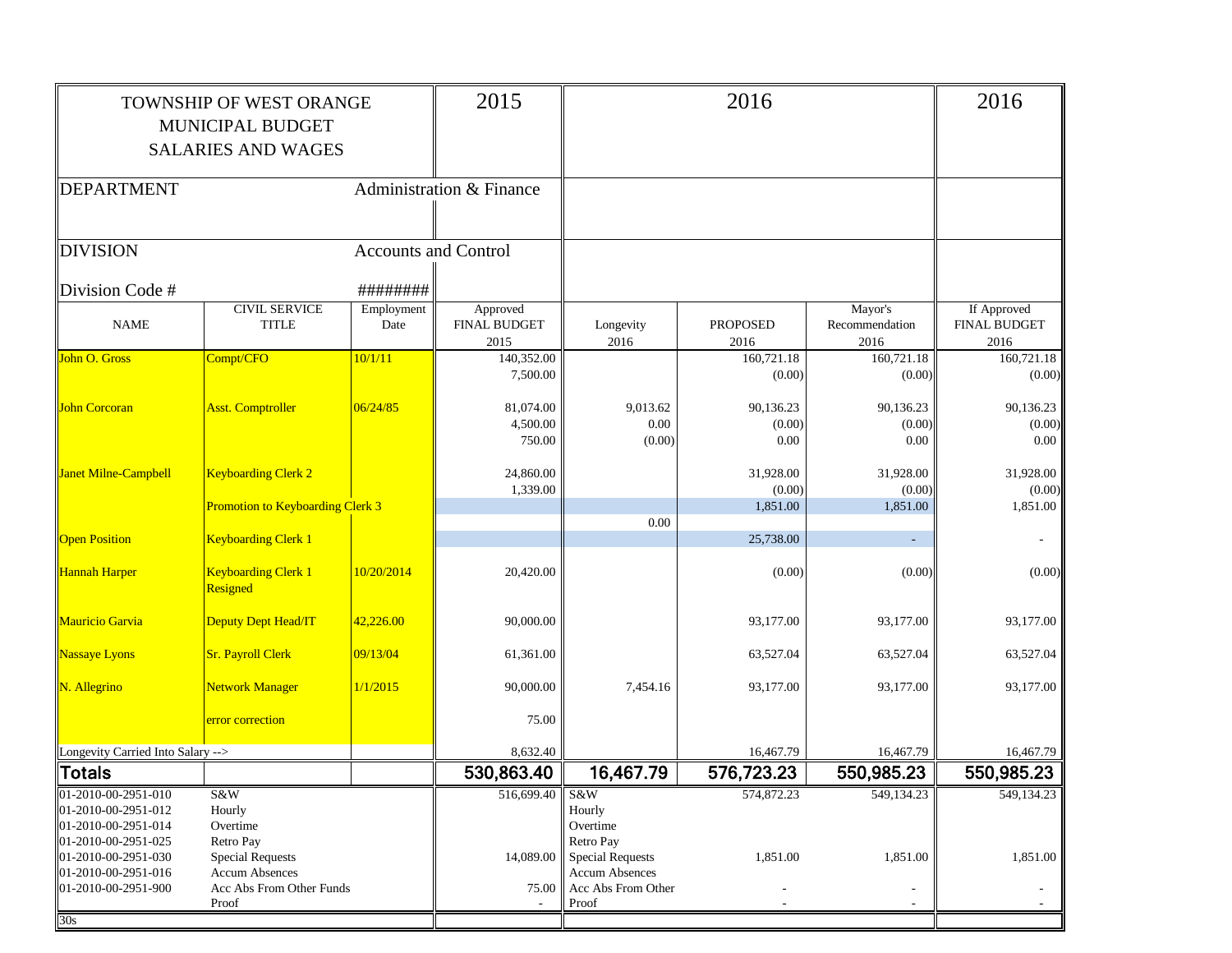|      | Starting Account: 01-2030-00-3001-010 01-2030-00-30 | 2015                     | 2015                       | 2016                           | 2016                              | <b>YTY</b>   | 2016                                      |
|------|-----------------------------------------------------|--------------------------|----------------------------|--------------------------------|-----------------------------------|--------------|-------------------------------------------|
|      | <b>Account Name</b>                                 | Adopted<br><b>Budget</b> | <b>Expended</b><br>to Date | <b>Departmental</b><br>Request | Mayor's<br><b>Recommendation</b>  | Change<br>\$ | <b>Council</b><br>$\%$<br><b>Approved</b> |
| 3001 | <b>PLANNING &amp; DEV S&amp;W</b>                   |                          |                            |                                |                                   |              |                                           |
| 010  | <b>SALARIES &amp; WAGES-PLANNING &amp; DE</b>       | \$363,562.00             | \$244,622.00               | \$322,916.66                   | \$250,698.66 \$-112,863.34 -31.0% |              |                                           |
| 012  | <b>S&amp;W HOURLY</b>                               | \$2,500.00               | \$0.00                     | \$2,500.00                     | \$0.00                            | $$-2,500.00$ | *** *%                                    |
| 013  | <b>OVERTIME</b>                                     | \$2,500.00               | $$5,700.05 -$              | \$2,500.00                     | \$2,500.00                        |              |                                           |
| 014  | <b>MEETINGS</b>                                     | \$1,500.00               | \$0.00                     | \$1,500.00                     | \$1,500.00                        |              |                                           |
| 020  | <b>S&amp;W STIPEND</b>                              | \$2,700.00               | \$0.00                     | \$2,700.00                     | $$0.00$ $$-2,700.00$              |              | *** *%                                    |
| 025  | <b>S&amp;W RETROPAY</b>                             | \$0.00                   | \$0.00                     | \$0.00                         | \$0.00                            |              |                                           |
| 030  | <b>S&amp;W SPECIAL REQUESTS</b>                     | \$0.00                   | \$0.00                     | $$7,404.00 -$                  | \$7,404.00                        | \$7,404.00   | <b>New</b><br>Line                        |
| 800  | <b>ESCROW TRUST FOR COAH COORD</b>                  | $$-2,700.00$             | $$0.00 -$                  | $$-2,500.00$                   | $$0.00 -$                         | \$2,700.00   | *** *%                                    |
| 900  | <b>ESCROW TRUST FOR COMMUNITY</b>                   | \$-77,390.00             | \$-77,390.00               | $$-80,121.87$                  | $$-80,121.87$                     | $$-2,731.87$ | 3.5%                                      |
|      | 00-3001 PLANNING & DEV S&W:                         | \$292,672.00             | \$172,932.05               | \$256,898.79                   | \$181,980.79 \$-110,691.21 -37.8% |              |                                           |
| 3002 | <b>PLANNING &amp; DE O/E</b>                        |                          |                            |                                |                                   |              |                                           |
| 020  | <b>PETTY CASH</b>                                   | \$100.00                 | \$0.00                     | \$100.00                       | \$100.00                          |              |                                           |
| 030  | <b>PRINTING</b>                                     | \$2,500.00               | \$0.00                     | \$2,500.00                     | $$200.00$ $$-2,300.00$            |              | $-92.0\%$                                 |
| 031  | <b>DUPLICATING SUPPLIES</b>                         | \$700.00                 | \$0.00                     | \$700.00                       | \$700.00                          |              |                                           |
| 032  | <b>ADVERTISING</b>                                  | \$200.00                 | \$104.36                   | \$200.00                       | \$200.00                          |              |                                           |
| 070  | <b>MISCELLANEOUS</b>                                | \$24,200.00              | $$28,800.00 -$             | \$24,200.00                    | $$28,800.00 -$                    | \$4,600.00   | $19.0\%$                                  |
| 080  | <b>DINNER, MEETINGS &amp; MILEAGE</b>               | \$0.00                   | \$0.00                     | \$0.00                         | \$0.00                            |              |                                           |
| 081  | <b>EDUCATIONAL COURSES</b>                          | \$0.00                   | \$0.00                     | \$0.00                         | \$0.00                            |              |                                           |
| 082  | <b>CONFERENCES</b>                                  | \$0.00                   | \$0.00                     | \$0.00                         | \$0.00                            |              |                                           |
| 083  | <b>DUES &amp; REGISTRATIONS</b>                     | \$0.00                   | \$0.00                     | \$0.00                         | \$0.00                            |              |                                           |
| 084  | <b>SUBSCRIPTIONS</b>                                | \$0.00                   | \$0.00                     | \$0.00                         | \$0.00                            |              |                                           |
| 090  | <b>MASTER PLAN MAPPING</b>                          | \$0.00                   | \$0.00                     | \$0.00                         | \$0.00                            |              |                                           |
| 091  | <b>REDEVELOPMENT STUDY</b>                          | \$100.00                 | \$0.00                     | \$100.00                       | \$100.00                          |              |                                           |
| 110  | <b>APPARATUS (DRAFTING)</b>                         | \$350.00                 | \$25.00                    | \$350.00                       | $$50.00$ L                        | $$ -300.00$  | $-85.7\%$                                 |
| 111  | <b>FILM SUPPLIES</b>                                | \$300.00                 | \$0.00                     | \$300.00                       | \$300.00                          |              |                                           |
| 112  | <b>MATERIALS &amp; SUPPLIES</b>                     | \$700.00                 | \$420.01                   | \$700.00                       | \$100.00                          | $$-600.00$   | $-85.7%$                                  |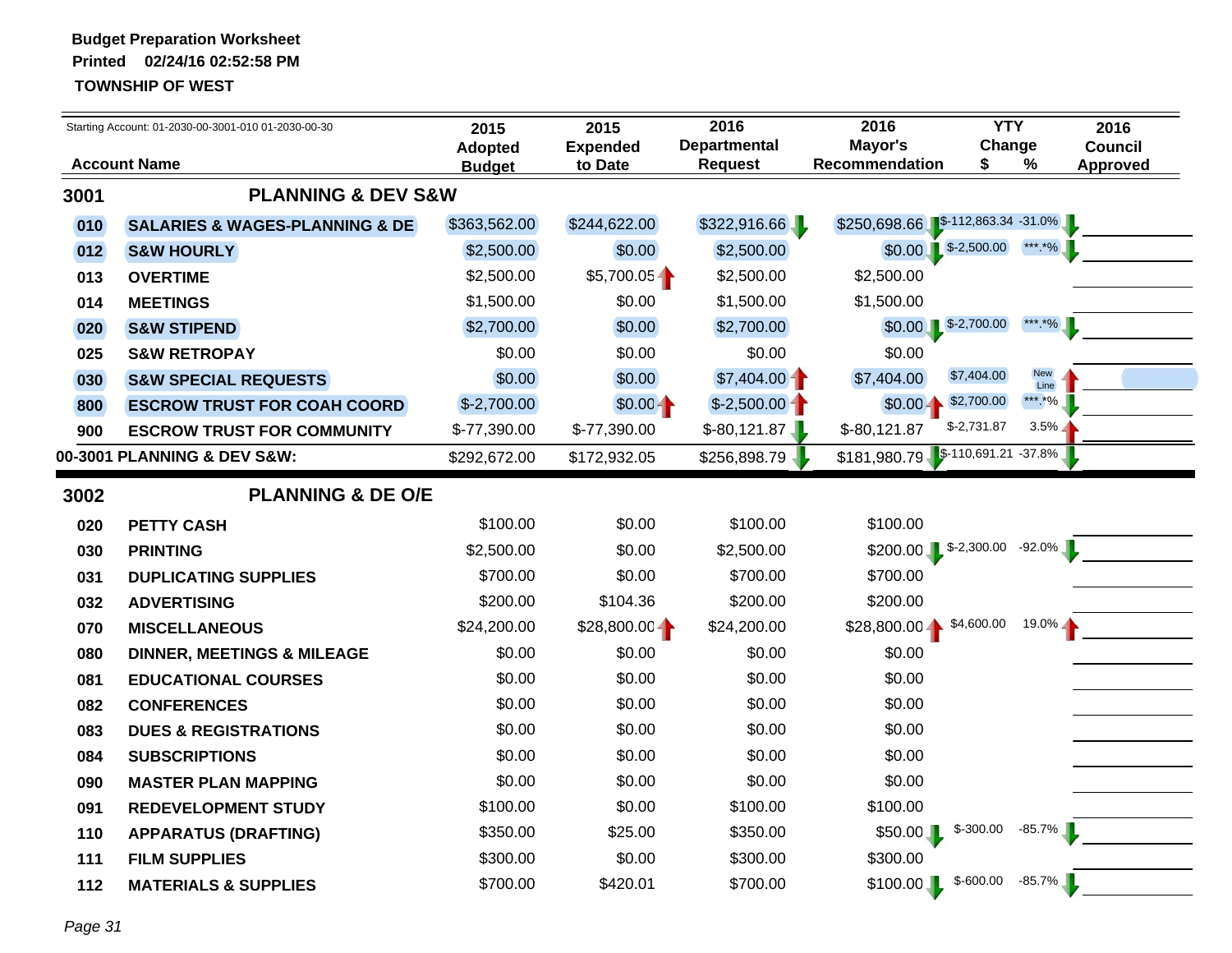|                                                                                          | <b>TOWNSHIP OF WEST ORANGE</b><br>MUNICIPAL BUDGET<br><b>SALARIES AND WAGES</b>                |                    | 2015                                    |                                                                                            | 2016                                   |                                   | 2016                                |
|------------------------------------------------------------------------------------------|------------------------------------------------------------------------------------------------|--------------------|-----------------------------------------|--------------------------------------------------------------------------------------------|----------------------------------------|-----------------------------------|-------------------------------------|
|                                                                                          |                                                                                                |                    |                                         |                                                                                            |                                        |                                   |                                     |
| <b>DEPARTMENT</b>                                                                        |                                                                                                | <b>PLANNING</b>    |                                         |                                                                                            |                                        |                                   |                                     |
| <b>DIVISION</b>                                                                          |                                                                                                | Director           |                                         |                                                                                            |                                        |                                   |                                     |
|                                                                                          |                                                                                                | ###########        |                                         |                                                                                            |                                        |                                   |                                     |
| <b>NAME</b>                                                                              | <b>CIVIL SERVICE</b><br><b>TITLE</b>                                                           | Employment<br>Date | Approved<br><b>FINAL BUDGET</b><br>2015 | Longevity<br>2016                                                                          | <b>PROPOSED</b><br>2016                | Mayor's<br>Recommendation<br>2016 | If Approved<br>FINAL BUDGET<br>2016 |
| <b>Vacant Position</b>                                                                   | <b>Asst. Municipal Department Head</b><br><b>COAH Coordinator</b><br><b>Funded from Escrow</b> |                    | 112,418.00<br>2,500.00<br>(2,700.00)    |                                                                                            | 112,418.00<br>2,500.00<br>(2,500.00)   |                                   |                                     |
| <b>Robin Miller</b>                                                                      | Clerk Typist 2<br><b>Promotion to Keyboarding Clerk 3</b>                                      | 12/21/05           | 44,678.00                               |                                                                                            | 46,255.00<br>3,702.00                  | 46,255.00<br>3,702.00             | 46,255.00<br>3,702.00               |
| <b>Steven Condon</b>                                                                     | Housing Asst. Tech.<br><b>Funded from HUD</b>                                                  | 8/14/00            | 77,390.00<br>(77, 390.00)               |                                                                                            | 80,121.87<br>(80, 121.87)              | 80,121.87<br>(80, 121.87)         | 80,121.87<br>(80, 121.87)           |
| <b>Night Meetings</b>                                                                    |                                                                                                |                    | 1,500.00                                |                                                                                            | 1,500.00                               | 1,500.00                          | 1,500.00                            |
| Joanne Carlucci                                                                          | Administrative Clerk                                                                           | 12/13/93           | 69,820.00                               | 5,782.15                                                                                   | 72,284.64                              | 72,284.64                         | 72,284.64                           |
| <b>Rose DeSena</b>                                                                       | <b>Clerk Typist 2</b><br><b>Promotion to Keyboarding Clerk 3</b>                               | 08/02/99           | 44,678.00                               |                                                                                            | 46,255.00<br>3,702.00                  | 46,255.00<br>3,702.00             | 46,255.00<br>3,702.00               |
| <b>Part Time</b>                                                                         | <b>Student Intern (Master Plan/mapping)</b><br>250 hrs @ \$10 pe hour                          |                    | 2,500.00                                |                                                                                            | 2,500.00                               |                                   |                                     |
| <b>Overtime and Meetings</b>                                                             |                                                                                                |                    | 2,500.00                                |                                                                                            | 2,500.00                               | 2,500.00                          | 2,500.00                            |
| Longevity Carried Into Salary -->                                                        |                                                                                                |                    | 14,778.00                               |                                                                                            | 5,782.15                               | 5,782.15                          | 5,782.15                            |
| <b>TOTAL</b>                                                                             |                                                                                                |                    | 292,672.00                              | 5,782.15                                                                                   | 296,898.79                             | 181,980.79                        | 181,980.79                          |
| 01-2010-00-3001-010<br>01-2010-00-3001-012                                               | $S\&W$<br>Hourly                                                                               |                    | 363,562.00 S&W<br>2,500.00 Hourly       |                                                                                            | 362,916.66<br>2,500.00                 | 250,698.66                        | 250,698.66                          |
| 01-2010-00-3001-013<br>01-2010-00-3001-020<br>01-2010-00-3001-014<br>01-2010-00-3001-025 | Overtime<br>Stipend<br>Meetings                                                                |                    | 2,500.00<br>2,700.00                    | Overtime<br>Stipend<br>1,500.00 Meetings                                                   | 2,500.00<br>2,700.00<br>1,500.00       | 2,500.00<br>1,500.00              | 2,500.00<br>1,500.00                |
| 01-2010-00-3001-800<br>01-2010-00-3001-900<br>31s                                        | <b>Special Requests</b><br>From COAH Trust<br>From HUD<br>Proof                                |                    |                                         | <b>Special Requests</b><br>$(2,700.00)$ From COAH Trust<br>$(77,390.00)$ From HUD<br>Proof | 7,404.00<br>(2,500.00)<br>(80, 121.87) | 7,404.00<br>(80, 121.87)          | 7,404.00<br>(80, 121.87)            |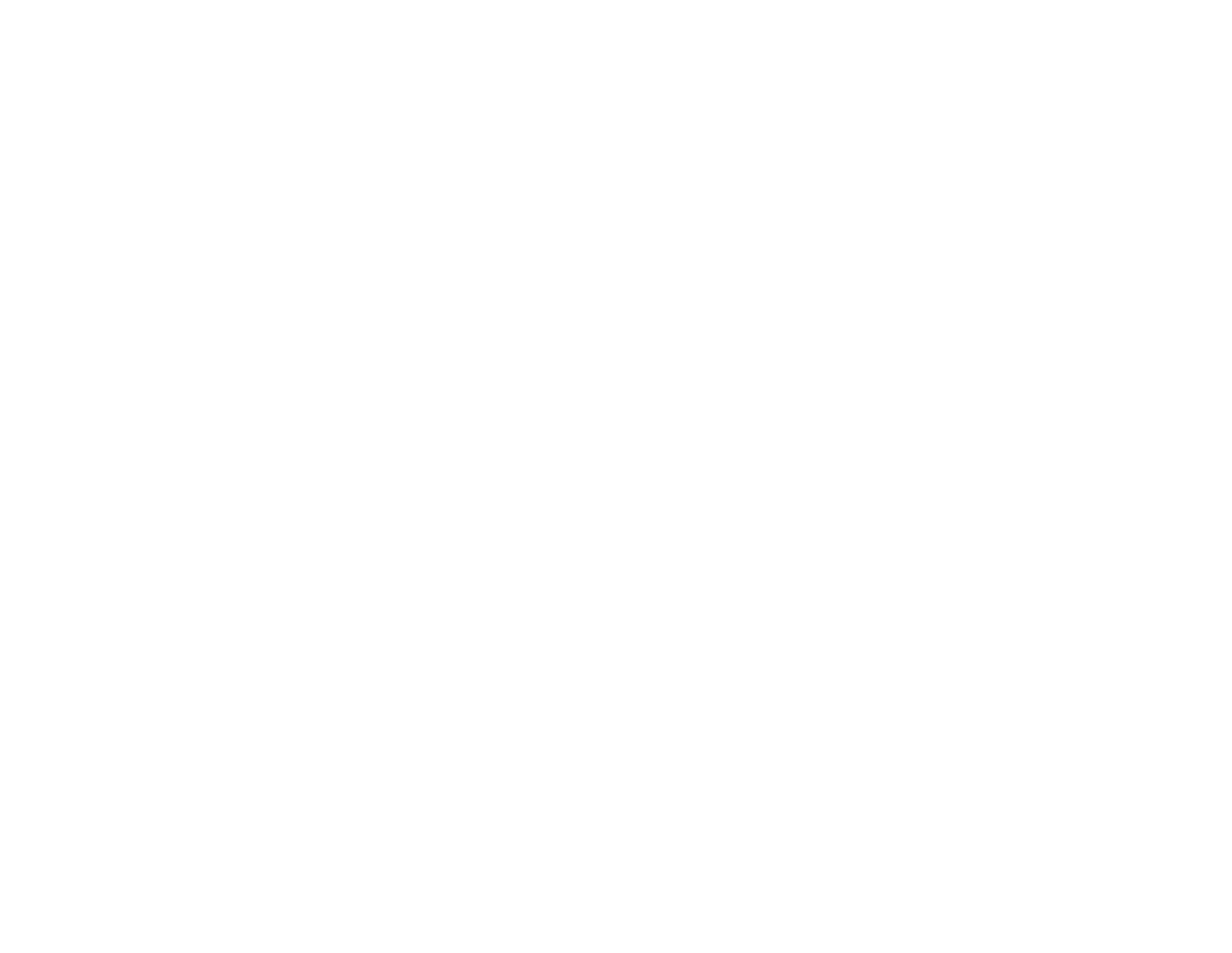| Starting Account: 01-2030-00-3402-010 01-2030-00-34<br><b>Account Name</b> | 2015<br><b>Adopted</b><br><b>Budget</b> | 2015<br><b>Expended</b><br>to Date | 2016<br><b>Departmental</b><br><b>Request</b> | 2016<br>Mayor's<br><b>Recommendation</b> | <b>YTY</b><br>Change<br>%<br>\$ |           | 2016<br><b>Council</b><br><b>Approved</b> |
|----------------------------------------------------------------------------|-----------------------------------------|------------------------------------|-----------------------------------------------|------------------------------------------|---------------------------------|-----------|-------------------------------------------|
| 00-3402 WO ENERGY COMMISSION O/E:                                          | \$1,000.00                              | \$0.00                             | \$1,000.00                                    | \$1,000.00                               |                                 |           |                                           |
| <b>Department Total</b>                                                    | \$1,000.00                              | \$0.00                             | \$1,000.00                                    | \$1,000.00                               |                                 |           |                                           |
| 00-4001 TAX ASSESSOR S&W:                                                  | \$223,199.53                            | $$227,977.56 -$                    | $$248,161.01 -$                               | \$248,161.01                             |                                 |           | \$24,961.48 11.1%   Contractual           |
| 00-4002 TAX ASSESSOR O/E:                                                  | \$10,600.00                             | \$8,701.55                         | \$10,600.00                                   | \$10,600.00                              |                                 |           |                                           |
| <b>Department Total</b>                                                    | \$233,799.53                            | \$236,679.11                       | \$258,761.01                                  | \$258,761.01                             | \$24,961.48 10.6%               |           |                                           |
| 00-5001 POLICE S&W:                                                        | 12,119,852.07                           | 11,973,445.70                      | 12,167,276.40                                 | 12,130,576.40                            | \$10,724.33                     | $0.0\%$ - | See Budget                                |
| 00-5002 POLICE UNIFORM O/E:                                                | \$97,600.00                             | $$97,900.00 -$                     | \$97,600.00                                   | \$97,600.00                              |                                 |           | Pages 39,<br>39s10,                       |
| 00-5003 POLICE O/E:                                                        | \$420,824.00                            | $$437,723.73 -$                    | $$857,304.00 -$                               | \$420,824.00                             |                                 |           | 39s11                                     |
| <b>Department Total</b>                                                    | 12,638,276.07                           | 12,509,069.43                      | 13,122,180.40                                 | 12,649,000.40                            | \$10,724.33                     | $0.0\%$ - |                                           |
| 00-6001 FIRE S&W:                                                          | \$8,774,900.80                          | \$8,754,632.64                     | \$9,169,350.05                                | \$9,169,350.05                           | \$394,449.25                    | $4.4\%$   | See Budget                                |
| 00-6002 FIRE O/E:                                                          | \$122,200.00                            | \$121,356.31                       | $$138,805.00 -$                               | \$122,200.00                             |                                 |           | Pages 43,                                 |
| 00-6003 FIRE O/E:                                                          | \$74,400.00                             | \$69,333.32                        | \$74,400.00                                   | \$74,400.00                              |                                 |           | 43s6                                      |
| <b>Department Total</b>                                                    | \$8,971,500.80                          | \$8,945,322.27                     | \$9,382,555.05                                | $$9,365,950.05$ \$394,449.25 4.3%        |                                 |           |                                           |
| 00-6101 UNIFORM FIRE SAFETY S&W:                                           | \$28,250.00                             | \$28,250.00                        | \$28,250.00                                   | \$28,250.00                              |                                 |           |                                           |
| 00-6102 UNIFORM FIRE SAFETY O/E:                                           | \$38,530.00                             | \$38,520.00                        | $$41,701.70 -$                                | \$38,530.00                              |                                 |           |                                           |
| <b>Department Total</b>                                                    | \$66,780.00                             | \$66,770.00                        | \$69,951.70                                   | \$66,780.00                              |                                 |           |                                           |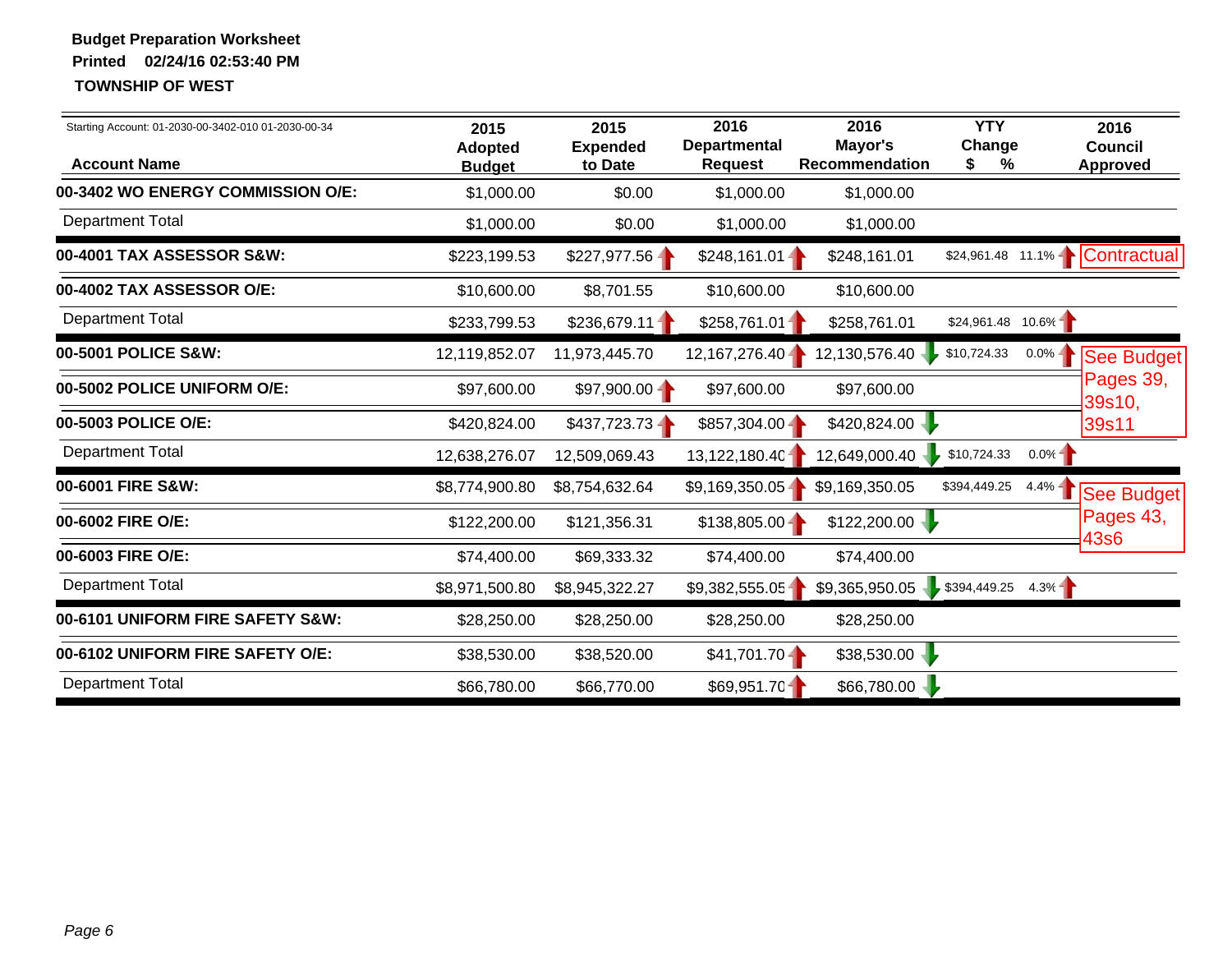|      | Starting Account: 01-2030-00-5001-008 01-2030-00-50 | 2015                            | 2015                       | 2016                           | 2016                                  | <b>YTY</b>    |             | 2016                              |
|------|-----------------------------------------------------|---------------------------------|----------------------------|--------------------------------|---------------------------------------|---------------|-------------|-----------------------------------|
|      | <b>Account Name</b>                                 | <b>Adopted</b><br><b>Budget</b> | <b>Expended</b><br>to Date | <b>Departmental</b><br>Request | Mayor's<br><b>Recommendation</b>      | Change<br>S   | %           | <b>Council</b><br><b>Approved</b> |
| 5001 | <b>POLICE S&amp;W</b>                               |                                 |                            |                                |                                       |               |             |                                   |
| 008  | <b>S &amp; W OVERTIME-DISPATCHERS</b>               | \$100,000.00                    | \$68,663.78                | \$100,000.00                   | \$100,000.00                          |               |             |                                   |
| 009  | <b>S &amp; W OVERTIME-CLERKS</b>                    | \$1,500.00                      | \$293.55                   | \$1,500.00                     | \$1,500.00                            |               |             |                                   |
| 010  | <b>SALARIES &amp; WAGES - POLICE</b>                | \$9,635,976.37                  | \$9,616,962.44             | \$9,676,747.83                 | \$9,676,747.83                        | \$40,771.46   | $0.4\%$ $-$ |                                   |
| 011  | <b>S&amp;W POLICE CLERKS</b>                        | \$313,569.00                    | \$292,700.35               | \$341,580.22                   | \$341,580.22                          | \$28,011.22   | $8.9\%$     |                                   |
| 012  | <b>S&amp;W COMM OPERATORS - FT</b>                  | \$312,240.00                    | \$305,391.71               | \$340,808.35                   | \$340,808.35                          | \$28,568.35   | $9.1\%$     |                                   |
| 013  | <b>S&amp;W COMMUNICATIONS</b>                       | \$14,720.00                     | \$4,947.48                 | \$14,720.00                    | \$0.00                                | $$-14,720.00$ | *** *%      |                                   |
| 014  | <b>S &amp; W OVERTIME</b>                           | \$975,000.00                    | $$976,388.13 -$            | \$975,000.00                   | \$975,000.00                          |               |             |                                   |
| 015  | <b>S&amp;W SCHOOL GUARDS</b>                        | \$550,000.00                    | \$575,321.64               | \$550,000.00                   | \$550,000.00                          |               |             |                                   |
| 016  | <b>S &amp; W TERMINAL LEAVE</b>                     | \$1,208,732.78                  | \$194,391.10               | \$1,143,074.66                 | \$1,143,074.66                        | $$-65,658.12$ | $-5.4\%$    |                                   |
| 017  | <b>S &amp; W COLLEGE CREDIT</b>                     | \$22,000.00                     | $$28,900.00 -$             | $$24,900.00 -$                 | \$24,900.00                           | \$2,900.00    | $13.1\%$    |                                   |
| 018  | <b>S&amp;W POLICE CLERKS-HOURLY</b>                 | \$122,260.00                    | \$84,040.62                | \$122,260.00                   | $$100,280.00$ $$-21,980.00$ $-17.9\%$ |               |             |                                   |
| 019  | OFF DUTY SECURITY EXCHANGE                          | \$0.00                          | \$0.00                     | \$0.00                         | \$0.00                                |               |             |                                   |
| 025  | <b>S&amp;W RETROPAY NON-UNIFORM</b>                 | \$0.00                          | \$0.00                     | \$0.00                         | \$0.00                                |               |             |                                   |
| 026  | <b>S&amp;W RETROPAY UNIFORM</b>                     | \$0.00                          | \$0.00                     | \$0.00                         | \$0.00                                |               |             |                                   |
| 030  | <b>S&amp;W SPECIAL REQUESTS</b>                     | \$4,207.00                      | \$0.00                     | $$0.00$ L                      | \$0.00                                | $$-4,207.00$  | ***.*%      |                                   |
| 032  | <b>S&amp;W SPECIAL REQUESTS-UNIFORM</b>             | \$48,619.70                     | \$0.00                     | $$0.00$                        | \$0.00                                | \$-48,619.70  | ***.*%      |                                   |
| 081  | <b>PARKING ENFORCEMENT OFFICERS</b>                 | \$19,760.00                     | $$19,836.00 -$             | \$19,760.00                    | \$19,760.00                           |               |             |                                   |
| 700  | <b>SAFE &amp; SECURE GRANT</b>                      | \$0.00                          | \$0.00                     | \$0.00                         | \$0.00                                |               |             |                                   |
| 800  | <b>ACCUMULATED ABSENCE TRUST</b>                    | $-1,208,732.78$                 | $$-194,391.10 -$           | $-1,143,074.66$                | $-1,143,074.66$                       | \$65,658.12   | $-5.4\%$    |                                   |
| 850  | <b>EXTRA DUTY SECURITY TRUST</b>                    | \$0.00                          | \$0.00                     | \$0.00                         | \$0.00                                |               |             |                                   |
| 900  | <b>REIMBURSEMENT FROM DEA</b>                       | \$0.00                          | \$0.00                     | \$0.00                         | \$0.00                                |               |             |                                   |
|      | 00-5001 POLICE S&W:                                 | 12,119,852.07                   | 11,973,445.70              | 12,167,276.40                  | 12,130,576.40 \$10,724.33             |               | $0.0\%$     |                                   |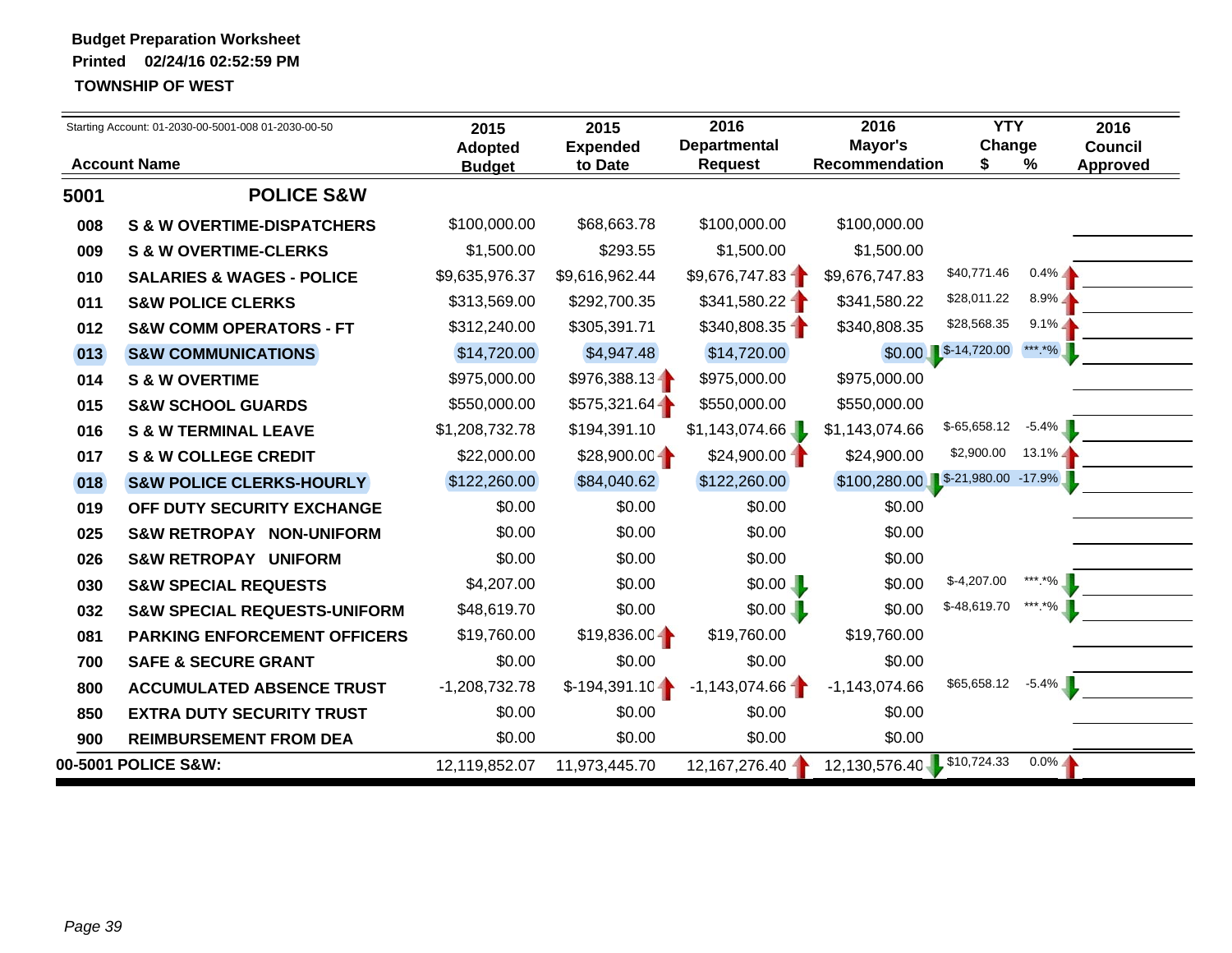|                           | <b>TOWNSHIP OF WEST ORANGE</b>                             |               |                                         |                          |                          |                          |                         |                                        |                                            |
|---------------------------|------------------------------------------------------------|---------------|-----------------------------------------|--------------------------|--------------------------|--------------------------|-------------------------|----------------------------------------|--------------------------------------------|
| <b>MUNICIPAL BUDGET</b>   |                                                            |               |                                         |                          |                          |                          |                         |                                        |                                            |
| <b>SALARIES AND WAGES</b> |                                                            |               |                                         |                          |                          |                          |                         |                                        |                                            |
| <b>DEPARTMENT</b>         |                                                            | <b>POLICE</b> |                                         |                          |                          |                          |                         |                                        |                                            |
| <b>DIVISION</b>           |                                                            |               | <b>LAW ENFORCEMENT</b>                  |                          |                          |                          |                         |                                        |                                            |
|                           |                                                            |               |                                         |                          |                          |                          |                         |                                        |                                            |
| <b>NAME</b>               | <b>CIVIL SERVICE</b><br><b>TITLE</b>                       | Emp.<br>Date  | Approved<br><b>FINAL BUDGET</b><br>2015 |                          |                          | Longevity<br>2016        | <b>PROPOSED</b><br>2016 | RECOMMENDED<br><b>BY MAYOR</b><br>2016 | If Approved<br><b>FINAL BUDGET</b><br>2016 |
| NON-UNIFORMED (cont.)     |                                                            |               |                                         |                          |                          |                          |                         |                                        |                                            |
| <b>D.Adams</b>            | <b>Secretarial Assistant</b>                               | 10/05/92      | 52,547.00                               |                          |                          | 5,440.19                 | 54,401.91               | 54,401.91                              | 54,401.91                                  |
| <b>K.Allonardo</b>        | <b>Admin Clerk</b>                                         | 04/10/95      | 69,820.00                               |                          |                          | 5,782.83                 | 72,284.65               | 72,284.65                              | 72,284.65                                  |
| Various, 3 position       | Keyboarding Clerk - Part Time                              |               | 50,000.00                               | $\sim$                   | $\sim$                   | $\sim$                   | 21,980.00               | $\sim$                                 |                                            |
|                           | each 14 hrs @ \$10/hr                                      |               |                                         |                          |                          |                          |                         |                                        |                                            |
| L. Courter                | Keyboarding Clerk 1 - Part Time<br>28 hrs @ \$12/hr        |               |                                         |                          |                          |                          | 17,472.00               | 17,472.00                              | 17,472.00                                  |
| K. Maxime                 | Keyboarding Clerk 1 - Part Time<br>28 hrs @ \$11/hr        |               |                                         |                          |                          |                          | 16,016.00               | 16,016.00                              | 16,016.00                                  |
| P. Quinn                  | Keyboarding Clerk 1 - Part Time<br>28 hrs @ \$11/hr        |               |                                         |                          |                          |                          | 16,016.00               | 16,016.00                              | 16,016.00                                  |
| J. Lopez                  | <b>Keyboarding Clerk 1 - Part Time</b><br>28 hrs @ \$11/hr |               |                                         |                          |                          |                          | 16,016.00               | 16,016.00                              | 16,016.00                                  |
| L. McClain                | <b>Keyboarding Clerk</b>                                   | 08/28/00      | 42,581.00<br>2,097.00                   |                          |                          |                          | 46,255.14<br>(0.00)     | 46,255.14<br>(0.00)                    | 46,255.14<br>(0.00)                        |
| <b>A.Mutascio</b>         | <b>Secretarial Assistant</b>                               | 10/20/97      | 44,678.00<br>2,110.00                   |                          |                          | 2,906.45                 | 54,402.00<br>0.00       | 54,402.00<br>$0.00\,$                  | 54,402.00<br>0.00                          |
| P. Madden                 | <b>Keyboarding Clerk</b>                                   | 03/06/00      | 44,678.00                               |                          |                          |                          | 46,255.13               | 46,255.13                              | 46,255.13                                  |
| M. Matheis                | Data Processing Tec 05/07/09                               |               | 47,260.00                               |                          |                          |                          | 53,851.92               | 53,851.92                              | 53,851.92                                  |
| Cosentino, Robert         | Sr. Police Records Clerk PT                                |               | 15,000.00                               | $\blacksquare$           |                          | $\overline{\phantom{a}}$ | 15,000.00               | 15,000.00                              | 15,000.00                                  |
| <b>Slit Budget</b>        | 16.25 mrs @ 17.75/hr<br>Keyboarding Clerk - Part Time(2    |               | 37,500.00                               | $\blacksquare$           | $\blacksquare$           | $\overline{\phantom{a}}$ |                         | $\overline{\phantom{a}}$               | $\blacksquare$                             |
| R. Stock                  | Parking Enforcemer 12/29/08                                |               | 19,760.00                               | $\overline{\phantom{a}}$ | $\blacksquare$           | $\overline{\phantom{m}}$ | 19,760.00               | 19,760.00                              | 19,760.00                                  |
|                           | <b>Longevity Carried F</b>                                 |               | 12,005.00                               |                          |                          |                          | 14,129.47               | 14,129.47                              | 14,129.47                                  |
| <b>TOTAL</b>              | <b>NON-UNIFORM</b>                                         |               | 440,036.00                              | ÷                        | $\overline{\phantom{a}}$ | 14,129.47                | 463,840.22              | 441,860.22                             | 441,860.22                                 |
| 39s10                     |                                                            |               |                                         |                          |                          |                          |                         |                                        |                                            |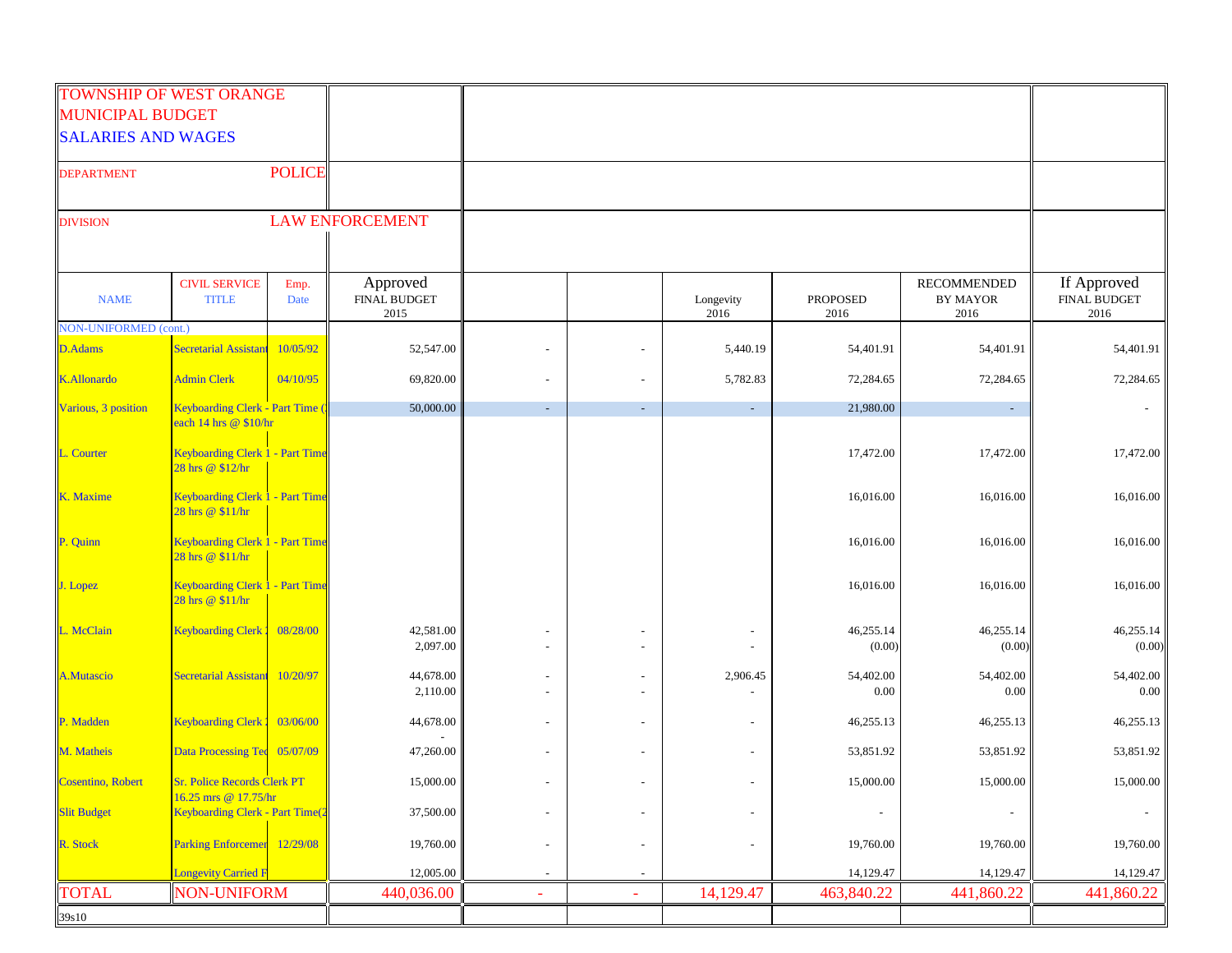|                                | <b>TOWNSHIP OF WEST ORANGE</b>                                         |               |                                         |   |        |                   |                         |                                 |                                            |
|--------------------------------|------------------------------------------------------------------------|---------------|-----------------------------------------|---|--------|-------------------|-------------------------|---------------------------------|--------------------------------------------|
| <b>MUNICIPAL BUDGET</b>        |                                                                        |               |                                         |   |        |                   |                         |                                 |                                            |
| <b>SALARIES AND WAGES</b>      |                                                                        |               |                                         |   |        |                   |                         |                                 |                                            |
| <b>DEPARTMENT</b>              |                                                                        | <b>POLICE</b> |                                         |   |        |                   |                         |                                 |                                            |
| <b>DIVISION</b>                |                                                                        |               | <b>LAW ENFORCEMENT</b>                  |   |        |                   |                         |                                 |                                            |
| <b>NAME</b>                    | <b>CIVIL SERVICE</b><br><b>TITLE</b>                                   | Emp.<br>Date  | Approved<br><b>FINAL BUDGET</b><br>2015 |   |        | Longevity<br>2016 | <b>PROPOSED</b><br>2016 | RECOMMENDED<br>BY MAYOR<br>2016 | If Approved<br><b>FINAL BUDGET</b><br>2016 |
| <b>Coomunications Officers</b> |                                                                        |               |                                         |   |        |                   |                         |                                 |                                            |
| C.Babinski                     | <b>Communications Of</b>                                               | 02/08/93      | 45,423.00                               |   |        | 3,762.28          | 47,026.43               | 47,026.43                       | 47,026.43                                  |
| Cicarone                       | <b>PS Telecommunicat</b>                                               | 12/10/01      | 45,423.00                               |   | $\sim$ |                   | 47,026.43               | 47,026.43                       | 47,026.43                                  |
| P. Johnson                     | PS Telecommunicat 01/05/90                                             |               | 45,423.00                               |   | $\sim$ | 4,702.33          | 47,026.43               | 47,026.43                       | 47,026.43                                  |
| D. Preziosi                    | Communications Or 01/29/08                                             |               | 45,423.00                               |   |        |                   | 47,026.43               | 47,026.43                       | 47,026.43                                  |
| D. Kelly                       | Communications $O_{1}$ 06/17/13                                        |               | 32,712.00                               |   |        |                   | 38,253.00               | 38,253.00                       | 38,253.00                                  |
| Vittoria, Monica               | <b>Communications Operator</b>                                         |               | 28,474.00                               |   |        |                   | 33,866.00               | 33,866.00                       | 33,866.00                                  |
| A. Ryan                        | Communications $O_1$ 06/24/13                                          |               | 32,712.00                               |   |        |                   | 38,253.00               | 38,253.00                       | 38,253.00                                  |
| <b>Part-Time</b>               | <b>Communications Operator (1)</b>                                     |               | 14,720.00                               |   |        |                   | 14,720.00               |                                 |                                            |
| A. Piserchio                   | $$15.27 \times 18.5 \text{ hrs/wk}$<br>Communications $O_{1}$ 10/07/13 |               | 28,474.00                               |   |        |                   | 33,866.00               | 33,866.00                       | 33,866.00                                  |
|                                | Longevity Carried Forward -->                                          |               | 8,176.00                                |   |        |                   | 8,464.61                | 8,464.61                        | 8,464.61                                   |
| <b>TOTAL</b>                   | <b>NON-UNIFORM</b>                                                     |               | 326,960.00                              | ٠ |        | 8,464.61          | 355,528.35              | 340,808.35                      | 340,808.35                                 |
| 39s11                          |                                                                        |               |                                         |   |        |                   |                         |                                 |                                            |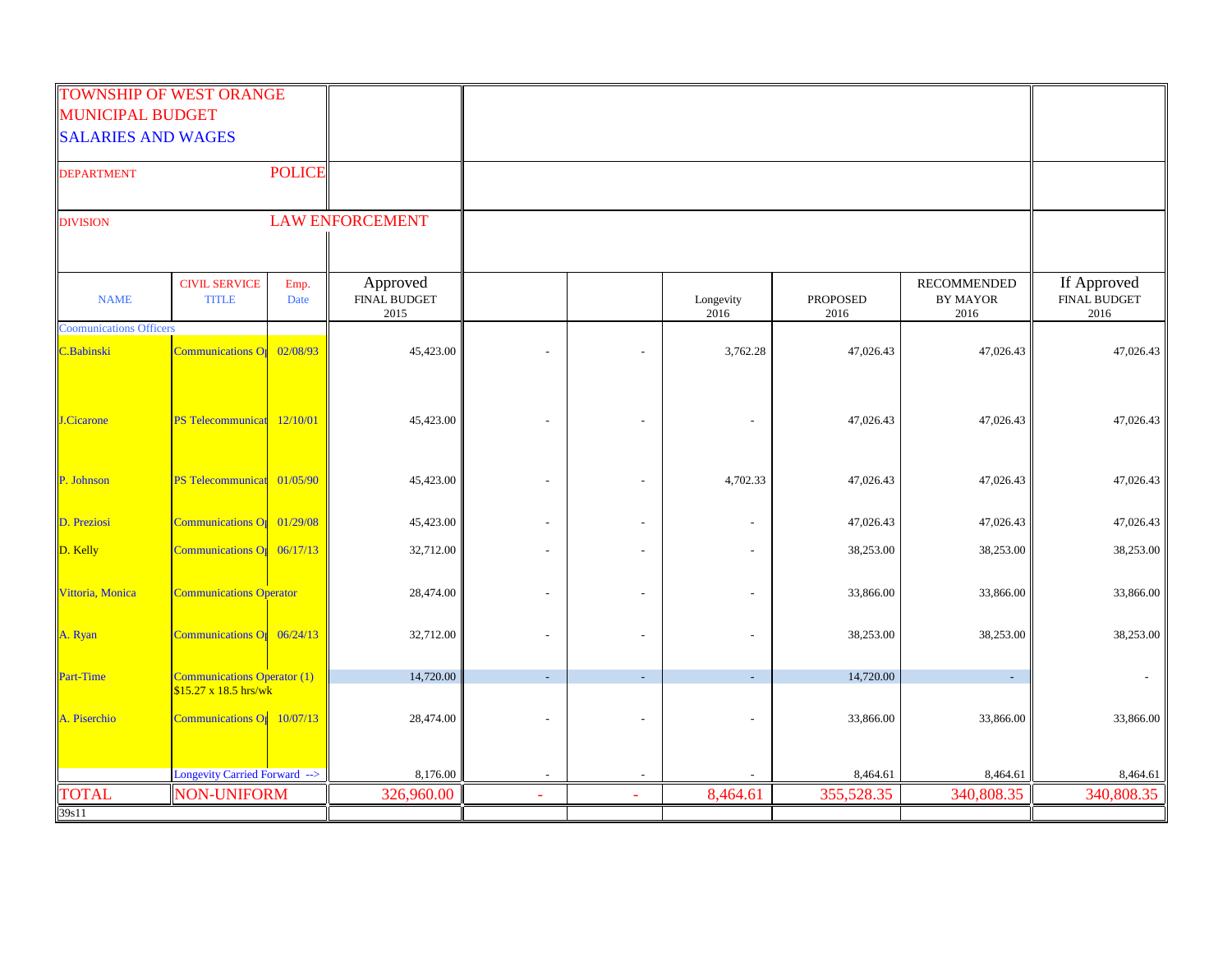| Mayor's<br>Change<br><b>Departmental</b><br><b>Council</b><br><b>Expended</b><br><b>Adopted</b><br><b>Account Name</b><br>%<br><b>Request</b><br>Recommendation<br>S<br><b>Approved</b><br>to Date<br><b>Budget</b><br><b>FIRE S&amp;W</b><br>\$65,000.00<br>\$81,851.45<br>\$65,000.00<br>\$65,000.00<br><b>S &amp; W ACTING TIME</b><br>\$589,342.89<br>$7.6\%$<br>\$7,567,951.03<br>\$8,292,952.09<br>\$7,703,609.20<br>\$8,292,952.09<br><b>SALARIES &amp; WAGES-FIRE</b><br>\$4,677.96<br>$4.1\%$<br>\$117,197.96<br>$$114,507.36 -$<br>\$112,520.00<br>\$117,197.96<br><b>S &amp; W CLERK STENO</b><br>\$0.00<br>\$0.00<br>\$0.00<br><b>CLERK STENO-HOURLY</b><br>\$0.00<br>\$781,821.20<br>\$685,000.00<br>\$685,000.00<br>\$685,000.00<br><b>S &amp; W OVERTIME</b><br>\$0.00<br>\$0.00<br>\$0.00<br>\$0.00<br><b>ACTING TIME</b><br>$$-270,506.69 -76.4\%$<br>\$83,385.00<br>\$353,891.69<br>\$214,615.31<br>\$83,385.00<br><b>S &amp; W SICK LEAVE</b><br>\$9,200.00<br>\$8,930.00<br>\$9,200.00<br>\$9,200.00<br><b>S &amp; W COLLEGE CREDIT</b><br>\$0.00<br>\$0.00<br>\$0.00<br>\$0.00<br><b>S&amp;W RETROPAY</b><br><b>NON-UNIFORM</b><br>\$0.00<br>\$0.00<br>\$0.00<br>\$0.00<br><b>S&amp;W RETROPAY UNIFORM</b><br>$$-487,933.00$ ***.*%<br>\$487,933.00<br>\$487,933.00<br>\$0.00<br>\$0.00<br><b>S&amp;W SPECIAL REQUEST</b><br>\$0.00<br>\$0.00<br>\$0.00<br>\$0.00<br>OFF DUTY SPECIAL EVENTS<br>\$270,506.69 -76.4%<br>$$-83,385.00$<br>\$-83,385.00<br>$$-214,615.31$<br>\$-353,891.69<br><b>ACCUMULATED ABSENCE TRUST</b><br>*** *%<br>\$288,361.40<br>$$0.00 -$<br>\$0.00<br>$$-288,361.40$<br>\$-288,361.40<br><b>SAFER GRANT</b><br>\$394,449.25<br>$4.4\%$<br>00-6001 FIRE S&W:<br>\$9,169,350.05 1<br>\$9,169,350.05<br>\$8,774,900.80<br>\$8,754,632.64<br><b>FIRE O/E</b><br>\$0.00<br>\$0.00<br>\$300.00<br>$$300.00 -$<br><b>PETTY CASH</b><br>$$1,024.70 -$<br>$$1,000.00 -$<br>\$150.00<br>\$150.00<br><b>PRINTING - REPORTS</b><br>$$871.64 -$<br>\$700.00<br><b>PRINTING</b><br>\$700.00<br>\$700.00<br>\$0.00<br>\$500.00<br>\$500.00<br>\$500.00<br><b>STRETCHER &amp; STAIRCHAIR CERTIFI</b><br>\$40.00<br>\$400.00<br>\$400.00<br>\$400.00<br><b>LAUNDRY</b><br>$$1,000.00 -$<br>\$1,222.18<br>\$100.00<br>\$100.00<br><b>MISCELLANEOUS</b><br>\$2,250.00<br>\$2,558.93<br>\$2,250.00<br>\$2,250.00<br><b>MISC MAINTENANCE &amp; REPAIRS</b><br>$$1,000.00 -$<br>\$1,939.68<br>\$500.00<br>\$500.00<br><b>UNIFORM ACCESSORIES</b><br>\$14,435.97<br>\$30,000.00<br>\$30,000.00<br>\$30,000.00<br><b>TRAINING - EDUCATION</b><br>\$1,000.00<br>$$2,000.00 -$<br>\$2,000.00<br>\$1,000.00<br><b>CONFERENCES</b> |      | Starting Account: 01-2030-00-6001-009 01-2030-00-60 | 2015 | 2015 | 2016 | 2016 | <b>YTY</b> | 2016 |
|-------------------------------------------------------------------------------------------------------------------------------------------------------------------------------------------------------------------------------------------------------------------------------------------------------------------------------------------------------------------------------------------------------------------------------------------------------------------------------------------------------------------------------------------------------------------------------------------------------------------------------------------------------------------------------------------------------------------------------------------------------------------------------------------------------------------------------------------------------------------------------------------------------------------------------------------------------------------------------------------------------------------------------------------------------------------------------------------------------------------------------------------------------------------------------------------------------------------------------------------------------------------------------------------------------------------------------------------------------------------------------------------------------------------------------------------------------------------------------------------------------------------------------------------------------------------------------------------------------------------------------------------------------------------------------------------------------------------------------------------------------------------------------------------------------------------------------------------------------------------------------------------------------------------------------------------------------------------------------------------------------------------------------------------------------------------------------------------------------------------------------------------------------------------------------------------------------------------------------------------------------------------------------------------------------------------------------------------------------------------------------------------------------------------------------------------------------------------------------------------------------------------------------------------------------------------------------------------------------------------------------------------------------|------|-----------------------------------------------------|------|------|------|------|------------|------|
|                                                                                                                                                                                                                                                                                                                                                                                                                                                                                                                                                                                                                                                                                                                                                                                                                                                                                                                                                                                                                                                                                                                                                                                                                                                                                                                                                                                                                                                                                                                                                                                                                                                                                                                                                                                                                                                                                                                                                                                                                                                                                                                                                                                                                                                                                                                                                                                                                                                                                                                                                                                                                                                       |      |                                                     |      |      |      |      |            |      |
|                                                                                                                                                                                                                                                                                                                                                                                                                                                                                                                                                                                                                                                                                                                                                                                                                                                                                                                                                                                                                                                                                                                                                                                                                                                                                                                                                                                                                                                                                                                                                                                                                                                                                                                                                                                                                                                                                                                                                                                                                                                                                                                                                                                                                                                                                                                                                                                                                                                                                                                                                                                                                                                       | 6001 |                                                     |      |      |      |      |            |      |
|                                                                                                                                                                                                                                                                                                                                                                                                                                                                                                                                                                                                                                                                                                                                                                                                                                                                                                                                                                                                                                                                                                                                                                                                                                                                                                                                                                                                                                                                                                                                                                                                                                                                                                                                                                                                                                                                                                                                                                                                                                                                                                                                                                                                                                                                                                                                                                                                                                                                                                                                                                                                                                                       | 009  |                                                     |      |      |      |      |            |      |
|                                                                                                                                                                                                                                                                                                                                                                                                                                                                                                                                                                                                                                                                                                                                                                                                                                                                                                                                                                                                                                                                                                                                                                                                                                                                                                                                                                                                                                                                                                                                                                                                                                                                                                                                                                                                                                                                                                                                                                                                                                                                                                                                                                                                                                                                                                                                                                                                                                                                                                                                                                                                                                                       | 010  |                                                     |      |      |      |      |            |      |
|                                                                                                                                                                                                                                                                                                                                                                                                                                                                                                                                                                                                                                                                                                                                                                                                                                                                                                                                                                                                                                                                                                                                                                                                                                                                                                                                                                                                                                                                                                                                                                                                                                                                                                                                                                                                                                                                                                                                                                                                                                                                                                                                                                                                                                                                                                                                                                                                                                                                                                                                                                                                                                                       | 011  |                                                     |      |      |      |      |            |      |
|                                                                                                                                                                                                                                                                                                                                                                                                                                                                                                                                                                                                                                                                                                                                                                                                                                                                                                                                                                                                                                                                                                                                                                                                                                                                                                                                                                                                                                                                                                                                                                                                                                                                                                                                                                                                                                                                                                                                                                                                                                                                                                                                                                                                                                                                                                                                                                                                                                                                                                                                                                                                                                                       | 012  |                                                     |      |      |      |      |            |      |
|                                                                                                                                                                                                                                                                                                                                                                                                                                                                                                                                                                                                                                                                                                                                                                                                                                                                                                                                                                                                                                                                                                                                                                                                                                                                                                                                                                                                                                                                                                                                                                                                                                                                                                                                                                                                                                                                                                                                                                                                                                                                                                                                                                                                                                                                                                                                                                                                                                                                                                                                                                                                                                                       | 013  |                                                     |      |      |      |      |            |      |
|                                                                                                                                                                                                                                                                                                                                                                                                                                                                                                                                                                                                                                                                                                                                                                                                                                                                                                                                                                                                                                                                                                                                                                                                                                                                                                                                                                                                                                                                                                                                                                                                                                                                                                                                                                                                                                                                                                                                                                                                                                                                                                                                                                                                                                                                                                                                                                                                                                                                                                                                                                                                                                                       | 014  |                                                     |      |      |      |      |            |      |
|                                                                                                                                                                                                                                                                                                                                                                                                                                                                                                                                                                                                                                                                                                                                                                                                                                                                                                                                                                                                                                                                                                                                                                                                                                                                                                                                                                                                                                                                                                                                                                                                                                                                                                                                                                                                                                                                                                                                                                                                                                                                                                                                                                                                                                                                                                                                                                                                                                                                                                                                                                                                                                                       | 016  |                                                     |      |      |      |      |            |      |
|                                                                                                                                                                                                                                                                                                                                                                                                                                                                                                                                                                                                                                                                                                                                                                                                                                                                                                                                                                                                                                                                                                                                                                                                                                                                                                                                                                                                                                                                                                                                                                                                                                                                                                                                                                                                                                                                                                                                                                                                                                                                                                                                                                                                                                                                                                                                                                                                                                                                                                                                                                                                                                                       | 017  |                                                     |      |      |      |      |            |      |
|                                                                                                                                                                                                                                                                                                                                                                                                                                                                                                                                                                                                                                                                                                                                                                                                                                                                                                                                                                                                                                                                                                                                                                                                                                                                                                                                                                                                                                                                                                                                                                                                                                                                                                                                                                                                                                                                                                                                                                                                                                                                                                                                                                                                                                                                                                                                                                                                                                                                                                                                                                                                                                                       | 025  |                                                     |      |      |      |      |            |      |
|                                                                                                                                                                                                                                                                                                                                                                                                                                                                                                                                                                                                                                                                                                                                                                                                                                                                                                                                                                                                                                                                                                                                                                                                                                                                                                                                                                                                                                                                                                                                                                                                                                                                                                                                                                                                                                                                                                                                                                                                                                                                                                                                                                                                                                                                                                                                                                                                                                                                                                                                                                                                                                                       | 026  |                                                     |      |      |      |      |            |      |
|                                                                                                                                                                                                                                                                                                                                                                                                                                                                                                                                                                                                                                                                                                                                                                                                                                                                                                                                                                                                                                                                                                                                                                                                                                                                                                                                                                                                                                                                                                                                                                                                                                                                                                                                                                                                                                                                                                                                                                                                                                                                                                                                                                                                                                                                                                                                                                                                                                                                                                                                                                                                                                                       | 030  |                                                     |      |      |      |      |            |      |
|                                                                                                                                                                                                                                                                                                                                                                                                                                                                                                                                                                                                                                                                                                                                                                                                                                                                                                                                                                                                                                                                                                                                                                                                                                                                                                                                                                                                                                                                                                                                                                                                                                                                                                                                                                                                                                                                                                                                                                                                                                                                                                                                                                                                                                                                                                                                                                                                                                                                                                                                                                                                                                                       | 080  |                                                     |      |      |      |      |            |      |
|                                                                                                                                                                                                                                                                                                                                                                                                                                                                                                                                                                                                                                                                                                                                                                                                                                                                                                                                                                                                                                                                                                                                                                                                                                                                                                                                                                                                                                                                                                                                                                                                                                                                                                                                                                                                                                                                                                                                                                                                                                                                                                                                                                                                                                                                                                                                                                                                                                                                                                                                                                                                                                                       | 800  |                                                     |      |      |      |      |            |      |
|                                                                                                                                                                                                                                                                                                                                                                                                                                                                                                                                                                                                                                                                                                                                                                                                                                                                                                                                                                                                                                                                                                                                                                                                                                                                                                                                                                                                                                                                                                                                                                                                                                                                                                                                                                                                                                                                                                                                                                                                                                                                                                                                                                                                                                                                                                                                                                                                                                                                                                                                                                                                                                                       | 900  |                                                     |      |      |      |      |            |      |
|                                                                                                                                                                                                                                                                                                                                                                                                                                                                                                                                                                                                                                                                                                                                                                                                                                                                                                                                                                                                                                                                                                                                                                                                                                                                                                                                                                                                                                                                                                                                                                                                                                                                                                                                                                                                                                                                                                                                                                                                                                                                                                                                                                                                                                                                                                                                                                                                                                                                                                                                                                                                                                                       |      |                                                     |      |      |      |      |            |      |
|                                                                                                                                                                                                                                                                                                                                                                                                                                                                                                                                                                                                                                                                                                                                                                                                                                                                                                                                                                                                                                                                                                                                                                                                                                                                                                                                                                                                                                                                                                                                                                                                                                                                                                                                                                                                                                                                                                                                                                                                                                                                                                                                                                                                                                                                                                                                                                                                                                                                                                                                                                                                                                                       | 6002 |                                                     |      |      |      |      |            |      |
|                                                                                                                                                                                                                                                                                                                                                                                                                                                                                                                                                                                                                                                                                                                                                                                                                                                                                                                                                                                                                                                                                                                                                                                                                                                                                                                                                                                                                                                                                                                                                                                                                                                                                                                                                                                                                                                                                                                                                                                                                                                                                                                                                                                                                                                                                                                                                                                                                                                                                                                                                                                                                                                       | 020  |                                                     |      |      |      |      |            |      |
|                                                                                                                                                                                                                                                                                                                                                                                                                                                                                                                                                                                                                                                                                                                                                                                                                                                                                                                                                                                                                                                                                                                                                                                                                                                                                                                                                                                                                                                                                                                                                                                                                                                                                                                                                                                                                                                                                                                                                                                                                                                                                                                                                                                                                                                                                                                                                                                                                                                                                                                                                                                                                                                       | 030  |                                                     |      |      |      |      |            |      |
|                                                                                                                                                                                                                                                                                                                                                                                                                                                                                                                                                                                                                                                                                                                                                                                                                                                                                                                                                                                                                                                                                                                                                                                                                                                                                                                                                                                                                                                                                                                                                                                                                                                                                                                                                                                                                                                                                                                                                                                                                                                                                                                                                                                                                                                                                                                                                                                                                                                                                                                                                                                                                                                       | 031  |                                                     |      |      |      |      |            |      |
|                                                                                                                                                                                                                                                                                                                                                                                                                                                                                                                                                                                                                                                                                                                                                                                                                                                                                                                                                                                                                                                                                                                                                                                                                                                                                                                                                                                                                                                                                                                                                                                                                                                                                                                                                                                                                                                                                                                                                                                                                                                                                                                                                                                                                                                                                                                                                                                                                                                                                                                                                                                                                                                       | 040  |                                                     |      |      |      |      |            |      |
|                                                                                                                                                                                                                                                                                                                                                                                                                                                                                                                                                                                                                                                                                                                                                                                                                                                                                                                                                                                                                                                                                                                                                                                                                                                                                                                                                                                                                                                                                                                                                                                                                                                                                                                                                                                                                                                                                                                                                                                                                                                                                                                                                                                                                                                                                                                                                                                                                                                                                                                                                                                                                                                       | 070  |                                                     |      |      |      |      |            |      |
|                                                                                                                                                                                                                                                                                                                                                                                                                                                                                                                                                                                                                                                                                                                                                                                                                                                                                                                                                                                                                                                                                                                                                                                                                                                                                                                                                                                                                                                                                                                                                                                                                                                                                                                                                                                                                                                                                                                                                                                                                                                                                                                                                                                                                                                                                                                                                                                                                                                                                                                                                                                                                                                       | 071  |                                                     |      |      |      |      |            |      |
|                                                                                                                                                                                                                                                                                                                                                                                                                                                                                                                                                                                                                                                                                                                                                                                                                                                                                                                                                                                                                                                                                                                                                                                                                                                                                                                                                                                                                                                                                                                                                                                                                                                                                                                                                                                                                                                                                                                                                                                                                                                                                                                                                                                                                                                                                                                                                                                                                                                                                                                                                                                                                                                       | 072  |                                                     |      |      |      |      |            |      |
|                                                                                                                                                                                                                                                                                                                                                                                                                                                                                                                                                                                                                                                                                                                                                                                                                                                                                                                                                                                                                                                                                                                                                                                                                                                                                                                                                                                                                                                                                                                                                                                                                                                                                                                                                                                                                                                                                                                                                                                                                                                                                                                                                                                                                                                                                                                                                                                                                                                                                                                                                                                                                                                       | 081  |                                                     |      |      |      |      |            |      |
|                                                                                                                                                                                                                                                                                                                                                                                                                                                                                                                                                                                                                                                                                                                                                                                                                                                                                                                                                                                                                                                                                                                                                                                                                                                                                                                                                                                                                                                                                                                                                                                                                                                                                                                                                                                                                                                                                                                                                                                                                                                                                                                                                                                                                                                                                                                                                                                                                                                                                                                                                                                                                                                       | 082  |                                                     |      |      |      |      |            |      |
|                                                                                                                                                                                                                                                                                                                                                                                                                                                                                                                                                                                                                                                                                                                                                                                                                                                                                                                                                                                                                                                                                                                                                                                                                                                                                                                                                                                                                                                                                                                                                                                                                                                                                                                                                                                                                                                                                                                                                                                                                                                                                                                                                                                                                                                                                                                                                                                                                                                                                                                                                                                                                                                       | 083  |                                                     |      |      |      |      |            |      |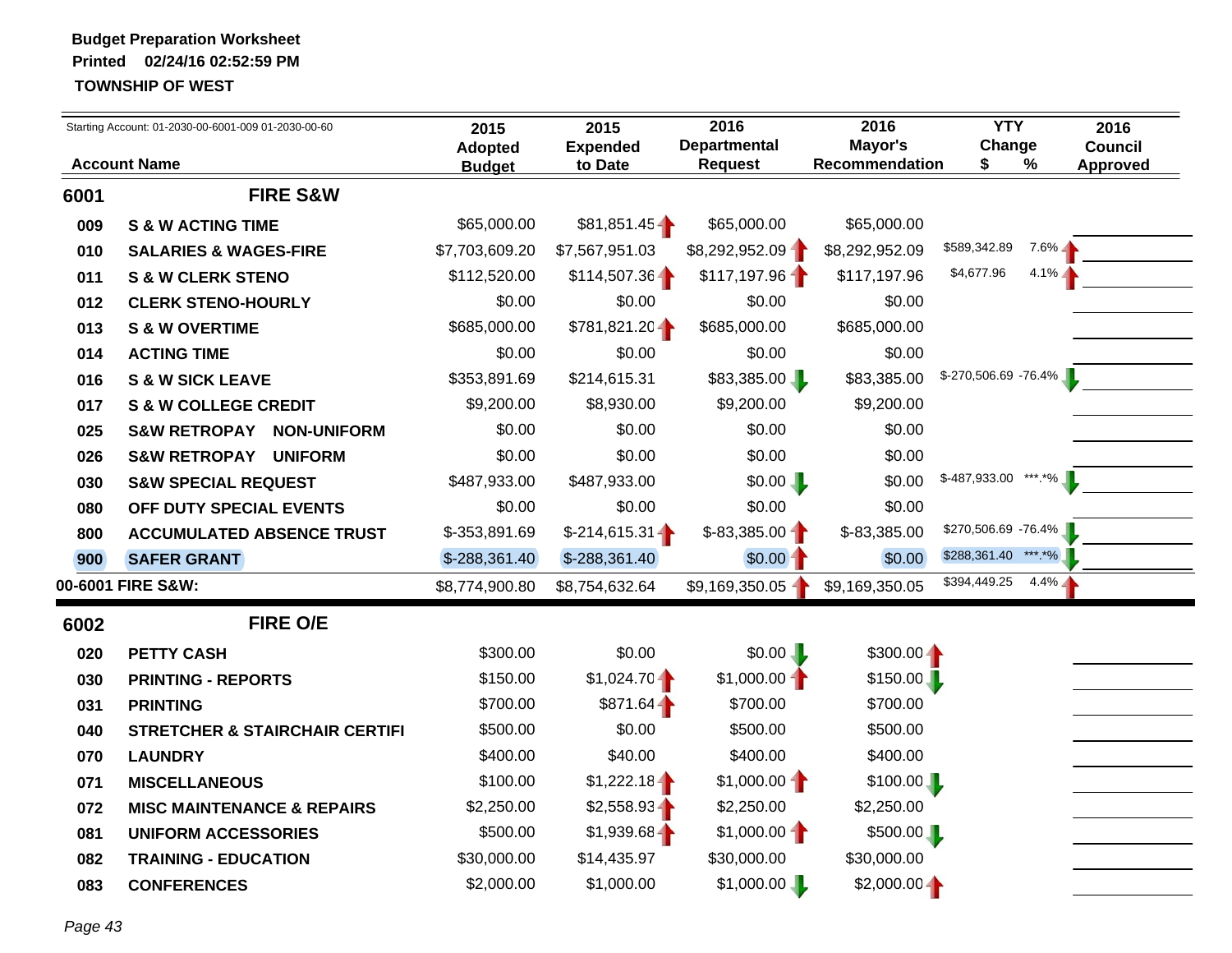|                                                  | TOWNSHIP OF WEST ORANGE              |                    |                                  |                   |                         |                                               |                                     |
|--------------------------------------------------|--------------------------------------|--------------------|----------------------------------|-------------------|-------------------------|-----------------------------------------------|-------------------------------------|
|                                                  | MUNICIPAL BUDGET                     |                    |                                  |                   |                         |                                               |                                     |
|                                                  | <b>SALARIES AND WAGES</b>            |                    |                                  |                   |                         |                                               |                                     |
| DEPARTMENT                                       |                                      | <b>FIRE</b>        |                                  |                   |                         |                                               |                                     |
| <b>DIVISION</b>                                  |                                      | <b>FIRE</b>        |                                  |                   |                         |                                               |                                     |
| <b>NAME</b>                                      | <b>CIVIL SERVICE</b><br><b>TITLE</b> | Employment<br>Date | Approved<br>FINAL BUDGET<br>2015 | Longevity<br>2016 | <b>PROPOSED</b><br>2016 | <b>RECOMMENDED</b><br><b>BY MAYOR</b><br>2016 | If Approved<br>FINAL BUDGET<br>2016 |
|                                                  |                                      |                    |                                  |                   |                         |                                               |                                     |
|                                                  |                                      |                    |                                  |                   |                         |                                               |                                     |
| <b>EMT</b> pay for vacancies                     |                                      |                    | 3,000.00                         |                   |                         |                                               |                                     |
|                                                  | <b>Paid From SAFER Grant</b>         |                    | (288, 361.40)                    |                   |                         |                                               |                                     |
| 2015 Anticipated Retirement (5) Replacement FF's |                                      |                    |                                  |                   |                         |                                               |                                     |
|                                                  |                                      |                    |                                  |                   |                         |                                               |                                     |
|                                                  |                                      |                    |                                  |                   |                         |                                               |                                     |
|                                                  |                                      |                    |                                  |                   |                         |                                               |                                     |
|                                                  |                                      |                    |                                  |                   |                         |                                               |                                     |
| Totals                                           |                                      |                    | (285, 361.40)                    |                   |                         |                                               |                                     |
| 43s6                                             |                                      |                    |                                  |                   |                         |                                               |                                     |
|                                                  |                                      |                    |                                  |                   |                         |                                               |                                     |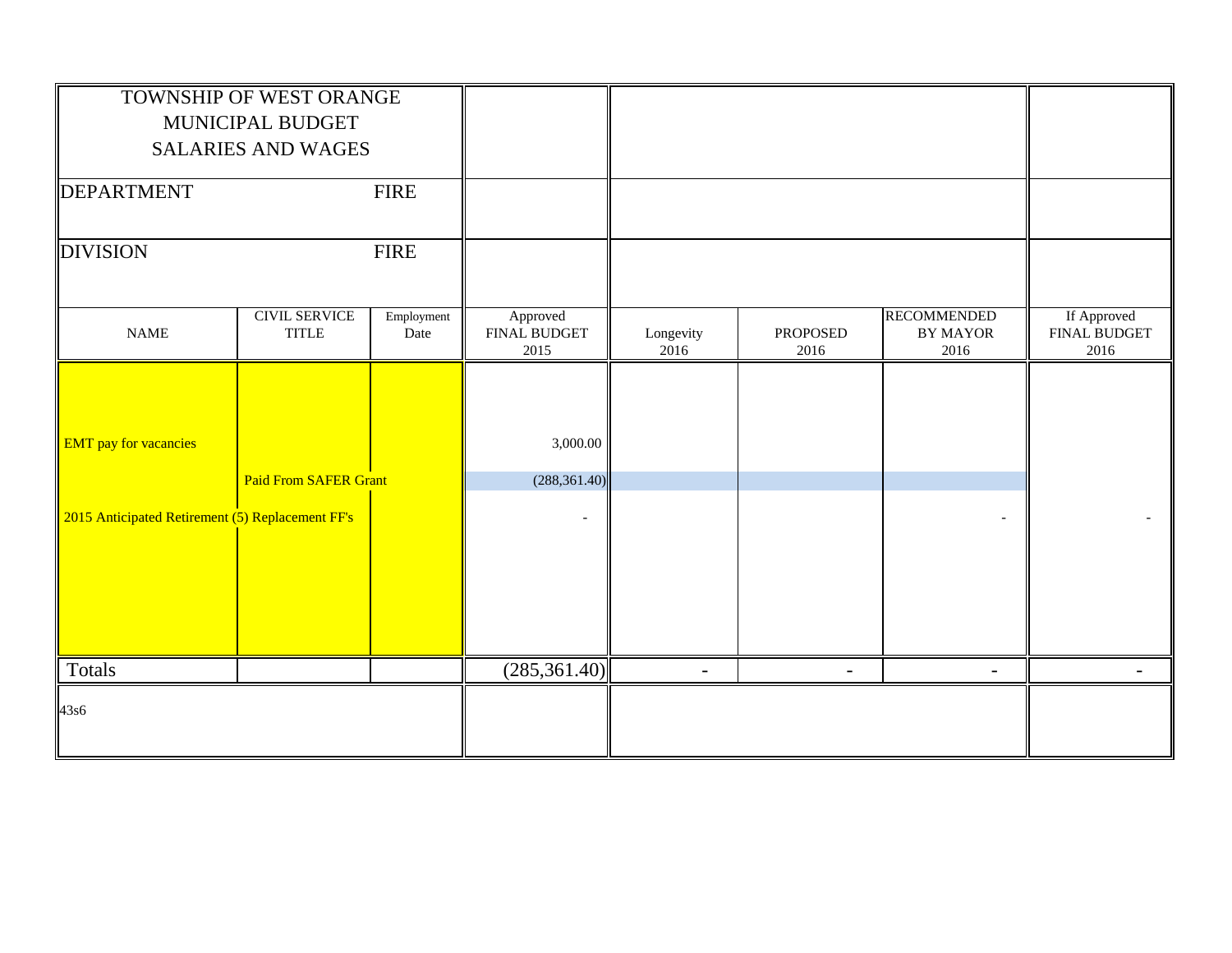| Starting Account: 01-2030-00-6201-010 01-2030-00-62<br><b>Account Name</b> | 2015<br><b>Adopted</b><br><b>Budget</b> | 2015<br><b>Expended</b><br>to Date | 2016<br><b>Departmental</b><br><b>Request</b> | 2016<br>Mayor's<br>Recommendation | <b>YTY</b><br>Change<br>S.<br>%       | 2016<br><b>Council</b><br>Approved                     |
|----------------------------------------------------------------------------|-----------------------------------------|------------------------------------|-----------------------------------------------|-----------------------------------|---------------------------------------|--------------------------------------------------------|
| 00-6201 EMERGENCY MGT S&W:                                                 | \$4,950.00                              | \$0.00                             | \$4,950.00                                    | \$4,950.00                        |                                       |                                                        |
| 00-6202 EMERGENCY MGT O/E:                                                 | \$5,800.00                              | \$5,800.00                         | \$5,800.00                                    | \$5,800.00                        |                                       |                                                        |
| <b>Department Total</b>                                                    | \$10,750.00                             | \$5,800.00                         | \$10,750.00                                   | \$10,750.00                       |                                       |                                                        |
| 00-7001 ENGINEERING S&W:                                                   | \$469,028.00                            | $$477,650.63 -$                    | \$488,123.65                                  | \$488,123.65                      | \$19,095.65<br>$4.0% -$               | See Budget                                             |
| 00-7002 ENGINEERING O/E:                                                   | \$6,500.00                              | \$6,321.73                         | \$6,500.00                                    | \$6,500.00                        |                                       | Pages 48,                                              |
| <b>Department Total</b>                                                    | \$475,528.00                            | \$483,972.36                       | \$494,623.65                                  | \$494,623.65                      | 4.0%<br>\$19,095.65                   | 48s1                                                   |
| 00-7101 BUILDING & PROPERTY O/E:                                           | \$395,100.00                            | \$418,357.94                       | \$395,100.00                                  | \$395,100.00                      |                                       |                                                        |
| <b>Department Total</b>                                                    | \$395,100.00                            | \$418,357.94                       | \$395,100.00                                  | \$395,100.00                      |                                       |                                                        |
| 00-7202 SHADE TREE O/E:                                                    | \$70,250.00                             | \$69,779.74                        | $$70,975.00 -$                                | \$70,250.00                       |                                       |                                                        |
| <b>Department Total</b>                                                    | \$70,250.00                             | \$69,779.74                        | \$70,975.00                                   | \$70,250.00                       |                                       |                                                        |
| 00-7301 PARKING FAC MAINT & REPAIR S&W:                                    | \$2,200.00                              | \$0.00                             | \$2,200.00                                    | \$2,200.00                        |                                       |                                                        |
| 00-7302 PARKING FAC MAINT & REPAIR O/E:                                    | \$2,970.00                              | \$3,712.99                         | \$2,970.00                                    | \$2,970.00                        |                                       |                                                        |
| <b>Department Total</b>                                                    | \$5,170.00                              | \$3,712.99                         | \$5,170.00                                    | \$5,170.00                        |                                       |                                                        |
| 00-7401 PUBLIC WORKS S&W:                                                  | \$2,789,148.99                          | \$2,682,327.88                     | \$2,918,302.72                                |                                   | $$2,482,043.14$ $$-307,105.85-11.0\%$ | See Budget<br>Pages 54, 54s1,                          |
| <b>Department Total</b>                                                    | \$2,789,148.99                          | \$2,682,327.88                     | \$2,918,302.72                                |                                   | $$2,482,043.14$ $$-307,105.85-11.0\%$ | s3, s8, s10, s11                                       |
| 00-7502 STREET SALT & CHLORIDE O/E:                                        | \$600,000.00                            | $$906,353.33 -$                    | $$925,000.00 -$                               |                                   |                                       | \$800,000.00 > \$200,000.00 33.3% A Anticipated Actual |
| 00-7503 STREET CLEANING AND DRAINAGE O:                                    | \$48,600.00                             | \$40,204.16                        | \$48,600.00                                   | \$48,600.00                       |                                       |                                                        |
| <b>Department Total</b>                                                    | \$648,600.00                            | \$946,557.49                       | \$973,600.00                                  |                                   | \$848,600.00 \$200,000.00 30.8%       |                                                        |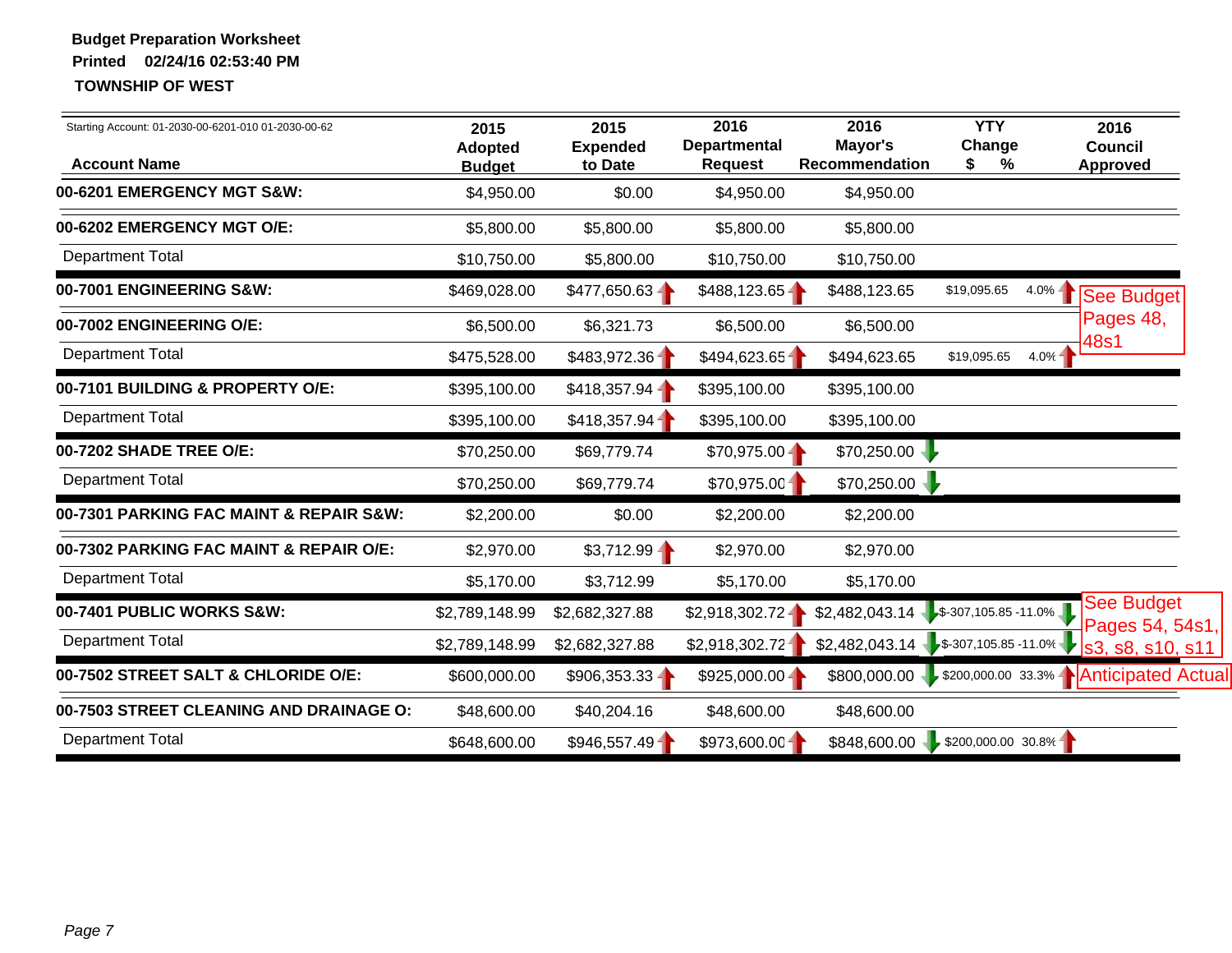|      | Starting Account: 01-2030-00-7001-010 01-2030-00-70 | 2015                            | 2015                       | 2016                                  | 2016                             | <b>YTY</b>             |          | 2016                              |
|------|-----------------------------------------------------|---------------------------------|----------------------------|---------------------------------------|----------------------------------|------------------------|----------|-----------------------------------|
|      | <b>Account Name</b>                                 | <b>Adopted</b><br><b>Budget</b> | <b>Expended</b><br>to Date | <b>Departmental</b><br><b>Request</b> | Mayor's<br><b>Recommendation</b> | Change<br>\$           | %        | <b>Council</b><br><b>Approved</b> |
| 7001 | <b>ENGINEERING S&amp;W</b>                          |                                 |                            |                                       |                                  |                        |          |                                   |
| 010  | <b>SALARIES &amp; WAGES</b>                         | \$422,043.00                    | \$424,023.93               | \$453,123.65                          | \$453,123.65                     | \$31,080.65            | $7.3\%$  |                                   |
| 012  | <b>S &amp; W HOURLY</b>                             | \$36,000.00                     | \$30,227.23                | \$30,000.00                           | \$30,000.00                      | $$-6,000.00$ -16.6%    |          |                                   |
| 014  | <b>S &amp; W OVERTIME</b>                           | \$0.00                          | \$12,414.47                | \$0.00                                | \$0.00                           |                        |          |                                   |
| 017  | <b>S&amp;W TERMINAL LEAVE</b>                       | \$0.00                          | \$0.00                     | \$0.00                                | \$0.00                           |                        |          |                                   |
| 020  | <b>STIPENDS</b>                                     | \$15,685.00                     | \$15,685.00                | \$6,000.00                            | \$6,000.00                       | $$-9,685.00$ $-61.7\%$ |          |                                   |
| 025  | <b>S&amp;W RETROPAY</b>                             | \$0.00                          | \$0.00                     | \$0.00                                | \$0.00                           |                        |          |                                   |
| 030  | <b>S&amp;W SPECIAL REQUESTS</b>                     | \$2,700.00                      | \$2,700.00                 | \$6,000.00                            | \$6,000.00                       | \$3,300.00 122.2%      |          |                                   |
| 800  | TO S & W-WASTE MANAGEM                              | $$-7,400.00$                    | $$-7,400.00$               | $$-7,000.00$                          | $$-7,000.00$                     | \$400.00               | $-5.4\%$ |                                   |
| 900  | TO S & ACCUM SICK                                   | \$0.00                          | \$0.00                     | \$0.00                                | \$0.00                           |                        |          |                                   |
|      | 00-7001 ENGINEERING S&W:                            | \$469,028.00                    | $$477,650.63 -$            | \$488,123.65 -                        | \$488,123.65                     | \$19,095.65            | $4.0\%$  |                                   |
| 7002 | <b>ENGINEERING O/E</b>                              |                                 |                            |                                       |                                  |                        |          |                                   |
| 030  | <b>ADVERTISING, PRINTING &amp; PHOTO</b>            | \$1,400.00                      | $$2,731.34 -$              | \$1,400.00                            | \$1,400.00                       |                        |          |                                   |
| 070  | LINE RESERVED FOR FUTURE USE                        | \$0.00                          | \$0.00                     | \$0.00                                | \$0.00                           |                        |          |                                   |
| 071  | LINE RESERVED FOR FUTURE USE                        | \$0.00                          | \$0.00                     | \$0.00                                | \$0.00                           |                        |          |                                   |
| 072  | <b>MISCELLANEOUS EXPENDITURES</b>                   | \$100.00                        | \$0.00                     | \$100.00                              | \$100.00                         |                        |          |                                   |
| 080  | <b>CONFERENCES</b>                                  | \$0.00                          | \$0.00                     | \$0.00                                | \$0.00                           |                        |          |                                   |
| 081  | <b>DUES, DINNERS, MEETINGS &amp; MILEAG</b>         | \$0.00                          | \$0.00                     | \$0.00                                | \$0.00                           |                        |          |                                   |
| 090  | <b>SERV CONTRACT POLICE, ANIMAL S</b>               | \$0.00                          | \$0.00                     | \$0.00                                | \$0.00                           |                        |          |                                   |
| 091  | <b>PUMP STATION WET WELL</b>                        | \$0.00                          | \$0.00                     | \$0.00                                | \$0.00                           |                        |          |                                   |
| 110  | <b>OFFICE &amp; FIELD SUPPLIES, FILM,</b>           | \$1,100.00                      | $$2,831.34 -$              | \$1,100.00                            | \$1,100.00                       |                        |          |                                   |
| 111  | LINE RESERVED FOR FUTURE USE                        | \$0.00                          | \$0.00                     | \$0.00                                | \$0.00                           |                        |          |                                   |
| 112  | <b>MAINT. &amp; REPAIRS</b>                         | \$1,800.00                      | \$681.52                   | \$1,800.00                            | \$1,800.00                       |                        |          |                                   |
| 130  | <b>COPIER RENTAL &amp; SUPPLIES</b>                 | \$0.00                          | \$0.00                     | \$0.00                                | \$0.00                           |                        |          |                                   |
| 131  | <b>COMPUTER, SOFTWARE, CAD</b>                      | \$200.00                        | \$0.00                     | \$200.00                              | \$200.00                         |                        |          |                                   |
| 132  | <b>DUPLICATE</b>                                    | \$0.00                          | \$0.00                     | \$0.00                                | \$0.00                           |                        |          |                                   |
| 140  | <b>Tax Map Updating, Contractual</b>                | \$1,500.00                      | \$0.00                     | \$1,500.00                            | \$1,500.00                       |                        |          |                                   |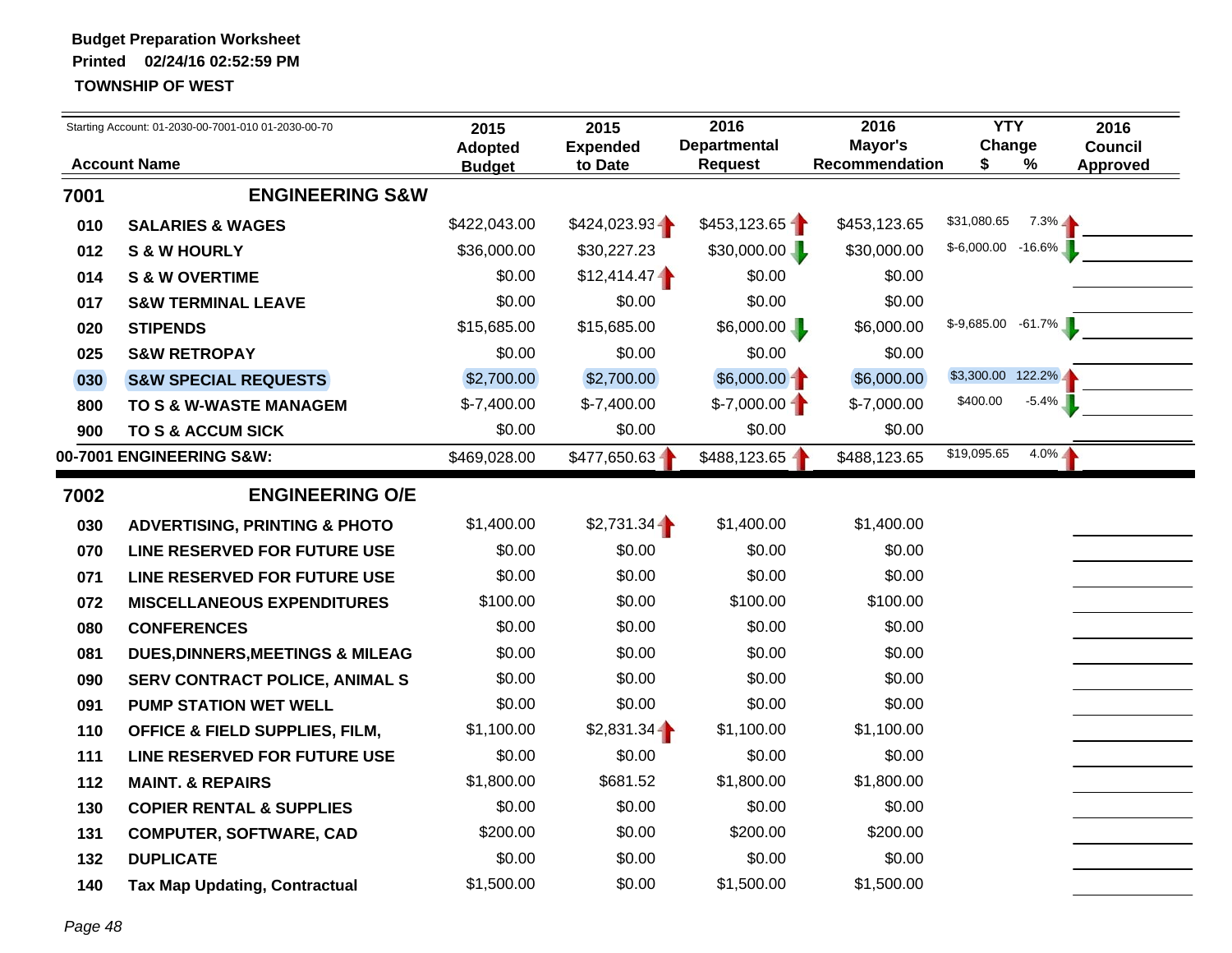|                    | <b>TOWNSHIP OF WEST ORANGE</b>                                                |                     | 2015                                    | 2016              |                         |                                   | 2016                                       |
|--------------------|-------------------------------------------------------------------------------|---------------------|-----------------------------------------|-------------------|-------------------------|-----------------------------------|--------------------------------------------|
|                    | MUNICIPAL BUDGET                                                              |                     |                                         |                   |                         |                                   |                                            |
|                    | <b>SALARIES AND WAGES</b>                                                     |                     |                                         |                   |                         |                                   |                                            |
|                    |                                                                               |                     |                                         |                   |                         |                                   |                                            |
| <b>DEPARTMENT</b>  |                                                                               | <b>PUBLIC WORKS</b> |                                         |                   |                         |                                   |                                            |
| <b>DIVISION</b>    |                                                                               | <b>ENGINEERING</b>  |                                         |                   |                         |                                   |                                            |
|                    |                                                                               |                     |                                         |                   |                         |                                   |                                            |
|                    |                                                                               | #########           |                                         |                   |                         |                                   |                                            |
| <b>NAME</b>        | <b>CIVIL SERVICE</b><br><b>TITLE</b>                                          | Employment<br>Date  | Approved<br><b>FINAL BUDGET</b><br>2015 | Longevity<br>2016 | <b>PROPOSED</b><br>2016 | Mayor's<br>Recommendation<br>2016 | If Approved<br><b>FINAL BUDGET</b><br>2016 |
| L. Lepore          | Dir. Public Works                                                             | 10/18/82            | 149,312.00                              | 15,716.89         | 157,170.96              | 157,170.96                        | 157,170.96                                 |
|                    | <b>Assessment Search Officer</b>                                              |                     | 2,500.00                                | (0.00)            | (0.00)                  | (0.00)                            | (0.00)                                     |
| N. Salese          | <b>Asst. Dir. Public Wks</b>                                                  | 09/06/94            | 97,117.00                               | 8,623.02          | 107,792.33              | 107,792.33                        | 107,792.33                                 |
|                    | <b>Recycling Center Mana</b>                                                  |                     | 5,000.00                                | (0.00)            | (0.00)                  | (0.00)                            | (0.00)                                     |
|                    | <b>Waste Management Program</b><br>Administrator                              |                     | 2,000.00                                | (0.00)            |                         |                                   |                                            |
|                    | <b>Convert to Exempt Status</b>                                               |                     |                                         | 280.00            | 3,500.00                | 3,500.00                          | 3,500.00                                   |
|                    | <b>Salary Range Adjustment</b>                                                |                     |                                         | 200.00            | 2,500.00                | 2,500.00                          | 2,500.00                                   |
|                    | <b>Paid From Clean Communities Grant</b><br><b>Paid From Waste Management</b> |                     | (2,000.00)<br>(5,000.00)                |                   | (7,000.00)              | (7,000.00)                        | (7,000.00)                                 |
|                    |                                                                               |                     |                                         |                   |                         |                                   |                                            |
| <b>G.</b> McCarthy | Administrative<br>Analyst                                                     |                     | 15,000.00                               |                   | 15,000.00               | 15,000.00                         | 15,000.00                                  |
|                    |                                                                               |                     |                                         |                   |                         |                                   |                                            |
|                    |                                                                               |                     |                                         |                   |                         |                                   |                                            |
|                    |                                                                               |                     |                                         |                   |                         |                                   |                                            |
|                    |                                                                               |                     |                                         |                   |                         |                                   |                                            |
| 48s1               |                                                                               |                     |                                         |                   |                         |                                   |                                            |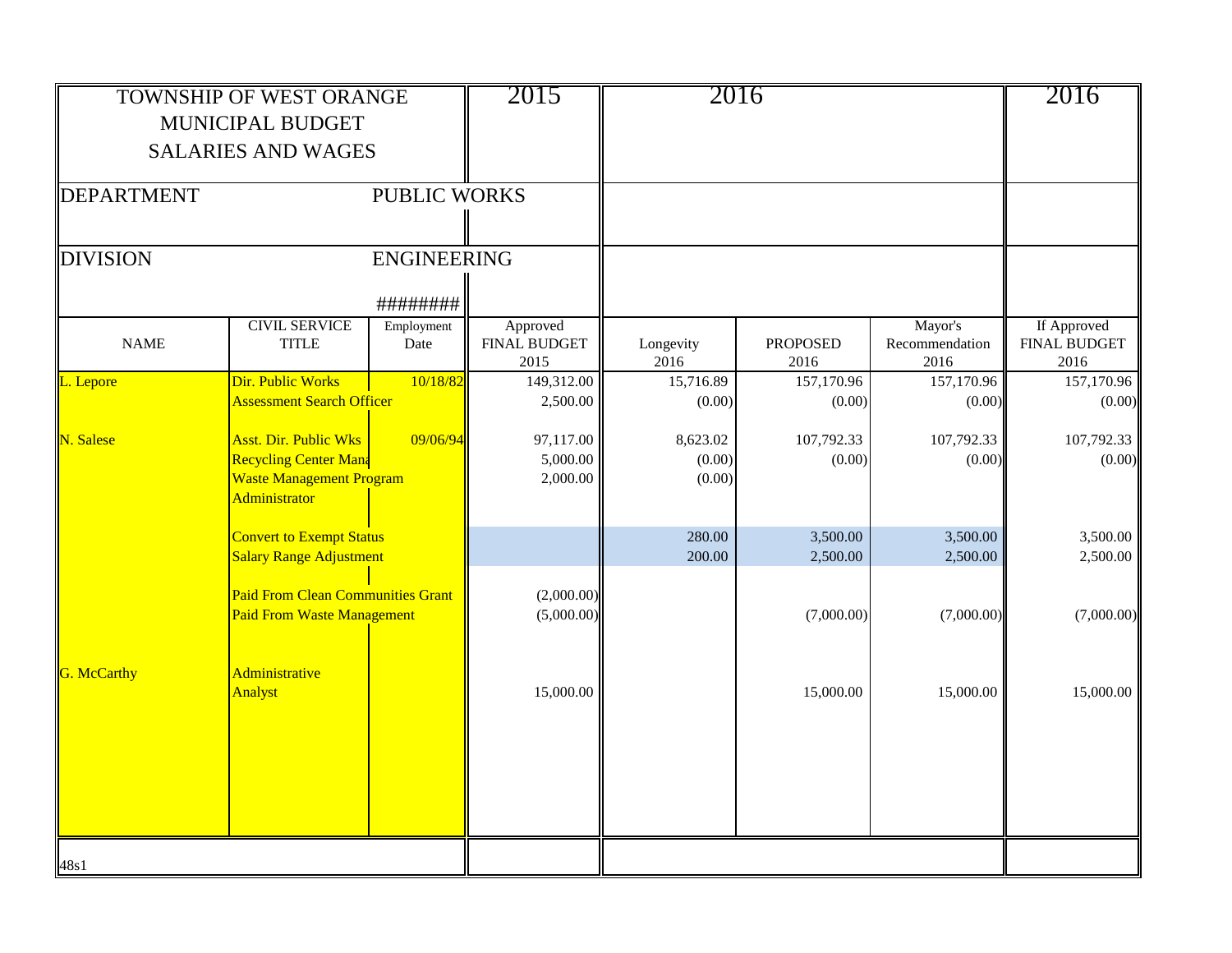|            | Starting Account: 01-2030-00-7401-010 01-2030-00-74 | 2015<br><b>Adopted</b> | 2015<br><b>Expended</b> | 2016<br><b>Departmental</b> | 2016<br>Mayor's                          | <b>YTY</b><br>Change             | 2016<br><b>Council</b> |
|------------|-----------------------------------------------------|------------------------|-------------------------|-----------------------------|------------------------------------------|----------------------------------|------------------------|
|            | <b>Account Name</b>                                 | <b>Budget</b>          | to Date                 | <b>Request</b>              | <b>Recommendation</b>                    | ℅                                | <b>Approved</b>        |
| 7401       | <b>PUBLIC WORKS S&amp;W</b>                         |                        |                         |                             |                                          |                                  |                        |
| 010        | <b>ALL PW SALARIES</b>                              | \$2,372,637.00         | \$2,097,830.69          | \$2,455,302.21              | $$2,174,042.56$ $$-198,594.44$           | $-8.3\%$                         |                        |
| 012        | <b>S &amp; W HOURLY</b>                             | \$50,000.00            | \$0.00                  | \$50,000.00                 |                                          | $$0.00$ $$-50,000.00$<br>***.*%  |                        |
| 013        | <b>S &amp; W OVERTIME</b>                           | \$295,000.00           | \$512,985.53            | \$400,000.00                | \$295,000.00                             |                                  |                        |
| 016        | <b>S&amp;W-TERMINAL LEAVE</b>                       | \$110,344.29           | \$110,344.29            | \$60,485.00                 | \$60,485.00                              | $$-49,859.29$ $-45.1\%$          |                        |
| 020        | <b>STIPENDS</b>                                     | \$8,180.00             | \$5,980.00              | \$2,200.00                  | \$2,200.00                               | $$-5,980.00$<br>$-73.1\%$        |                        |
| 025        | <b>S&amp;W RETROPAY</b>                             | \$0.00                 | \$0.00                  | \$0.00                      | \$0.00                                   |                                  |                        |
| 030        | <b>S&amp;W SPECIAL REQUESTS</b>                     | \$65,531.99            | \$65,531.66             | \$13,000.58                 | \$13,000.58                              | $$-52,531.41$ $-80.1\%$          |                        |
| 800        | TO PARKING FAC MAINT & REPAIR                       | $$-2,200.00$           | $$0.00 -$               | $$-2,200.00$                | $$-2,200.00$                             |                                  |                        |
| 900        | <b>S&amp;W-TERMINAL LEAVE</b>                       | $$-110,344.29$         | $$-110,344.29$          | $$-60,485.07$               |                                          | $$-60,485.00$ \$49,859.29 -45.1% |                        |
|            | 00-7401 PUBLIC WORKS S&W:                           | \$2,789,148.99         | \$2,682,327.88          | \$2,918,302.72              | $$2,482,043.14$ $$-307,105.85$ $-11.0\%$ |                                  |                        |
| Page Total |                                                     | \$2,789,148.99         | \$2,682,327.88          | \$2,918,302.72 -            | $$2,482,043.14$ $$-307,105.85 -11.0\%$   |                                  |                        |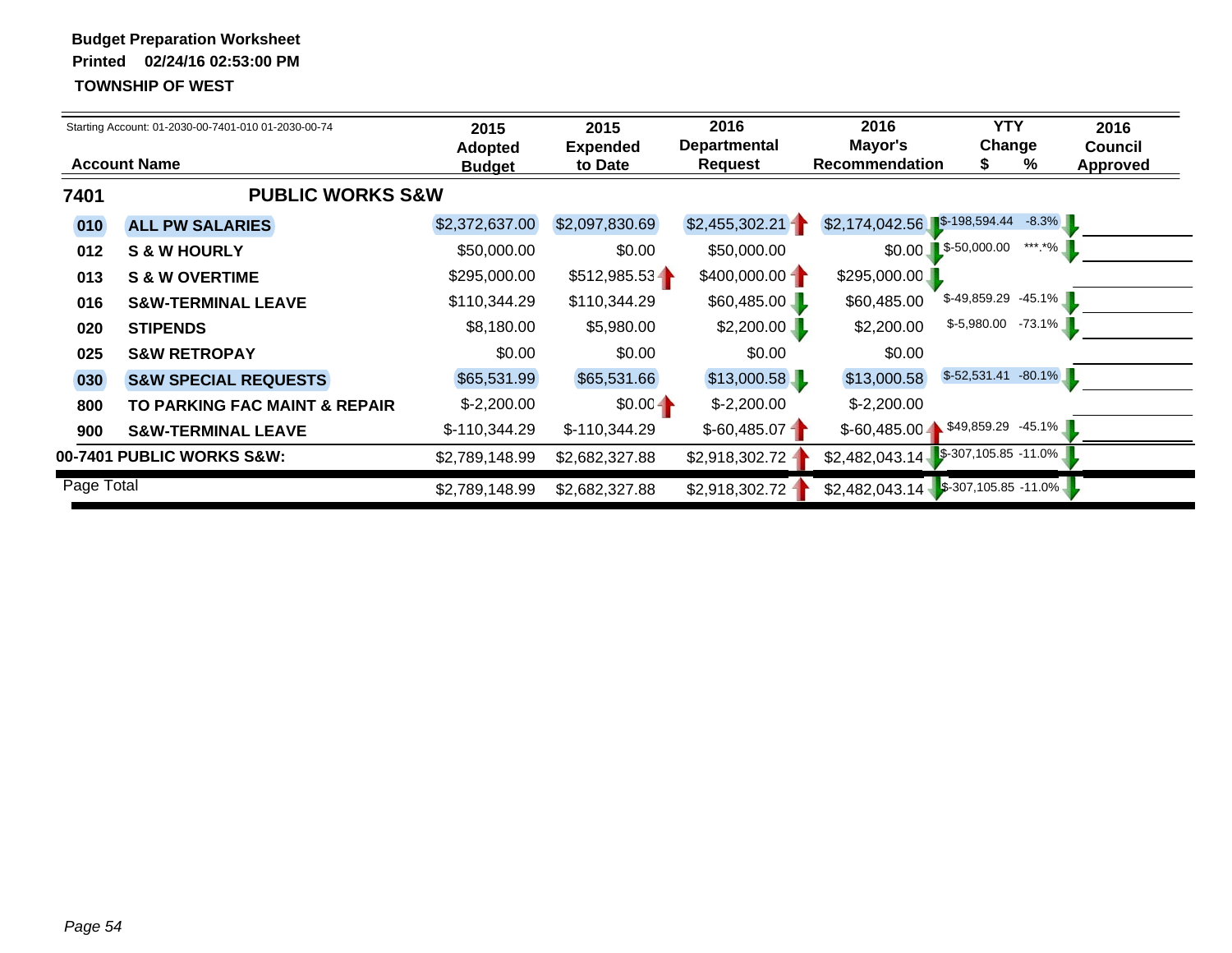| <b>TOWNSHIP OF WEST ORANGE</b><br>MUNICIPAL BUDGET<br><b>SALARIES AND WAGES</b> |                                     | 2015                        |                       | 2016                       |                            | 2016                        |
|---------------------------------------------------------------------------------|-------------------------------------|-----------------------------|-----------------------|----------------------------|----------------------------|-----------------------------|
| DEPARTMENT                                                                      | <b>PUBLIC WORKS</b>                 |                             |                       |                            |                            |                             |
| DIVISION                                                                        | All Except Engineering<br>######### |                             |                       |                            |                            |                             |
|                                                                                 | Total #                             | Approved                    |                       |                            | Mayor's                    | If Approved                 |
| Breakdown by Title                                                              | In Title<br>$(15)$ 2016 (SR)        | <b>FINAL BUDGET</b><br>2015 | Longevity<br>2016     | <b>PROPOSED</b><br>2016    | Recommendation<br>2016     | <b>FINAL BUDGET</b><br>2016 |
| Superintendents                                                                 | $(2)$ 1 $(-1)$                      | 180,014.00                  | 19,480.08             | 194,794.73                 | 106,569.73                 | 106,569.73                  |
| Supervisors                                                                     | $(2)$ 7 $(+5)$                      | 157,222.00                  | 57,487.21             | 574,878.28                 | 574,878.28                 | 574,878.28                  |
| <b>Assistant Supervisors</b>                                                    | $(5) 0 (-5)$                        | 398,055.00                  |                       |                            |                            |                             |
| Mechanics                                                                       | (2) 2                               | 149,336.00                  | 7,859.79              | 154,607.56                 | 154,607.56                 | 154,607.56                  |
| Senior Pump Station Repairer                                                    | (0) 0                               |                             |                       |                            |                            |                             |
| Clerk Typist                                                                    | (1) 1                               | 48,254.00                   |                       | 49,957.37                  | 49,957.37                  | 49,957.37                   |
| <b>Tree Climbers</b>                                                            | (0) 0                               |                             |                       |                            |                            |                             |
| Laborers                                                                        | (1) 1                               | 56,449.00                   |                       | 58,441.65                  | 58,441.65                  | 58,441.65                   |
| <b>Sewer Repairers</b>                                                          | (0) 0                               |                             |                       |                            |                            |                             |
| <b>Public Works Repairers</b>                                                   | $(9) 6 ( -3)$                       | 575,865.00                  | 49,226.36             | 531,531.30                 | 464,496.66                 | 464,496.66                  |
| Part Time Seasonal                                                              |                                     | 50,000.00                   |                       | 50,000.00                  |                            |                             |
| <b>Truck Drivers</b>                                                            | (8) 5<br>$(-3)$<br>(8) 8            | 416,705.00                  | 12,038.47             | 405,414.51                 | 279,414.51                 | 279,414.51                  |
| Laborers, Light; Garage Attendant<br>Grounds Keeper                             | (0) 0                               | 316,951.00                  | 3,506.52              | 349,078.96                 | 349,078.96                 | 349,078.96                  |
| Carpenters                                                                      | (0) 0                               |                             |                       |                            |                            |                             |
| Maintenance Repairers                                                           | $(0)$ 0                             |                             |                       |                            |                            |                             |
| Technical Assistant, MIS                                                        | (0) 0                               |                             |                       |                            |                            |                             |
| <b>Masons</b>                                                                   | (0) 0                               |                             |                       |                            |                            |                             |
| Sub-Totals<br>Longevity Carried into Salary                                     | $(37)$ 31 $(-6)$                    | 2,348,851.00<br>145,297.99  | 149,598.43<br>------> | 2,368,704.35<br>149,598.43 | 2,037,444.71<br>149,598.43 | 2,037,444.71<br>149,598.43  |
| Sub-Totals with Longevity                                                       |                                     | 2,494,148.99                | 149,598.43            | 2,518,302.78               | 2,187,043.14               | 2,187,043.14                |
| 54s1                                                                            |                                     |                             |                       |                            |                            |                             |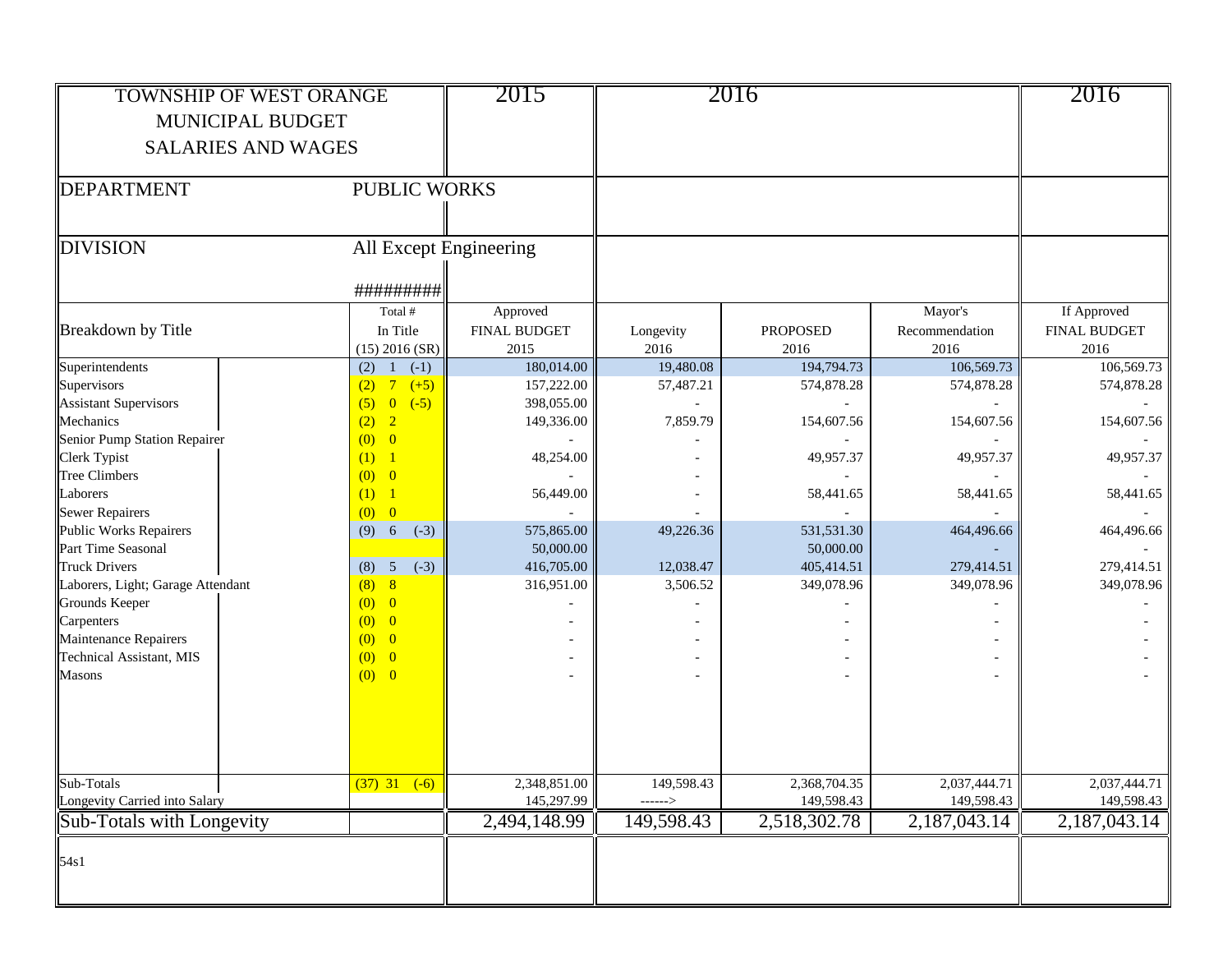|                              | TOWNSHIP OF WEST ORANGE<br>MUNICIPAL BUDGET<br><b>SALARIES AND WAGES</b>                |                        |                                         |                      |                         |                                   |                                            |
|------------------------------|-----------------------------------------------------------------------------------------|------------------------|-----------------------------------------|----------------------|-------------------------|-----------------------------------|--------------------------------------------|
|                              |                                                                                         | <b>PUBLIC WORKS</b>    |                                         |                      |                         |                                   |                                            |
| <b>DIVISION</b>              |                                                                                         | All Except Engineering |                                         |                      |                         |                                   |                                            |
| Classification               |                                                                                         |                        | Approved<br><b>FINAL BUDGET</b><br>2015 | Longevity<br>2016    | <b>PROPOSED</b><br>2016 | Mayor's<br>Recommendation<br>2016 | If Approved<br><b>FINAL BUDGET</b><br>2016 |
| <b>SUPERINTENDENTS</b>       |                                                                                         |                        |                                         |                      |                         |                                   |                                            |
| J. Pelose                    | Supt. Of Mun. Parks<br>Convert to Exempt Status &<br><b>Promotion to Superintendant</b> | 1/9/84                 | 91,789.00                               | 9,503.02<br>1,154.06 | 95,029.15<br>11,540.58  | 95,029.15<br>11,540.58            | 95,029.15<br>11,540.58                     |
| Vacancy                      | Superintendent                                                                          |                        | 88,225.00                               | 8,823.00             | 88,225.00               |                                   |                                            |
| <b>Total Superintendents</b> |                                                                                         |                        | 180,014.00                              | 19,480.08            | 194,794.73              | 106,569.73                        | 106,569.73                                 |
| Supervisors                  |                                                                                         |                        |                                         |                      |                         |                                   |                                            |
| G. Elifani                   | <b>Supervisor Sewers</b>                                                                | 1/09/84                | 78,611.00                               | 8,138.49             | 81,385.97               | 81,385.97                         | 81,385.97                                  |
| L. Reynolds                  | Supervisor                                                                              | 12/21/87               |                                         | 8,138.49             | 81,385.97               | 81,385.97                         | 81,385.97                                  |
| M. Elifani                   | Supervisor                                                                              | 01/09/84               |                                         | 8,138.49             | 81,385.97               | 81,385.97                         | 81,385.97                                  |
| J. Mauriello                 | Supervisor                                                                              | 06/08/87               |                                         | 8,138.49             | 81,385.97               | 81,385.97                         | 81,385.97                                  |
| L. Piserchio                 | <b>Supervising Mecahnic</b>                                                             | 06/26/89               | 78,611.00                               | 8,138.49             | 81,385.97               | 81,385.97                         | 81,385.97                                  |
| J. Williams                  | Supervisor                                                                              | 10/23/85               |                                         | 8,138.49             | 81,385.97               | 81,385.97                         | 81,385.97                                  |
| J. Latore                    | <b>Supervisor</b><br>Certified pool operator                                            | 12/28/87               |                                         | 8,656.25             | 86,562.47               | 86,562.47                         | 86,562.47                                  |
| <b>Total Supervisors</b>     |                                                                                         |                        | 157,222.00                              | 57,487.21            | 574,878.28              | 574,878.28                        | 574,878.28                                 |
| 54s3                         |                                                                                         |                        |                                         |                      |                         |                                   |                                            |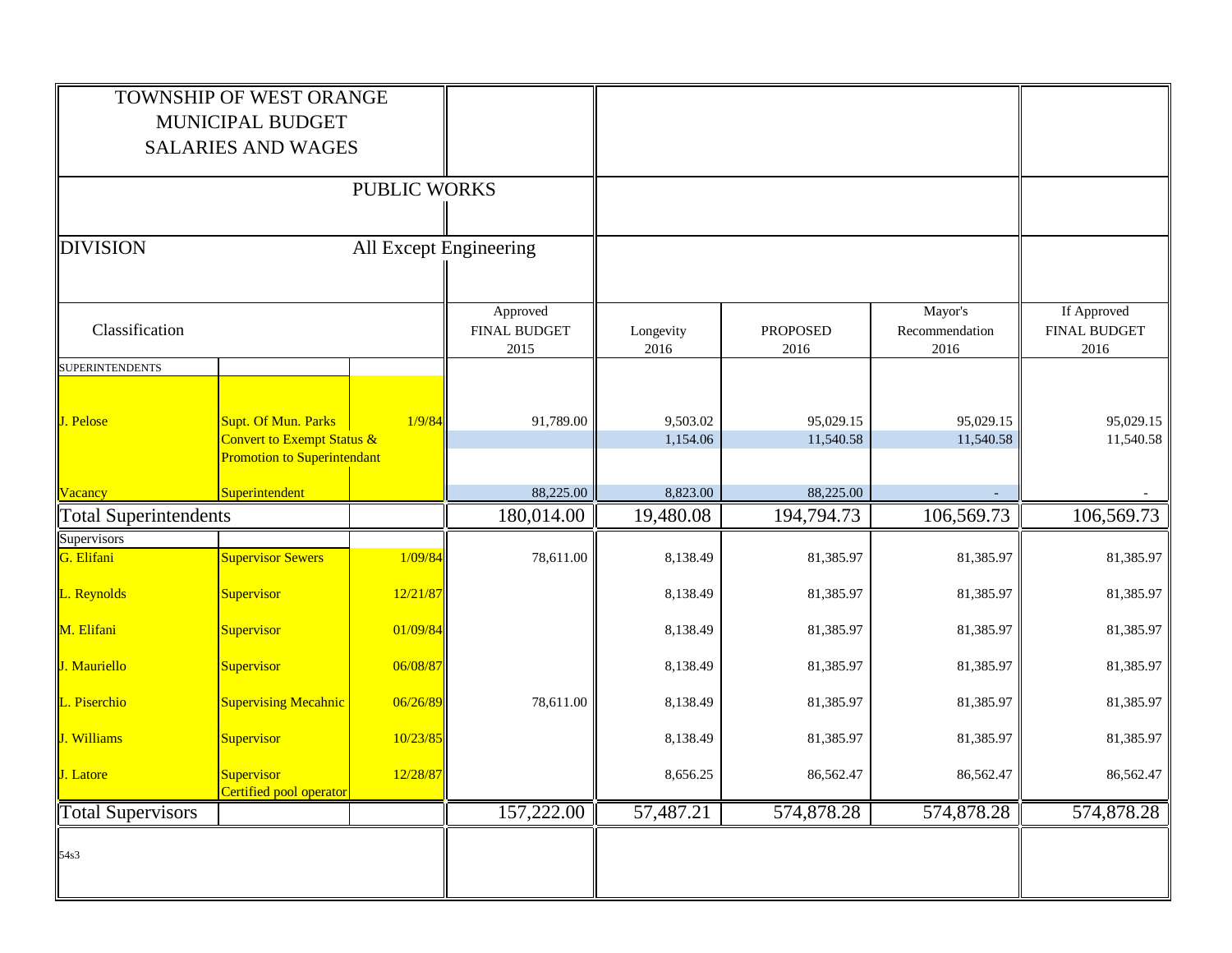|                               | TOWNSHIP OF WEST ORANGE<br>MUNICIPAL BUDGET<br><b>SALARIES AND WAGES</b> |                        |                                  |                      |                         |                                   |                                     |
|-------------------------------|--------------------------------------------------------------------------|------------------------|----------------------------------|----------------------|-------------------------|-----------------------------------|-------------------------------------|
|                               |                                                                          | PUBLIC WORKS           |                                  |                      |                         |                                   |                                     |
| <b>DIVISION</b>               |                                                                          | All Except Engineering |                                  |                      |                         |                                   |                                     |
| Classification                |                                                                          |                        | Approved<br>FINAL BUDGET<br>2015 | Longevity<br>2016    | <b>PROPOSED</b><br>2016 | Mayor's<br>Recommendation<br>2016 | If Approved<br>FINAL BUDGET<br>2016 |
| <b>Public Works Repairers</b> |                                                                          |                        |                                  |                      |                         |                                   |                                     |
| N. Chirico<br>E. Reilly, Jr.  | Sr. Pub. Wks. Repairer<br>Sr. Pub. Wks. Repairer                         | 04/08/85<br>04/23/85   | 64,749.00<br>64,749.00           | 6,703.57<br>6,703.57 | 67,034.64<br>67,034.64  | 67,034.64<br>22,344.88            | 67,034.64<br>22,344.88              |
|                               | retriring $5/1/2016$                                                     |                        |                                  |                      |                         |                                   |                                     |
| C. Shaw                       | Sr. Pub. Wks. Repairer                                                   | 07/10/89               | 64,749.00                        | 6,703.57             | 67,034.64               | 44,689.76                         | 44,689.76                           |
|                               | retiring $9/1/2016$                                                      |                        |                                  |                      |                         |                                   |                                     |
| J. Wysocki<br>J. Antonucci    | Sr. Pub. Wks. Repairer<br>Sr. Pub. Wks. Repairer                         | 05/26/87<br>12/26/89   | 64,749.00<br>64,749.00           | 6,703.57<br>6,703.57 | 67,034.64<br>67,034.64  | 67,034.64<br>67,034.64            | 67,034.64<br>67,034.64              |
| 54s8                          |                                                                          |                        |                                  |                      |                         |                                   |                                     |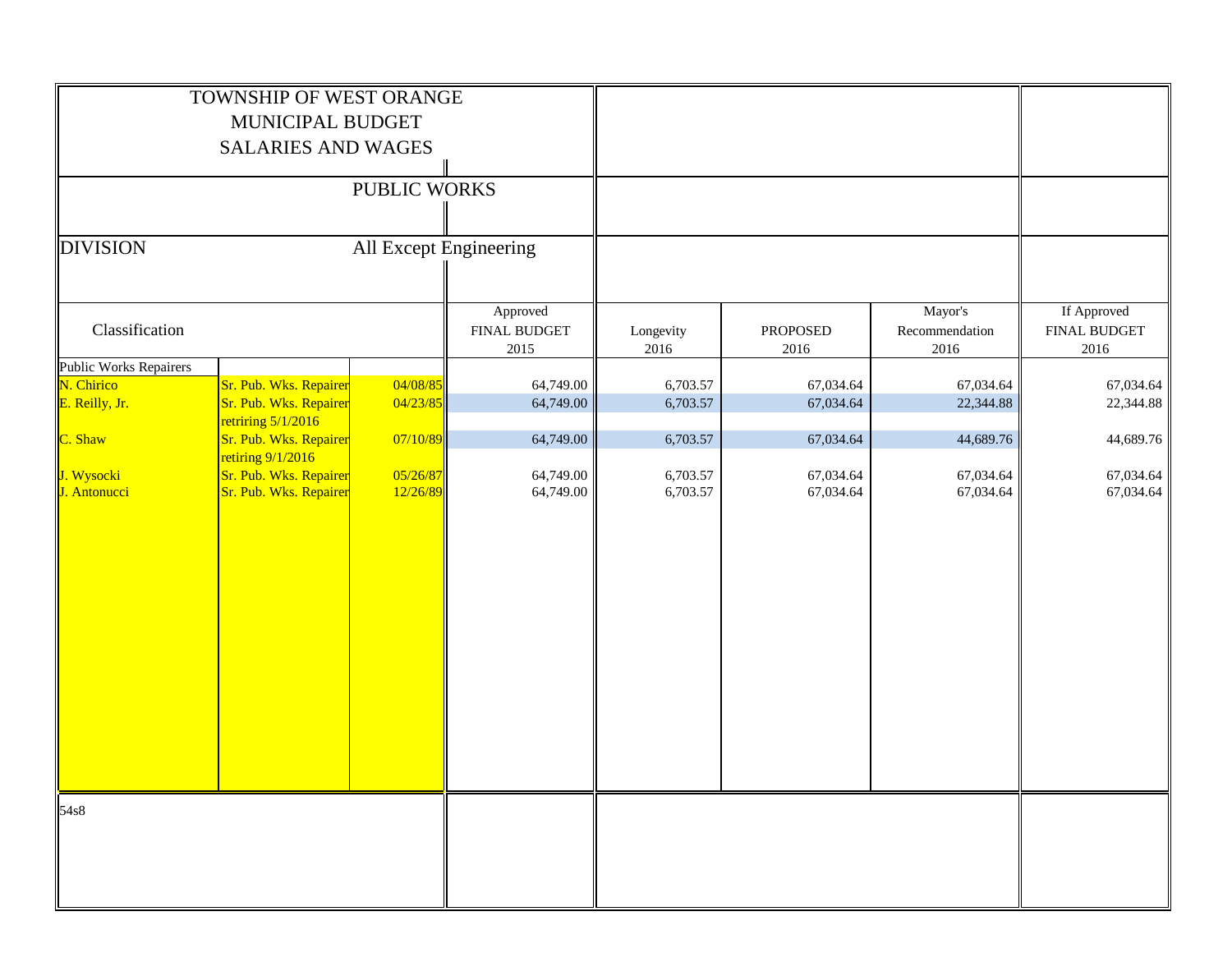|                                                             | TOWNSHIP OF WEST ORANGE<br>MUNICIPAL BUDGET<br><b>SALARIES AND WAGES</b>                 |                        |                                         |                   |                                     |                                   |                                            |
|-------------------------------------------------------------|------------------------------------------------------------------------------------------|------------------------|-----------------------------------------|-------------------|-------------------------------------|-----------------------------------|--------------------------------------------|
|                                                             |                                                                                          | PUBLIC WORKS           |                                         |                   |                                     |                                   |                                            |
| <b>DIVISION</b>                                             |                                                                                          | All Except Engineering |                                         |                   |                                     |                                   |                                            |
| Classification                                              |                                                                                          |                        | Approved<br><b>FINAL BUDGET</b><br>2015 | Longevity<br>2016 | PROPOSED<br>2016                    | Mayor's<br>Recommendation<br>2016 | If Approved<br><b>FINAL BUDGET</b><br>2016 |
| <b>Truck Drivers</b><br>T. DiMarsico                        | <b>Truck Driver</b>                                                                      | 12/15/87               | 58,141.00                               | 6,019.23          | 60,193.38                           | 60,193.38                         | 60,193.38                                  |
|                                                             |                                                                                          |                        |                                         |                   |                                     |                                   |                                            |
| G. Falcone<br>Retired                                       | <b>Truck Driver</b>                                                                      | 11/17/86               | 58,141.00                               | 0.00              | (0.00)                              | (0.00)                            | (0.00)                                     |
| L. Ripa                                                     | <b>Truck Driver</b>                                                                      | 11/06/89               | 58,141.00                               | 6,019.23          | 60,193.38                           | 60,193.38                         | 60,193.38                                  |
| A. Duff Jr.                                                 | <b>Truck Driver</b>                                                                      | 09/22/03               | 58,141.00                               |                   | 60,193.38                           | 60,193.38                         | 60,193.38                                  |
| M. Campos-Guevera                                           | <b>Truck Driver</b>                                                                      |                        | 42,000.00                               |                   | 38,641.00                           | 38,641.00                         | 38,641.00                                  |
| A. Giuliano                                                 | <b>Truck Driver</b>                                                                      | 12/02/02               | 58,141.00                               |                   | 60,193.38                           | 60,193.38                         | 60,193.38                                  |
| Vacancy See 54s9<br>Vacancy See 54s10<br>Vacancy<br>Vacancy | <b>Truck Driver</b><br><b>Truck Driver</b><br><b>Truck Driver</b><br><b>Truck Driver</b> |                        | 42,000.00<br>42,000.00                  |                   | 42,000.00<br>42,000.00<br>42,000.00 |                                   |                                            |
| <b>Total Truck Drivers</b>                                  |                                                                                          |                        | 416,705.00                              | 12,038.47         | 405,414.51                          | 279,414.51                        | 279,414.51                                 |
| 54s10                                                       |                                                                                          |                        |                                         |                   |                                     |                                   |                                            |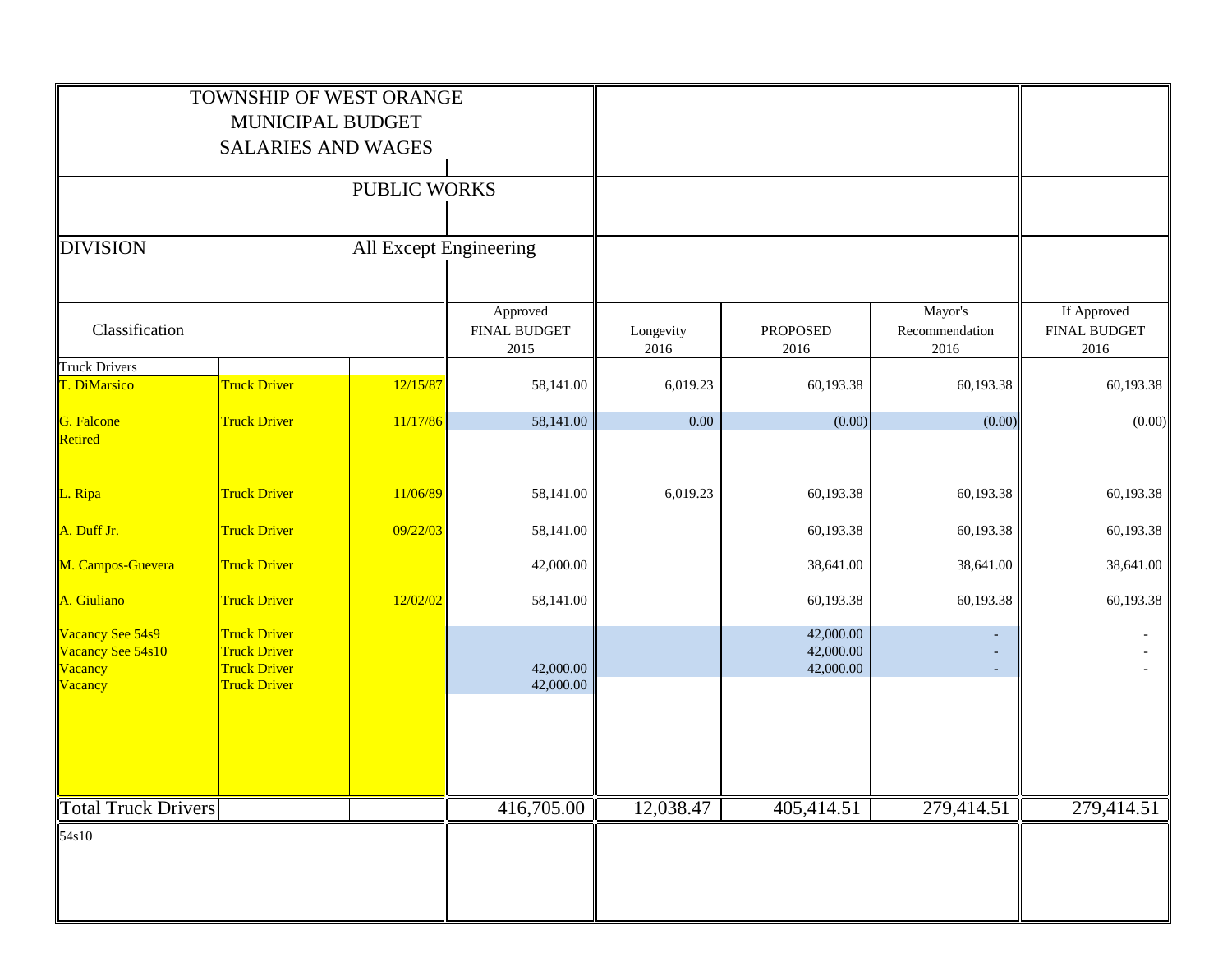|                                                 | TOWNSHIP OF WEST ORANGE<br>MUNICIPAL BUDGET |                                  |                                         |                   |                                     |                                     |                                            |
|-------------------------------------------------|---------------------------------------------|----------------------------------|-----------------------------------------|-------------------|-------------------------------------|-------------------------------------|--------------------------------------------|
|                                                 | <b>SALARIES AND WAGES</b>                   |                                  |                                         |                   |                                     |                                     |                                            |
|                                                 |                                             | PUBLIC WORKS                     |                                         |                   |                                     |                                     |                                            |
| <b>DIVISION</b>                                 |                                             | All Except Engineering           |                                         |                   |                                     |                                     |                                            |
| Classification                                  |                                             |                                  | Approved<br><b>FINAL BUDGET</b><br>2015 | Longevity<br>2016 | <b>PROPOSED</b><br>2016             | Mayor's<br>Recommendation<br>2016   | If Approved<br><b>FINAL BUDGET</b><br>2016 |
| Laborers, Light, Garage Attendant               |                                             |                                  |                                         |                   |                                     |                                     |                                            |
| R. Morella, Jr.<br>M. Hunt<br>H. Aguilor        | Laborer 1<br>Laborer 1<br>Laborer 1         | 08/28/97<br>06/19/01<br>03/14/05 | 56,449.00<br>56,449.00<br>56,449.00     | 3,506.52          | 58,441.65<br>58,441.65<br>58,441.65 | 58,441.65<br>58,441.65<br>58,441.65 | 58,441.65<br>58,441.65<br>58,441.65        |
| H. Donker                                       | Laborer 1                                   |                                  | 24,408.00                               |                   | 24,774.00                           | 24,774.00                           | 24,774.00                                  |
| J. De Pasquale                                  | Laborer 1                                   | 10/06/14                         | 24,408.00                               |                   | 31,904.00                           | 31,904.00                           | 31,904.00                                  |
| <b>B.</b> Reinhardt<br>Retired                  | Laborer 1                                   | 12/12/13                         | 30,816.00                               |                   | 0.00                                | 0.00                                | $0.00\,$                                   |
| A. Koehnlein                                    | Laborer 1                                   | 12/12/13                         | 30,816.00                               |                   | 38,539.00                           | 38,539.00                           | 38,539.00                                  |
| J. A. Mauriello                                 | Laborer 1                                   | 12/13/12                         | 37,156.00                               |                   | 45,173.00                           | 45,173.00                           | 45,173.00                                  |
| <b>Connor Vanderhoof</b>                        | Laborer 1                                   |                                  |                                         |                   | 31,904.00                           | 31,904.00                           | 31,904.00                                  |
| Request three (3)<br>promotions to Truck Driver |                                             |                                  |                                         |                   | 1,460.00                            | 1,460.00                            | 1,460.00                                   |
| <b>Total Laborers, Light</b>                    |                                             |                                  | 316,951.00                              | 3,506.52          | 349,078.96                          | 349,078.96                          | 349,078.96                                 |
| 54s11                                           |                                             |                                  |                                         |                   |                                     |                                     |                                            |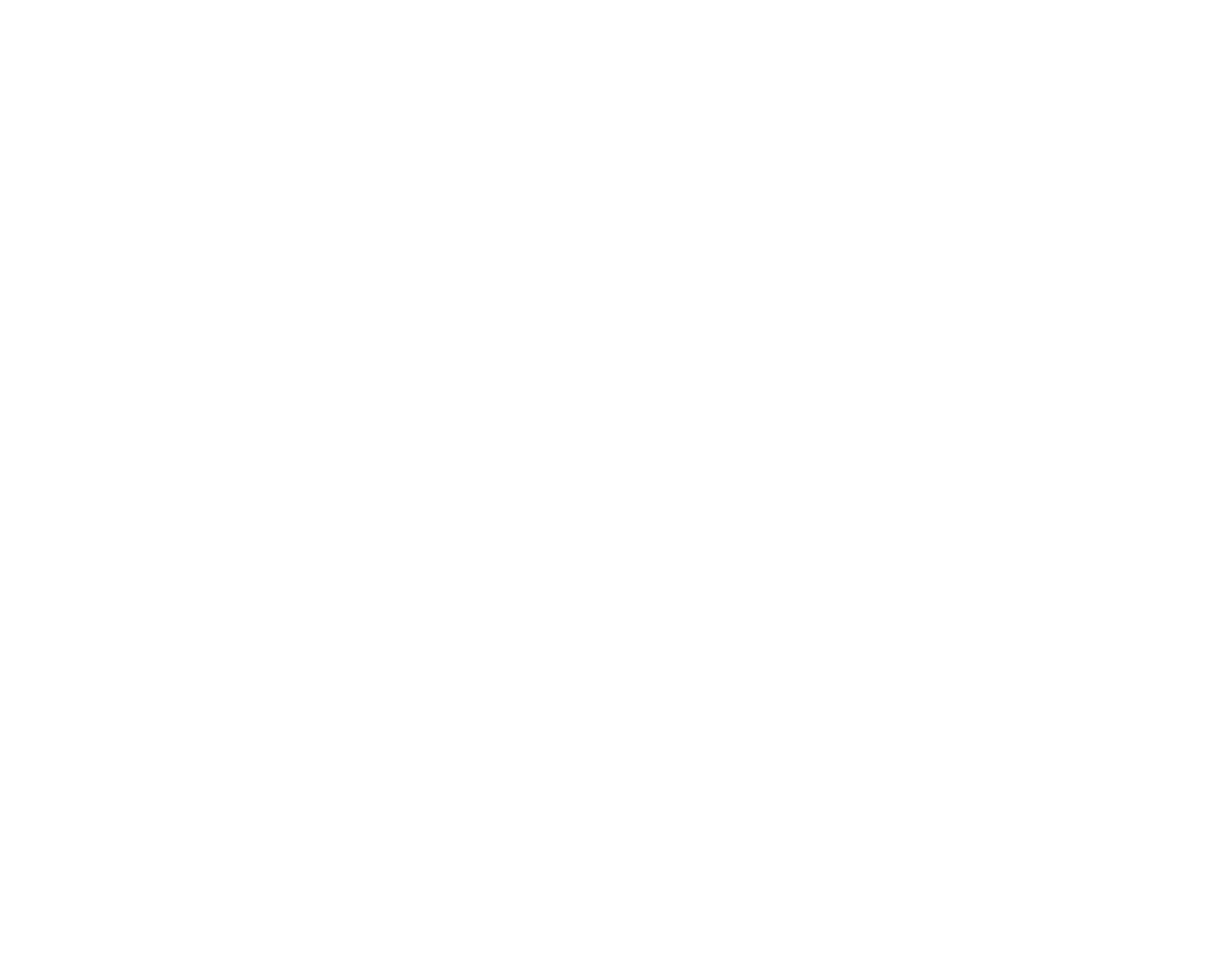| Starting Account: 01-2030-00-7602-030 01-2030-00-76<br><b>Account Name</b> | 2016<br>2016<br>2015<br>2015<br><b>Departmental</b><br>Mayor's<br><b>Expended</b><br><b>Adopted</b><br><b>Request</b><br>Recommendation<br>to Date<br><b>Budget</b> |                 |                 | <b>YTY</b><br>Change<br>\$<br>% |              | 2016<br><b>Council</b><br><b>Approved</b> |             |
|----------------------------------------------------------------------------|---------------------------------------------------------------------------------------------------------------------------------------------------------------------|-----------------|-----------------|---------------------------------|--------------|-------------------------------------------|-------------|
| 00-7602 STREET REPAIR O/E:                                                 | \$70,350.00                                                                                                                                                         | \$47,811.39     | \$70,350.00     | \$70,350.00                     |              |                                           |             |
| <b>Department Total</b>                                                    | \$70,350.00                                                                                                                                                         | \$47,811.39     | \$70,350.00     | \$70,350.00                     |              |                                           |             |
| 00-7702 STREET SERVICE & TRAFFIC O/E:                                      | \$13,100.00                                                                                                                                                         | \$10,163.75     | \$13,100.00     | \$13,100.00                     |              |                                           |             |
| <b>Department Total</b>                                                    | \$13,100.00                                                                                                                                                         | \$10,163.75     | \$13,100.00     | \$13,100.00                     |              |                                           |             |
| 00-7802 SANITATION O/E:                                                    | \$6,100.00                                                                                                                                                          | \$2,577.80      | \$6,100.00      | \$6,100.00                      |              |                                           |             |
| <b>Department Total</b>                                                    | \$6,100.00                                                                                                                                                          | \$2,577.80      | \$6,100.00      | \$6,100.00                      |              |                                           |             |
| 00-7902 CENTRAL AUTOMOTIVE O/E:                                            | \$641,200.00                                                                                                                                                        | $$664,854.97 -$ | \$606,712.00    | $$641,200.00$ -                 |              |                                           |             |
| <b>Department Total</b>                                                    | \$641,200.00                                                                                                                                                        | \$664,854.97    | \$606,712.00    | \$641,200.00                    |              |                                           |             |
| 00-7952 SEWER & PUMP STATIONS O/E:                                         | \$65,800.00                                                                                                                                                         | \$58,226.23     | \$65,800.00     | \$65,800.00                     |              |                                           |             |
| <b>Department Total</b>                                                    | \$65,800.00                                                                                                                                                         | \$58,226.23     | \$65,800.00     | \$65,800.00                     |              |                                           |             |
| 00-8051 GENERAL HEALTH SERVICES S&W:                                       | \$560,793.00                                                                                                                                                        | \$558,890.77    | $$584,593.75 -$ | \$561,093.75                    | \$300.75     | $0.0\%$ –                                 | See Budget  |
| 00-8052 GENERAL HEALTH SERVICES O/E:                                       | \$22,372.00                                                                                                                                                         | \$19,738.16     | \$22,372.00     | \$22,372.00                     |              |                                           | Pages 62,   |
| <b>Department Total</b>                                                    | \$583,165.00                                                                                                                                                        | \$578,628.93    | \$606,965.75    | \$583,465.75                    | \$300.75     | $0.0\%$ -                                 | 62s2        |
| 00-8101 SENIOR BUSING S&W:                                                 | \$203,464.00                                                                                                                                                        | \$186,670.93    | $$217,893.73-$  | \$195,893.73                    | $$-7,570.27$ | $-3.7\%$                                  | See Budget  |
| 00-8102 SEN CITIZEN TRANS O/E:                                             | \$950.00                                                                                                                                                            | \$592.90        | \$950.00        | \$950.00                        |              |                                           | Pages 64,   |
| <b>Department Total</b>                                                    | \$204,414.00                                                                                                                                                        | \$187,263.83    | \$218,843.73    | \$196,843.73                    | $$-7,570.27$ | $-3.7\%$                                  | 64s         |
| 00-8301 WELFARE S&W:                                                       | \$131,350.00                                                                                                                                                        | $$132,304.64 -$ | $$135,951.36 -$ | \$135,951.36                    | \$4,601.36   | $3.5\%$                                   | Contractual |
| 00-8302 WELFARE O/E:                                                       | \$5,050.00                                                                                                                                                          | \$1,096.50      | \$5,050.00      | \$5,050.00                      |              |                                           |             |
| <b>Department Total</b>                                                    | \$136,400.00                                                                                                                                                        | \$133,401.14    | \$141,001.36    | \$141,001.36                    | \$4,601.36   | 3.3%                                      |             |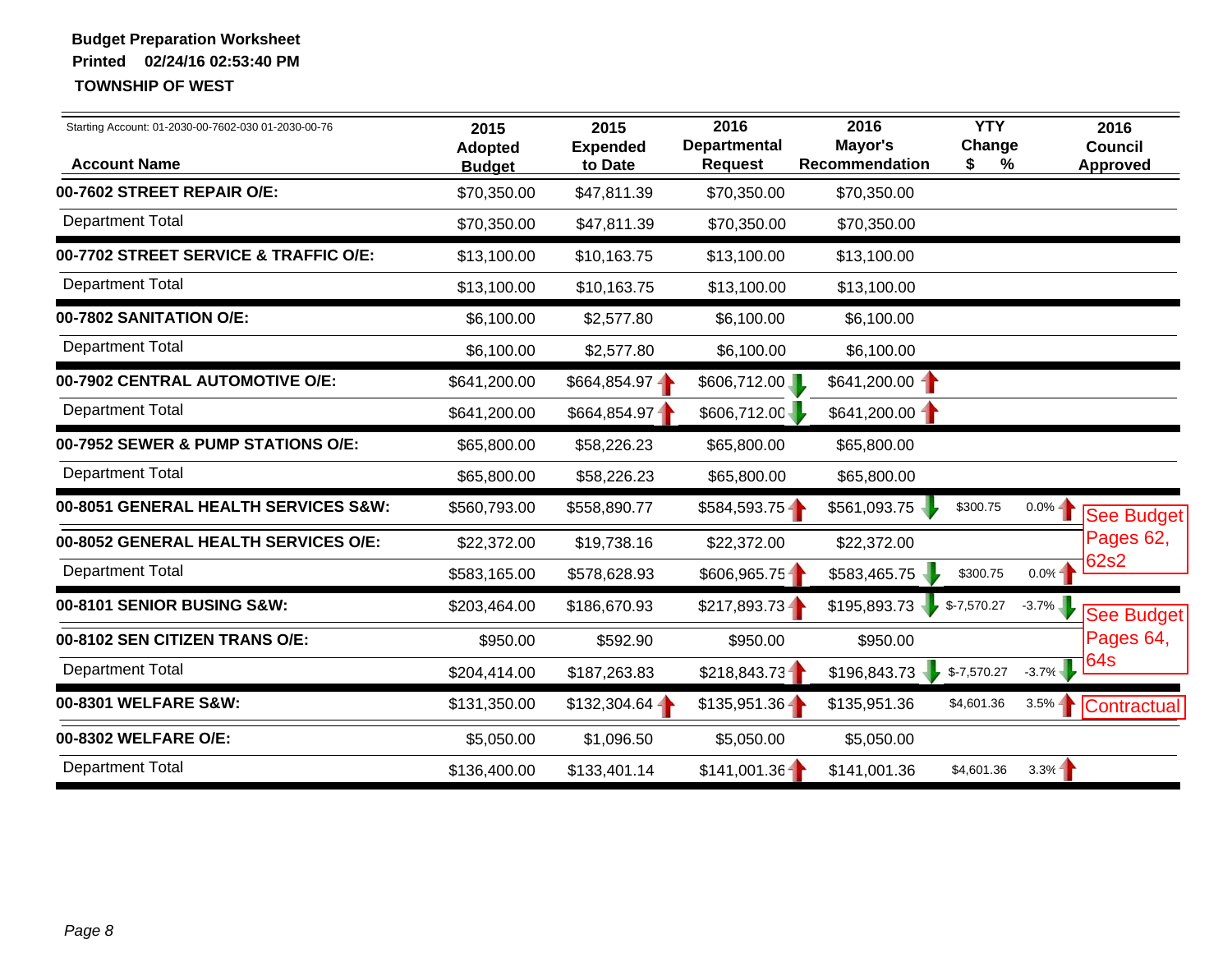|      | Starting Account: 01-2030-00-8051-010 01-2030-00-80 | 2015                            | 2015                       | 2016                           | 2016                             | <b>YTY</b>   |         | 2016                              |
|------|-----------------------------------------------------|---------------------------------|----------------------------|--------------------------------|----------------------------------|--------------|---------|-----------------------------------|
|      | <b>Account Name</b>                                 | <b>Adopted</b><br><b>Budget</b> | <b>Expended</b><br>to Date | Departmental<br><b>Request</b> | Mayor's<br><b>Recommendation</b> | Change<br>\$ | %       | <b>Council</b><br><b>Approved</b> |
| 8051 | <b>GENERAL HEALTH SERVICES S&amp;W</b>              |                                 |                            |                                |                                  |              |         |                                   |
| 010  | <b>SALARIES &amp; WAGES</b>                         | \$526,493.00                    | \$527,814.24               | \$550,293.75                   | \$550,293.75                     | \$23,800.75  | $4.5\%$ |                                   |
| 012  | <b>S &amp; W HOURLY</b>                             | \$20,000.00                     | \$18,778.63                | $$30,000.00 -$                 | \$6,500.00 \$-13,500.00 -67.5%   |              |         |                                   |
| 013  | <b>S &amp; W OVERTIME</b>                           | \$5,000.00                      | \$2,997.90                 | \$5,000.00                     | \$5,000.00                       |              |         |                                   |
| 016  | <b>SICK TIME PAYOUT</b>                             | \$0.00                          | \$0.00                     | \$0.00                         | \$0.00                           |              |         |                                   |
| 020  | <b>STIPENDS</b>                                     | \$10,473.93                     | \$10,473.93                | \$10,810.06                    | \$10,810.06                      | \$336.13     | $3.2\%$ |                                   |
| 025  | <b>S&amp;W RETROPAY</b>                             | \$0.00                          | \$0.00                     | \$0.00                         | \$0.00                           |              |         |                                   |
| 030  | <b>S&amp;W SPECIAL REQUESTS</b>                     | \$10,000.00                     | \$10,000.00                | \$0.00                         | \$0.00                           | \$-10,000.00 | *** *%  |                                   |
| 700  | <b>PAID FROM ABC</b>                                | \$-700.00                       | $$-700.00$                 | \$-700.00                      | \$-700.00                        |              |         |                                   |
| 800  | <b>ACCUMULATED ABSENCE TRUST</b>                    | \$0.00                          | \$0.00                     | \$0.00                         | \$0.00                           |              |         |                                   |
| 900  | PAID FROM ESSEX FELLS ILSA                          | $$-10,473.93$                   | $$-10,473.93$              | $$-10,810.06$                  | \$-10,810.06                     | $$-336.13$   | $3.2\%$ |                                   |
|      | 00-8051 GENERAL HEALTH SERVICES S&W:                | \$560,793.00                    | \$558,890.77               | \$584,593.75                   | \$561,093.75                     | \$300.75     | $0.0\%$ |                                   |
| 8052 | <b>GENERAL HEALTH SERVICES O/E</b>                  |                                 |                            |                                |                                  |              |         |                                   |
| 020  | <b>PETTY CASH</b>                                   | \$100.00                        | \$100.00                   | \$100.00                       | \$100.00                         |              |         |                                   |
| 030  | <b>PRINTING</b>                                     | \$1,300.00                      | \$577.89                   | \$1,300.00                     | \$1,300.00                       |              |         |                                   |
| 031  | <b>ADVERTISING &amp; RECORDING</b>                  | \$25.00                         | \$8.90                     | \$25.00                        | \$25.00                          |              |         |                                   |
| 040  | DEP MEDICAL WASTE LICENSE                           | \$85.00                         | \$85.00                    | \$85.00                        | \$85.00                          |              |         |                                   |
| 041  | <b>SUBURBAN REG HEALTH</b>                          | \$8,452.00                      | \$7,825.00                 | \$8,452.00                     | \$8,452.00                       |              |         |                                   |
| 080  | <b>CONFERENCE - STATE LEAGUE &amp; NE</b>           | \$0.00                          | \$0.00                     | \$0.00                         | \$0.00                           |              |         |                                   |
| 081  | <b>DINNERS, MEETINGS MILEAGE</b>                    | \$0.00                          | \$0.00                     | \$0.00                         | \$0.00                           |              |         |                                   |
| 082  | <b>COURSES &amp; EDUCATIONAL</b>                    | \$350.00                        | \$293.96                   | \$350.00                       | \$350.00                         |              |         |                                   |
| 083  | <b>DUES &amp; REGISTRATIONS</b>                     | \$0.00                          | \$0.00                     | \$0.00                         | \$0.00                           |              |         |                                   |
| 084  | <b>SUBSCRIPTIONS</b>                                | \$0.00                          | \$0.00                     | \$0.00                         | \$0.00                           |              |         |                                   |
| 090  | <b>LABORATORY CONTRACT</b>                          | \$5,075.00                      | \$5,000.00                 | \$5,075.00                     | \$5,075.00                       |              |         |                                   |
| 110  | <b>OFFICE SUPPLIES &amp; EQ</b>                     | \$450.00                        | \$449.73                   | \$450.00                       | \$450.00                         |              |         |                                   |
| 111  | <b>SIGNS &amp; POSTS</b>                            | \$150.00                        | \$149.75                   | \$150.00                       | \$150.00                         |              |         |                                   |
| 112  | PEST CONTROL - RODENT BAIT                          | \$250.00                        | \$250.00                   | \$250.00                       | \$250.00                         |              |         |                                   |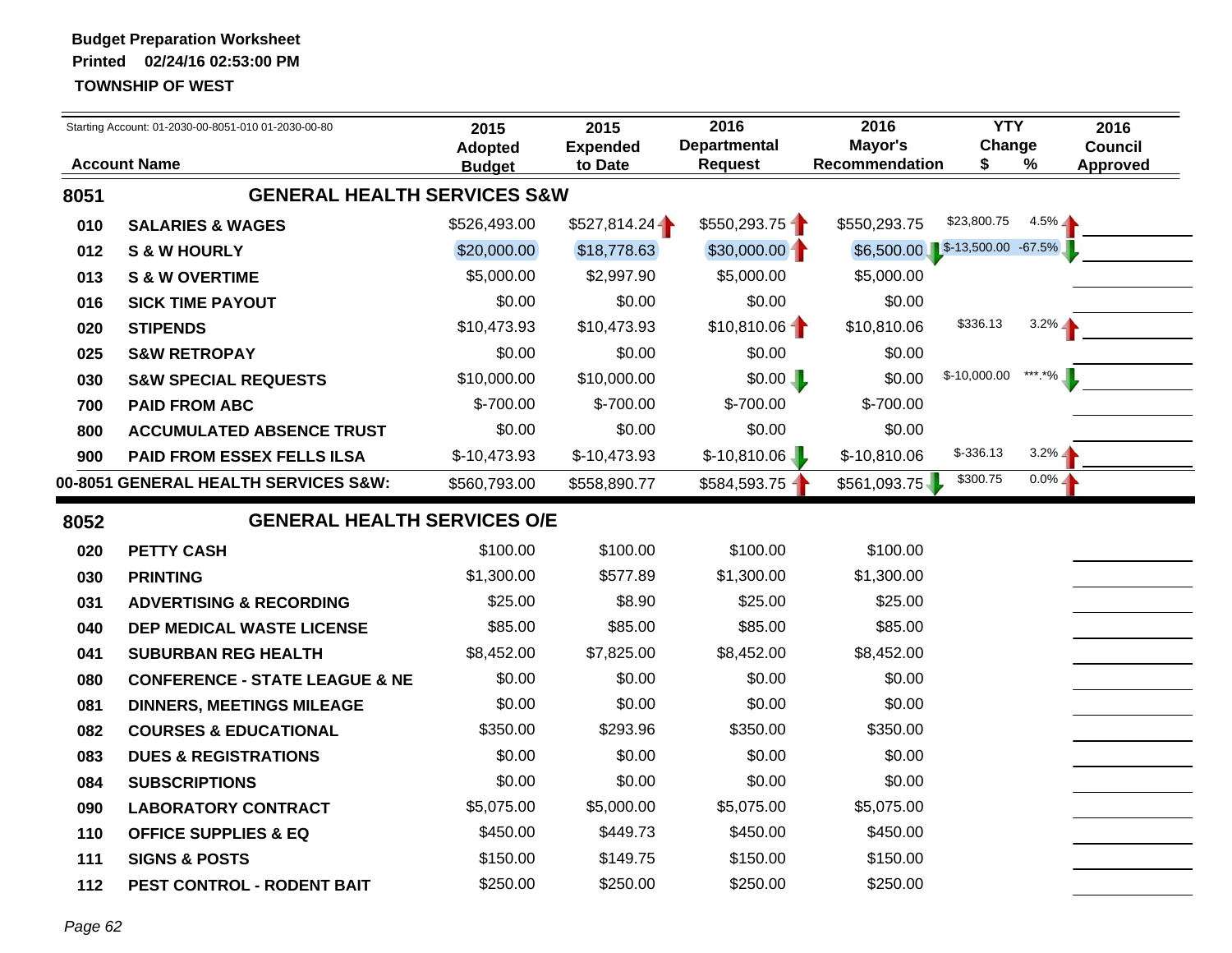|                                         | <b>TOWNSHIP OF WEST ORANGE</b> |                                |                     |                                |                 |                |                     |
|-----------------------------------------|--------------------------------|--------------------------------|---------------------|--------------------------------|-----------------|----------------|---------------------|
|                                         | MUNICIPAL BUDGET               |                                |                     |                                |                 |                |                     |
|                                         | <b>SALARIES AND WAGES</b>      |                                |                     |                                |                 |                |                     |
|                                         |                                |                                |                     |                                |                 |                |                     |
| DEPARTMENT                              |                                | <b>HEALTH &amp; WELFARE</b>    |                     |                                |                 |                |                     |
|                                         |                                |                                |                     |                                |                 |                |                     |
|                                         |                                |                                |                     |                                |                 |                |                     |
| DIVISION                                |                                | <b>General Health Services</b> |                     |                                |                 |                |                     |
|                                         |                                |                                |                     |                                |                 |                |                     |
|                                         |                                |                                |                     |                                |                 |                |                     |
|                                         | <b>CIVIL SERVICE</b>           | Employment                     | Approved            |                                |                 | Mayor's        | If Approved         |
| <b>NAME</b>                             | <b>TITLE</b>                   | Date                           | <b>FINAL BUDGET</b> | Longevity                      | <b>PROPOSED</b> | Recommendation | <b>FINAL BUDGET</b> |
|                                         |                                |                                | 2015                | 2016                           | 2016            | 2016           | 2016                |
| <b>Michael Fonzino</b>                  | <b>Chief REHS PH/IT</b>        | 06/01/05                       | 91,500.00           |                                | 94,729.95       | 94,729.95      | 94,729.95           |
| <b>Kimberly Orlando</b>                 | <b>REHS</b>                    | 12/1/2008                      | 70,225.00           |                                | 72,703.94       | 72,703.94      | 72,703.94           |
|                                         |                                |                                |                     |                                |                 |                |                     |
| <b>Daniel Gomez</b>                     | <b>REHS</b>                    | 6/23/2014                      | 55,112.00           |                                | 62,273.00       | 62,273.00      | 62,273.00           |
| <b>Amy Huynh</b>                        | P/t REHS - 18 hrs.             | 07/01/14                       | 20,000.00           |                                | 30,000.00       | 6,500.00       | 6,500.00            |
|                                         | <b>Additional hours</b>        |                                | 10,000.00           |                                |                 |                |                     |
| Overtime                                |                                |                                | 5,000.00            |                                | 5,000.00        | 5,000.00       | 5,000.00            |
|                                         |                                |                                |                     |                                |                 |                |                     |
| <b>From Accumulated Sick Time Trust</b> |                                |                                |                     |                                |                 |                |                     |
| Longevity Carried Into Salary -->       |                                |                                | 19,411.00           |                                | 20,096.21       | 20,096.21      | 20,096.21           |
|                                         | <b>Totals</b>                  |                                | 560,793.00          | 20,096.21                      | 584,593.75      | 561,093.75     | 561,093.75          |
| 62s2                                    |                                |                                |                     |                                |                 |                |                     |
| 01-2010-00-8051-010                     | S&W                            |                                | 526,493.00 S&W      |                                | 550,293.75      | 550,293.75     | 550,293.75          |
| 01-2010-00-8051-012                     | Hourly                         |                                | 20,000.00 Hourly    |                                | 30,000.00       | 6,500.00       | 6,500.00            |
| 01-2010-00-8051-013                     | Overtime                       |                                |                     | 5,000.00 Overtime              | 5,000.00        | 5,000.00       | 5,000.00            |
| 01-2010-00-8051-020                     | <b>Stipends</b>                |                                | 10,473.93 Stipends  |                                | 10,810.06       | 10,810.06      | 10,810.06           |
| 01-2010-00-8051-025                     | S&W Retro Pay                  |                                |                     | S&W Retro Pay                  |                 |                |                     |
| 01-2010-00-8051-030                     | <b>Special Requests</b>        |                                | 10,000.00           | Special Requests               |                 |                |                     |
| 01-2010-00-8051-700                     | From ABC                       |                                |                     | $(700.00)$ From ABC            | (700.00)        | (700.00)       | (700.00)            |
| 01-2010-00-8051-016                     | <b>Sick Time Payouts</b>       |                                |                     | <b>Sick Time Payouts</b>       |                 |                |                     |
| 01-2010-00-8051-800                     | From Accum Trust               |                                |                     | From Accum Trust               |                 |                |                     |
| 01-2010-00-8051-900                     | From Essex Fells               |                                |                     | $(10,473.93)$ From Essex Fells | (10,810.06)     | (10, 810.06)   | (10,810.06)         |
|                                         | Proof                          |                                |                     | Proof                          |                 |                |                     |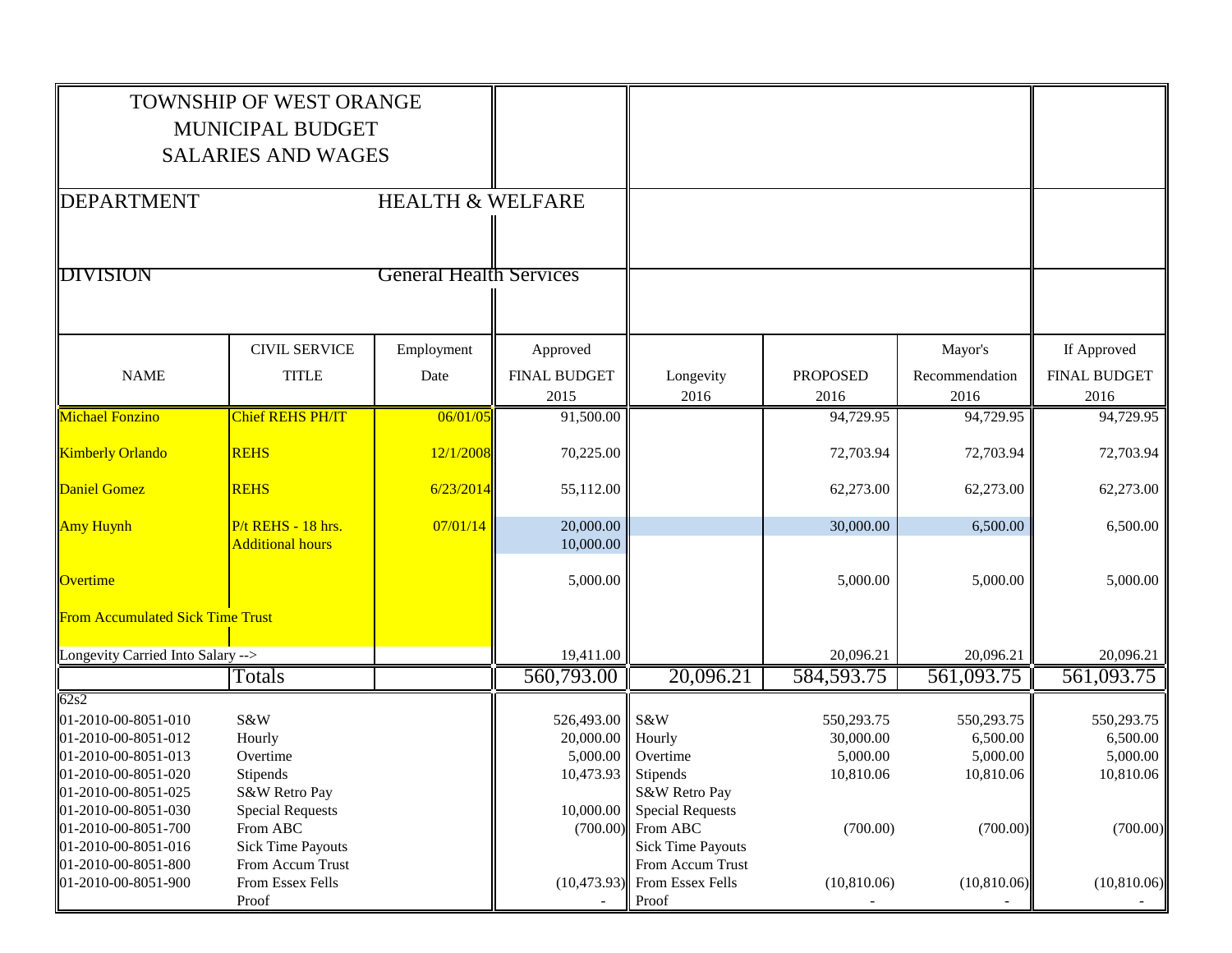|            | Starting Account: 01-2030-00-8101-010 01-2030-00-81 | 2015<br><b>Adopted</b> | 2015<br><b>Expended</b> | 2016<br><b>Departmental</b> | 2016<br>Mayor's            | <b>YTY</b><br>Change |           | 2016<br><b>Council</b> |
|------------|-----------------------------------------------------|------------------------|-------------------------|-----------------------------|----------------------------|----------------------|-----------|------------------------|
|            | <b>Account Name</b>                                 | <b>Budget</b>          | to Date                 | <b>Request</b>              | <b>Recommendation</b>      | \$                   | %         | <b>Approved</b>        |
| 8101       | <b>SEN CITIZEN TRANS S&amp;W</b>                    |                        |                         |                             |                            |                      |           |                        |
| 010        | <b>SALARIES &amp; WAGES</b>                         | \$164,964.00           | \$175,372.13            | \$179,393.73                | \$179,393.73               | \$14,429.73          | $8.7\%$   |                        |
| 012        | <b>SR CITIZEN TRANSPORTATION-HOUR</b>               | \$35,000.00            | \$9,344.00              | \$35,000.00                 | \$13,000.00                | $$-22,000.00$        | $-62.8\%$ |                        |
| 013        | <b>SENIOR CITIZEN TRANSP OVERTIME</b>               | \$3,500.00             | \$1,954.80              | \$3,500.00                  | \$3,500.00                 |                      |           |                        |
| 016        | <b>TERMINAL LEAVE</b>                               | \$29,025.09            | \$22,296.78             | \$0.00                      | \$0.00                     | $$-29,025.09$        | *** *%    |                        |
| 020        | <b>STIPENDS</b>                                     | \$0.00                 | \$0.00                  | \$0.00                      | \$0.00                     |                      |           |                        |
| 025        | <b>S&amp;W RETROPAY</b>                             | \$0.00                 | \$0.00                  | \$0.00                      | \$0.00                     |                      |           |                        |
| 800        | <b>EXTRA DUTY SECURITY TRUST</b>                    | \$0.00                 | \$0.00                  | \$0.00                      | \$0.00                     |                      |           |                        |
| 900        | <b>FROM ACCUM ABSENCE TRUST</b>                     | \$-29,025.09           | $$-22,296.78$           | $$0.00 -$                   | \$0.00                     | \$29,025.09          | *** *%    |                        |
|            | 00-8101 SENIOR BUSING S&W:                          | \$203,464.00           | \$186,670.93            | \$217,893.73                | \$195,893.73               | $$-7,570.27$         | $-3.7%$   |                        |
| 8102       | <b>SEN CITIZEN TRANS O/E</b>                        |                        |                         |                             |                            |                      |           |                        |
| 030        | <b>ADVERTISING</b>                                  | \$25.00                | \$0.00                  | \$25.00                     | \$25.00                    |                      |           |                        |
| 031        | <b>OUTSIDE PRINTING-SIGNS</b>                       | \$50.00                | \$0.00                  | \$50.00                     | \$50.00                    |                      |           |                        |
| 040        | <b>LICENSE RENEWALS</b>                             | \$250.00               | \$44.00                 | \$250.00                    | \$250.00                   |                      |           |                        |
| 113        | <b>OFFICE SUPPLIES</b>                              | \$450.00               | \$448.90                | \$450.00                    | \$450.00                   |                      |           |                        |
| 114        | <b>1ST AID SUPPLIES &amp; EQUIPMENT</b>             | \$50.00                | \$0.00                  | \$50.00                     | \$50.00                    |                      |           |                        |
| 115        | <b>FIRE EXTINGUISHERS</b>                           | \$25.00                | \$0.00                  | \$25.00                     | \$25.00                    |                      |           |                        |
| 130        | <b>COMMUNICATION REPAIR</b>                         | \$100.00               | \$100.00                | \$100.00                    | \$100.00                   |                      |           |                        |
|            | 00-8102 SEN CITIZEN TRANS O/E:                      | \$950.00               | \$592.90                | \$950.00                    | \$950.00                   |                      |           |                        |
| Page Total |                                                     | \$204,414.00           | \$187,263.83            | \$218,843.73                | $$196,843.73$ $$-7,570.27$ |                      | $-3.7\%$  |                        |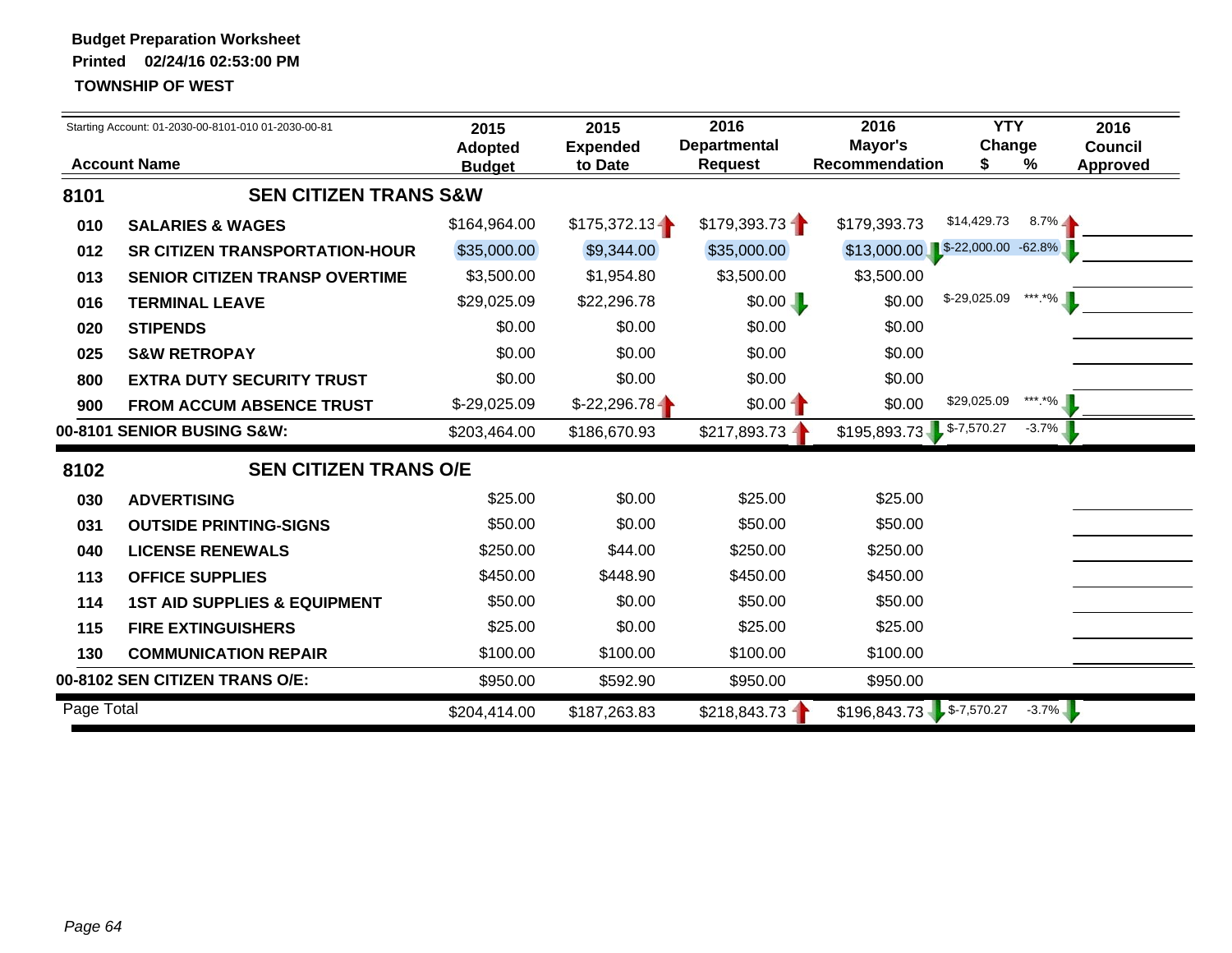|                                                                   | TOWNSHIP OF WEST ORANGE<br>MUNICIPAL BUDGET<br><b>SALARIES AND WAGES</b>             |                        |                                     | 2016                                                                     |                         |                        | 2016                        |
|-------------------------------------------------------------------|--------------------------------------------------------------------------------------|------------------------|-------------------------------------|--------------------------------------------------------------------------|-------------------------|------------------------|-----------------------------|
| <b>DEPARTMENT</b>                                                 |                                                                                      |                        | <b>HEALTH &amp; WELFARE</b>         |                                                                          |                         |                        |                             |
|                                                                   |                                                                                      |                        |                                     |                                                                          |                         |                        |                             |
| <b>DIVISION</b>                                                   |                                                                                      | Senior Trransportation |                                     |                                                                          |                         |                        |                             |
|                                                                   |                                                                                      | ########               |                                     |                                                                          |                         |                        |                             |
|                                                                   | <b>CIVIL SERVICE</b>                                                                 | Employment             | Approved                            |                                                                          |                         | Mayor's                | If Approved                 |
| <b>NAME</b>                                                       | <b>TITLE</b>                                                                         | Date                   | FINAL BUDGET<br>2015                | Longevity<br>2016                                                        | <b>PROPOSED</b><br>2016 | Recommendation<br>2016 | <b>FINAL BUDGET</b><br>2016 |
| Mildred Cogman                                                    | <b>Omnibus Operator/</b><br>retired Radio Dispatcher/                                | 10/27/83               | 44,531.00                           |                                                                          |                         |                        |                             |
|                                                                   | <b>Inspection &amp; Maintenance</b>                                                  |                        |                                     |                                                                          |                         |                        |                             |
|                                                                   | retiring 8/1/15                                                                      |                        | 29,025.09                           |                                                                          |                         |                        |                             |
| <b>Gregg Sanchez</b>                                              | <b>Omnibus Operator/</b><br>Radio Dispatcher/<br><b>Inspection &amp; Maintenance</b> | 07/07/15               |                                     |                                                                          | 46,103.00               | 46,103.00              | 46,103.00                   |
| Trajkoska, Marica                                                 | <b>Omnibus Operator</b>                                                              | 06/15/15               |                                     |                                                                          | 42,997.04               | 42,997.04              | 42,997.04                   |
| <b>Frank Ruggiero</b>                                             | <b>Omnibus Operator</b>                                                              | 05/09/05               | 41,531.00                           |                                                                          |                         |                        |                             |
| <b>Enrique Gonzalez</b>                                           | retured<br><b>Omnibus Operator</b>                                                   | 12/18/89               | 41,531.00                           | 4,299.60                                                                 | 42,997.04               | 42,997.04              | 42,997.04                   |
| <b>Lionet Dormelus</b>                                            | <b>Omnibus Operator</b>                                                              | 6/29/10                | 28,765.00                           |                                                                          | 42,997.04               | 42,997.04              | 42,997.04                   |
| To be recruited<br>P/T<br>To be recruited<br>P/T                  | <b>Omnibus Operator</b><br><b>Omnibus Operator</b>                                   |                        | 17,500.00<br>17,500.00              |                                                                          | 17,500.00<br>17,500.00  | 13,000.00              | 13,000.00                   |
| <b>From Accumulated Sick Time</b>                                 | <b>Overtime</b><br><b>Holiday Overtime</b>                                           | 06/20/10               | 2,500.00<br>1,000.00<br>(29,025.09) |                                                                          | 2,500.00<br>1,000.00    | 2,500.00<br>1,000.00   | 2,500.00<br>1,000.00        |
| Longevity Carried Into Salary -->                                 |                                                                                      |                        | 8,606.00                            |                                                                          | 4,299.60                | 4,299.60               | 4,299.60                    |
| Totals                                                            |                                                                                      |                        | 203,464.00                          | 4,299.60                                                                 | 217,893.73              | 195,893.73             | 195,893.73                  |
| $[01-2010-00-8101-010]$                                           | S&W                                                                                  |                        | 164,964.00   S&W                    |                                                                          | 179,393.73              | 179,393.73             | 179,393.73                  |
| 01-2010-00-8101-012<br>01-2010-00-8101-013<br>01-2010-00-8101-020 | Hourly<br>Overtime<br>Stipends                                                       |                        | 35,000.00 Hourly                    | 3,500.00 Overtime<br>Stipends                                            | 35,000.00<br>3,500.00   | 13,000.00<br>3,500.00  | 13,000.00<br>3,500.00       |
| 01-2010-00-8101-025<br>01-2010-00-8101-016<br>01-2010-00-8101-800 | S&W Retro Pay<br><b>Accum Absences</b><br>From Accum Trust                           |                        | 29,025.09                           | S&W Retro Pay<br><b>Accum Absences</b><br>$(29,025.09)$ From Accum Trust |                         |                        |                             |
|                                                                   | Proof                                                                                |                        | $\sim$                              | Proof                                                                    |                         | $\sim$                 | $\overline{\phantom{a}}$    |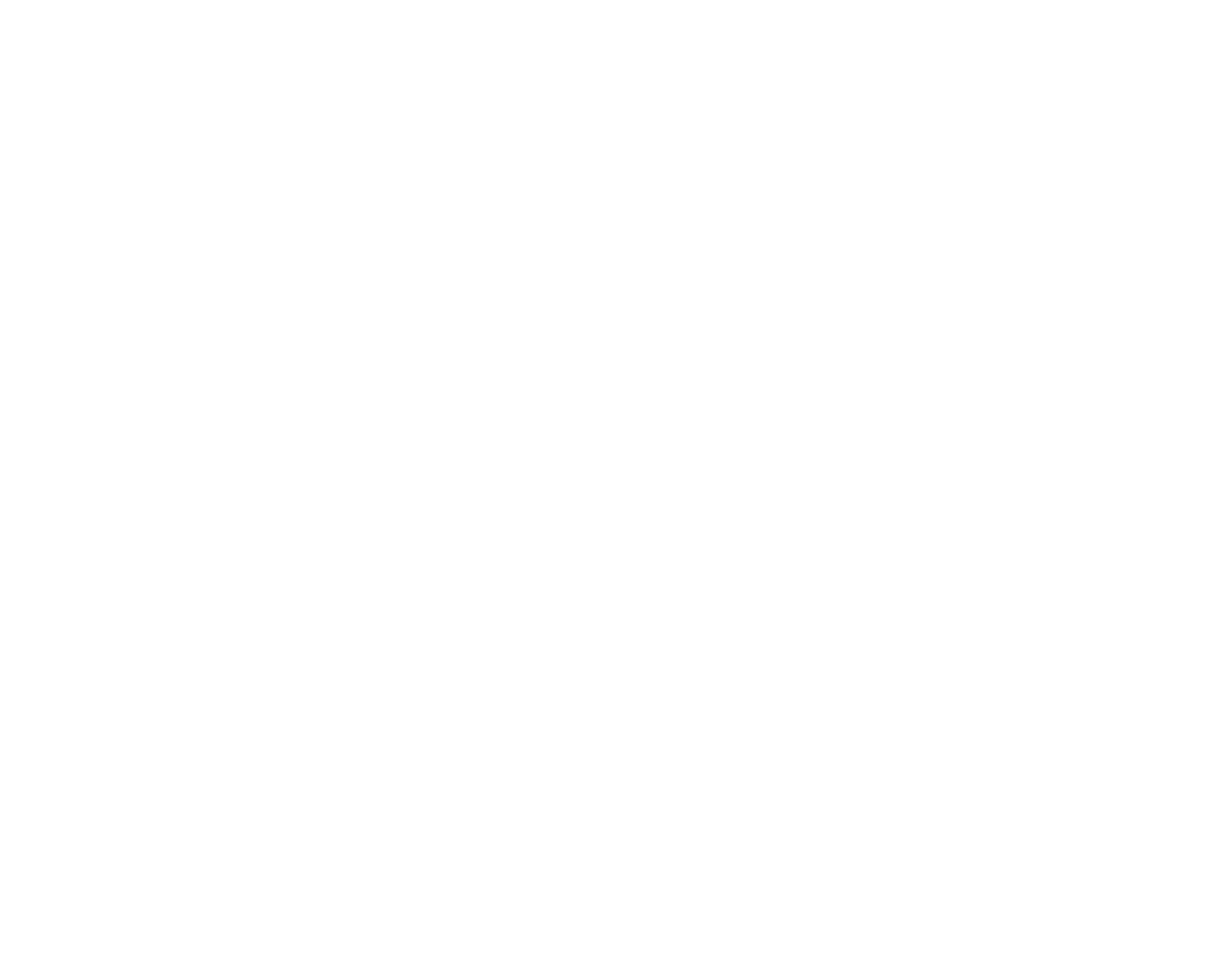| Starting Account: 01-2030-00-8401-010 01-2030-00-84<br><b>Account Name</b> | 2015<br><b>Adopted</b><br><b>Budget</b> | 2015<br><b>Expended</b><br>to Date | 2016<br><b>Departmental</b><br><b>Request</b> | 2016<br>Mayor's<br><b>Recommendation</b> | <b>YTY</b><br>Change<br>%<br>S | 2016<br><b>Council</b><br><b>Approved</b> |
|----------------------------------------------------------------------------|-----------------------------------------|------------------------------------|-----------------------------------------------|------------------------------------------|--------------------------------|-------------------------------------------|
| 00-8401 ANIMAL CONTROL S&W:                                                | \$116,206.00                            | $$120,063.11 -$                    | \$120,113.92                                  | \$120,113.92                             | \$3,907.92                     | $3.3\% -$<br>Contractual                  |
| 00-8402 ANIMAL CONTROL O/E:                                                | \$3,175.00                              | \$3,105.05                         | \$3,175.00                                    | \$3,175.00                               |                                |                                           |
| <b>Department Total</b>                                                    | \$119,381.00                            | \$123,168.16                       | \$123,288.92                                  | \$123,288.92                             | \$3,907.92                     | 3.2%                                      |
| 00-8502 PODIATRY CLINIC O/E:                                               | \$9,500.00                              | \$5,948.32                         | \$9,500.00                                    | \$9,500.00                               |                                |                                           |
| <b>Department Total</b>                                                    | \$9,500.00                              | \$5,948.32                         | \$9,500.00                                    | \$9,500.00                               |                                |                                           |
| 00-8601 SEN CITIZEN HEALTH CTR S&W:                                        | \$176,073.00                            | $$179,089.65 -$                    | $$184,272.40 -$                               | \$184,272.40                             | \$8,199.40                     | $4.6\% - 1$<br>Contractual                |
| 00-8602 SEN CITIZEN HEALTH CTR OE:                                         | \$4,775.00                              | \$3,796.95                         | \$4,775.00                                    | \$4,775.00                               |                                |                                           |
| <b>Department Total</b>                                                    | \$180,848.00                            | \$182,886.60                       | \$189,047.40                                  | \$189,047.40                             | \$8,199.40                     | 4.5%                                      |
| 00-8632 AID TO HEALTH CARE FAC O/E:                                        | \$1,500.00                              | \$1,500.00                         | \$1,500.00                                    | \$1,500.00                               |                                |                                           |
| <b>Department Total</b>                                                    | \$1,500.00                              | \$1,500.00                         | \$1,500.00                                    | \$1,500.00                               |                                |                                           |
| 00-8751 CHILD HEALTH CLINIC S&W:                                           | \$3,000.00                              | \$0.00                             | \$3,000.00                                    | \$3,000.00                               |                                |                                           |
| 00-8752 CHILD HEALTH CLINIC O/E:                                           | \$4,150.00                              | \$3,413.07                         | \$4,150.00                                    | \$4,150.00                               |                                |                                           |
| <b>Department Total</b>                                                    | \$7,150.00                              | \$3,413.07                         | \$7,150.00                                    | \$7,150.00                               |                                |                                           |
| 00-8762 RETIRED CITIZENS PROGRAM O/E:                                      | \$20,850.00                             | \$14,054.66                        | \$20,850.00                                   | \$20,850.00                              |                                |                                           |
| <b>Department Total</b>                                                    | \$20,850.00                             | \$14,054.66                        | \$20,850.00                                   | \$20,850.00                              |                                |                                           |
| 00-8801 RIGHT TO KNOW S&W:                                                 | \$0.00                                  | \$0.00                             | \$0.00                                        | \$0.00                                   |                                |                                           |
| 00-8802 RIGHT TO KNOW O/E:                                                 | \$425.00                                | \$225.00                           | \$425.00                                      | \$425.00                                 |                                |                                           |
| <b>Department Total</b>                                                    | \$425.00                                | \$225.00                           | \$425.00                                      | \$425.00                                 |                                |                                           |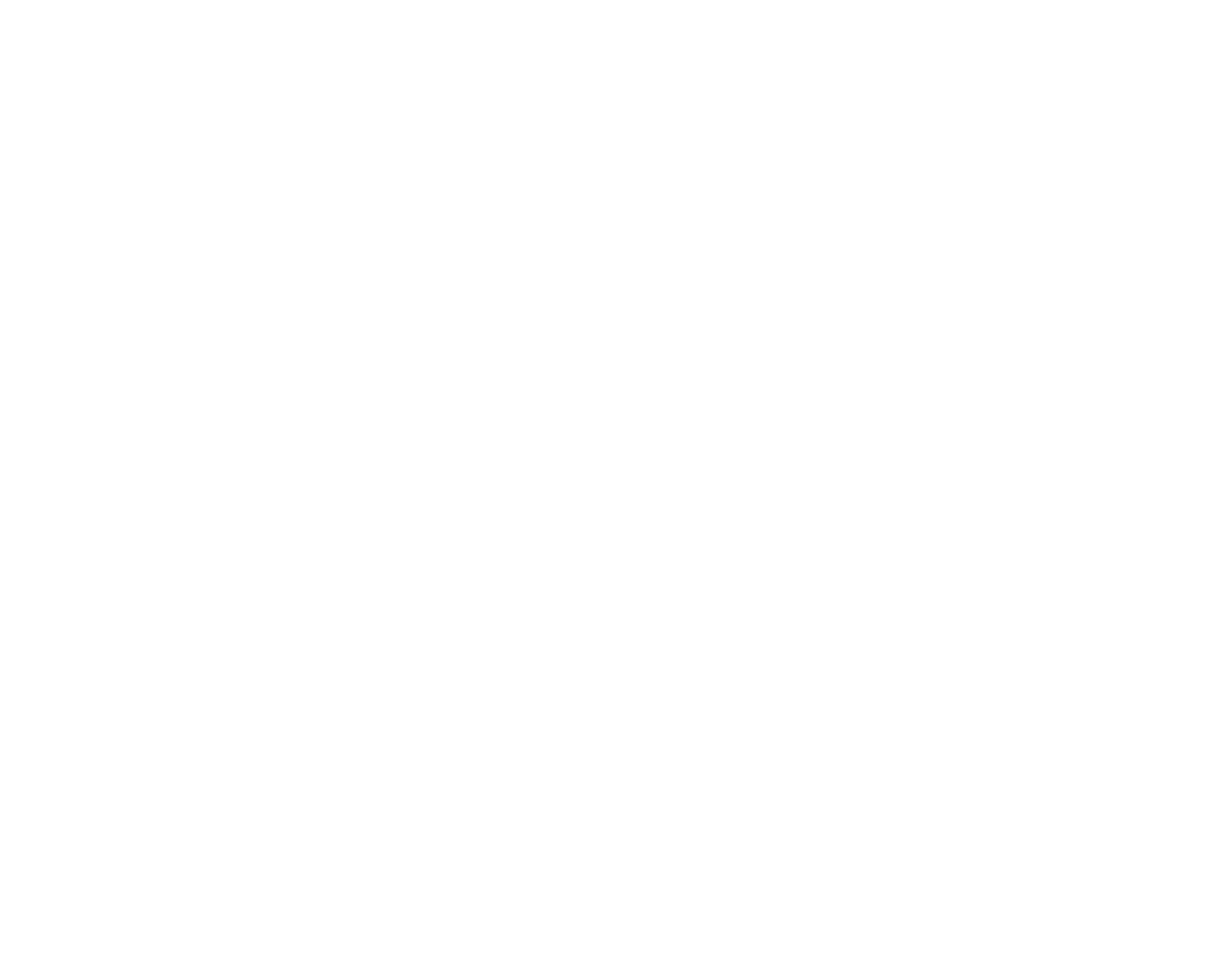| Starting Account: 01-2030-00-8902-140 01-2030-00-89<br><b>Account Name</b> | 2015<br><b>Adopted</b><br><b>Budget</b> | 2015<br><b>Expended</b><br>to Date | 2016<br><b>Departmental</b><br><b>Request</b> | 2016<br>Mayor's<br>Recommendation | <b>YTY</b><br>Change<br>\$<br>% | 2016<br><b>Council</b><br><b>Approved</b> |
|----------------------------------------------------------------------------|-----------------------------------------|------------------------------------|-----------------------------------------------|-----------------------------------|---------------------------------|-------------------------------------------|
| 00-8902 GARBAGE-TRASH REMOVAL O/E:                                         | \$3,041,365.00                          | \$3,025,586.18                     | \$3,041,365.00                                | \$3,041,365.00                    |                                 |                                           |
| <b>Department Total</b>                                                    | \$3,041,365.00                          | \$3,025,586.18                     | \$3,041,365.00                                | \$3,041,365.00                    |                                 |                                           |
| 00-9002 COMMUNITY SERVICES O/E:                                            | \$101,250.00                            | \$96,500.00                        | \$76,250.00                                   | \$76,250.00                       | $$-25,000.00 -24.6\%$           | See Budget                                |
| <b>Department Total</b>                                                    | \$101,250.00                            | \$96,500.00                        | \$76,250.00                                   | \$76,250.00                       | $$-25,000.00 -24.6\%$           | Page 77                                   |
| 00-9101 PARKS & PLAYGROUNDS S&W:                                           | \$620,577.00                            | $$641,558.56 -$                    | $$642,034.85 -$                               | \$642,034.85                      | \$21,457.85                     | $3.4\%$<br>Contractual                    |
| 00-9102 PARKS & PLAYGROUNDS O/E:                                           | \$123,700.00                            | \$116,017.44                       | $$148,600.00 -$                               | \$123,700.00                      |                                 |                                           |
| <b>Department Total</b>                                                    | \$744,277.00                            | \$757,576.00                       | \$790,634.85                                  | \$765,734.85                      | \$21,457.85                     | 2.8%                                      |
| 00-9302 CELEBRATION OF PUBLIC EVENTS:                                      | \$45,600.00                             | \$37,712.21                        | \$45,600.00                                   | \$45,600.00                       |                                 |                                           |
| <b>Department Total</b>                                                    | \$45,600.00                             | \$37,712.21                        | \$45,600.00                                   | \$45,600.00                       |                                 |                                           |
| 00-9401 CONSTRUCTION S&W:                                                  | \$482,879.00                            | \$482,006.99                       | $$579,720.97 -$                               | \$576,064.97                      | $$93,185.97$ 19.2% -            | See Budget                                |
| 00-9402 CONSTRUCTION O/E:                                                  | \$99,700.00                             | \$38,492.78                        | \$99,700.00                                   | \$99,700.00                       |                                 | Pages 82,                                 |
| <b>Department Total</b>                                                    | \$582,579.00                            | \$520,499.77                       | \$679,420.97                                  | \$675,764.97                      | \$93,185.97 15.9%               | <b>82s</b>                                |
| 00-9500 ELECTRICITY O/E:                                                   | \$585,000.00                            | \$469,269.92                       | \$515,000.00                                  | \$515,000.00                      | $$-70,000.00 - 11.9\%$          | <b>Anticipated Actual</b>                 |
| 00-9501 CONDO STREET LIGHTING O/E:                                         | \$630,000.00                            | \$609,143.34                       | \$600,000.00                                  | \$600,000.00                      | \$-30,000.00                    | -4.7% <b>Anticipated Actual</b>           |
| 00-9502 FUEL O/E:                                                          | \$713,460.00                            | \$374,313.67                       | \$413,460.00                                  | \$413,460.00                      |                                 | \$-300,000.00 -42.0% Anticipated Actual   |
| 00-9504 WATER- O/E:                                                        | \$38,000.00                             | $$44,014.90 -$                     | $$46,000.00 -$                                | \$46,000.00                       | \$8,000.00                      | 21.0%   Anticipated Actual                |
| 00-9505 FIRE HYDRANT SERVICE O/E:                                          | \$668,650.00                            | \$611,565.14                       | \$618,650.00                                  | \$618,650.00                      | \$-50,000.00                    | -7.4% <b>Anticipated Actual</b>           |
| <b>Department Total</b>                                                    | \$2,635,110.00                          | \$2,108,306.97                     | \$2,193,110.00                                | \$2,193,110.00                    | $$-442,000.00 - 16.7\%$         |                                           |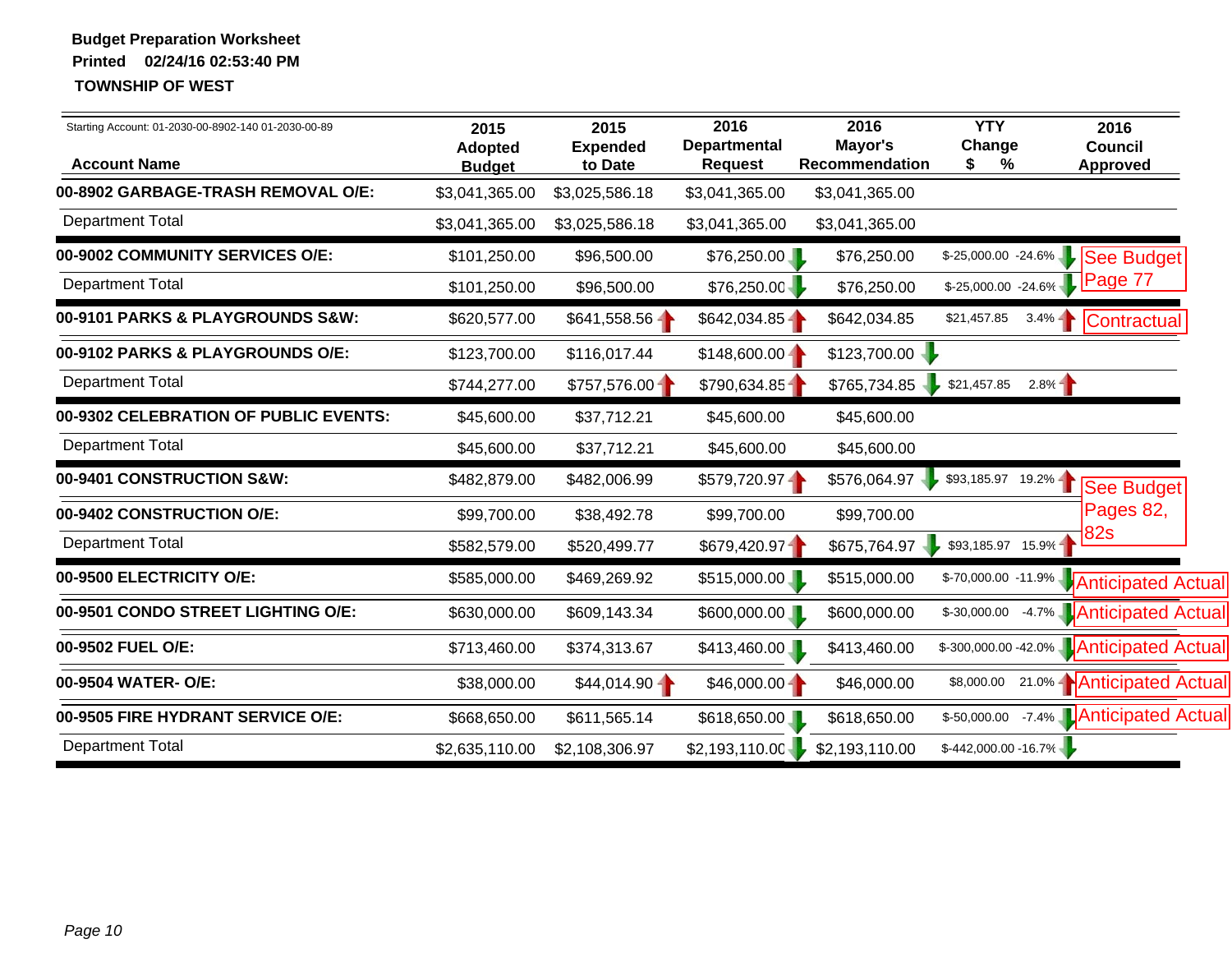|            | Starting Account: 01-2030-00-9002-040 01-2030-00-90 | 2015<br><b>Adopted</b> | 2015<br><b>Expended</b> | 2016<br><b>Departmental</b> | 2016<br>Mayor's       | <b>YTY</b><br>Change    | 2016<br><b>Council</b> |
|------------|-----------------------------------------------------|------------------------|-------------------------|-----------------------------|-----------------------|-------------------------|------------------------|
|            | <b>Account Name</b>                                 | <b>Budget</b>          | to Date                 | <b>Request</b>              | <b>Recommendation</b> | %                       | <b>Approved</b>        |
| 9002       | <b>COMMUNITY SERVICES O/E</b>                       |                        |                         |                             |                       |                         |                        |
| 040        | <b>ARC</b>                                          | \$0.00                 | \$0.00                  | \$0.00                      | \$0.00                |                         |                        |
| 070        | <b>1ST AID CONTRIBUTION</b>                         | \$0.00                 | \$0.00                  | \$0.00                      | \$0.00                |                         |                        |
| 200        | <b>MOUNTAIN TOP LEAGUE</b>                          | \$9,500.00             | \$9,500.00              | \$9,500.00                  | \$9,500.00            |                         |                        |
| 201        | <b>WO COMMUNITY HOUSE</b>                           | \$45,000.00            | \$45,000.00             | \$45,000.00                 | \$45,000.00           |                         |                        |
| 202        | P.A.L.                                              | \$12,000.00            | \$12,000.00             | \$12,000.00                 | \$12,000.00           |                         |                        |
| 203        | <b>SENIOR CITIZENS</b>                              | \$2,250.00             | \$0.00                  | \$2,250.00                  | \$2,250.00            |                         |                        |
| 204        | <b>WO HIGH PTA PROJECT</b>                          | \$2,500.00             | \$0.00                  | \$2,500.00                  | \$2,500.00            |                         |                        |
| 205        | <b>WEST ORANGE THEATER UNDER</b>                    | \$0.00                 | \$0.00                  | \$0.00                      | \$0.00                |                         |                        |
| 206        | <b>OSPAC</b>                                        | \$5,000.00             | \$5,000.00              | \$5,000.00                  | \$5,000.00            |                         |                        |
| 210        | <b>HOCKEY PILOT PROGRAM</b>                         | \$0.00                 | \$0.00                  | \$0.00                      | \$0.00                |                         |                        |
| 215        | <b>BASEBALL UNIFORMS</b>                            | \$12,500.00            | \$12,500.00             | \$0.00                      | \$0.00                | *** *%<br>$$-12,500.00$ |                        |
| 220        | <b>BASEBALL UNIFORMS (OTHER)</b>                    | \$12,500.00            | \$12,500.00             | \$0.00                      | \$0.00                | *** *%<br>$$-12,500.00$ |                        |
|            | 00-9002 COMMUNITY SERVICES O/E:                     | \$101,250.00           | \$96,500.00             | \$76,250.00                 | \$76,250.00           | $$-25,000.00$ $-24.6\%$ |                        |
| Page Total |                                                     | \$101,250.00           | \$96,500.00             | \$76,250.00                 | \$76,250.00           | $$-25,000.00$ $-24.6\%$ |                        |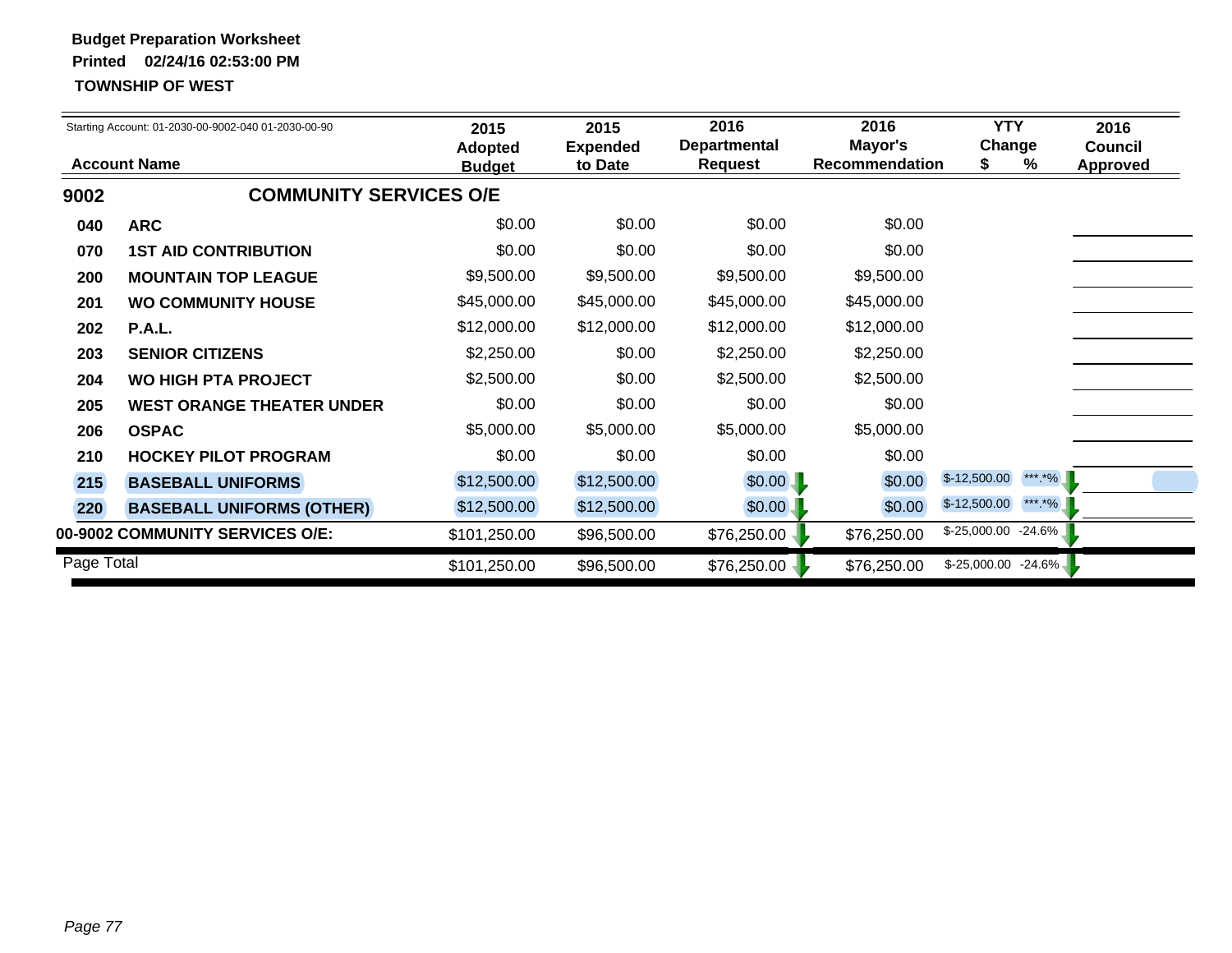|      | Starting Account: 01-2030-00-9401-011 01-2030-00-94 | 2015                            | 2015                       | 2016                                  | 2016                      | <b>YTY</b>             |   | 2016                              |
|------|-----------------------------------------------------|---------------------------------|----------------------------|---------------------------------------|---------------------------|------------------------|---|-----------------------------------|
|      | <b>Account Name</b>                                 | <b>Adopted</b><br><b>Budget</b> | <b>Expended</b><br>to Date | <b>Departmental</b><br><b>Request</b> | Mayor's<br>Recommendation | Change<br>S            | % | <b>Council</b><br><b>Approved</b> |
| 9401 | <b>CONSTRUCTION S&amp;W</b>                         |                                 |                            |                                       |                           |                        |   |                                   |
| 011  | <b>SALARIES &amp; WAGES</b>                         | \$376,211.00                    | \$372,603.22               | \$456,541.43                          | \$456,541.43              | $$80,330.43$ 21.3%     |   |                                   |
| 012  | S & W-HOURLY                                        | \$60,440.00                     | \$48,348.00                | \$57,928.00                           | \$54,272.00               | $$-6,168.00$ $-10.2\%$ |   |                                   |
| 013  | <b>S &amp; W-OVERTIME</b>                           | \$0.00                          | \$18,483.77                | \$0.00                                | \$0.00                    |                        |   |                                   |
| 025  | <b>S&amp;W RETROPAY</b>                             | \$0.00                          | \$0.00                     | \$0.00                                | \$0.00                    |                        |   |                                   |
| 030  | <b>SPECIAL REQUESTS</b>                             | \$46,228.00                     | \$42,572.00                | \$65,251.54                           | \$65,251.54               | $$19,023.54$ 41.1%     |   |                                   |
|      | 00-9401 CONSTRUCTION S&W:                           | \$482,879.00                    | \$482,006.99               | \$579,720.97                          | \$576,064.97              | \$93,185.97 19.2%      |   |                                   |
| 9402 | <b>CONSTRUCTION O/E</b>                             |                                 |                            |                                       |                           |                        |   |                                   |
| 030  | <b>PRINTING-OUTSIDE</b>                             | \$2,700.00                      | \$1,359.00                 | \$2,700.00                            | \$2,700.00                |                        |   |                                   |
| 031  | <b>ADVERTISING</b>                                  | \$0.00                          | \$0.00                     | \$0.00                                | \$0.00                    |                        |   |                                   |
| 080  | <b>CONFERENCES</b>                                  | \$0.00                          | \$0.00                     | \$0.00                                | \$0.00                    |                        |   |                                   |
| 081  | <b>DUES &amp; REGISTRATIONS</b>                     | \$0.00                          | \$0.00                     | \$0.00                                | \$0.00                    |                        |   |                                   |
| 082  | <b>MILEAGE &amp; PARKING</b>                        | \$0.00                          | \$0.00                     | \$0.00                                | \$0.00                    |                        |   |                                   |
| 083  | <b>TRAINING COURSES &amp; SEMINARS</b>              | \$0.00                          | \$0.00                     | \$0.00                                | \$0.00                    |                        |   |                                   |
| 084  | <b>HEALTH BENEFITS</b>                              | \$0.00                          | \$0.00                     | \$0.00                                | \$0.00                    |                        |   |                                   |
| 085  | <b>PENSION - RETIREMENT SYSTEM</b>                  | \$0.00                          | \$0.00                     | \$0.00                                | \$0.00                    |                        |   |                                   |
| 086  | <b>SOCIAL SECURITY TAX</b>                          | \$0.00                          | \$0.00                     | \$0.00                                | \$0.00                    |                        |   |                                   |
| 109  | <b>FILING CABINET-FURNITURE</b>                     | \$0.00                          | \$792.00                   | \$0.00                                | \$0.00                    |                        |   |                                   |
| 110  | <b>MAINTENANCE &amp; REPAIR</b>                     | \$0.00                          | \$0.00                     | \$0.00                                | \$0.00                    |                        |   |                                   |
| 111  | <b>CODE BOOKS</b>                                   | \$2,000.00                      | \$1,605.80                 | \$2,000.00                            | \$2,000.00                |                        |   |                                   |
| 130  | <b>MATERIALS, SUPPLIES &amp; COMPUTER</b>           | \$5,000.00                      | \$6,225.23                 | \$5,000.00                            | \$5,000.00                |                        |   |                                   |
| 131  | <b>COMPUTER SOFTWARE</b>                            | \$0.00                          | $$250.00 -$                | \$0.00                                | \$0.00                    |                        |   |                                   |
| 132  | <b>MANDATED COMPUTER SOFTWARE</b>                   | \$4,000.00                      | \$0.00                     | \$4,000.00                            | \$4,000.00                |                        |   |                                   |
| 150  | <b>VEHICLES</b>                                     | \$25,000.00                     | \$0.00                     | \$25,000.00                           | \$25,000.00               |                        |   |                                   |
| 160  | <b>FUND FOR PRIVATE PROPERTY</b>                    | \$25,000.00                     | \$16,347.25                | \$25,000.00                           | \$25,000.00               |                        |   |                                   |
| 200  | <b>PROFESSIONAL SERVICES</b>                        | \$36,000.00                     | \$11,913.50                | \$36,000.00                           | \$36,000.00               |                        |   |                                   |
|      | 00-9402 CONSTRUCTION O/E:                           | \$99,700.00                     | \$38,492.78                | \$99,700.00                           | \$99,700.00               |                        |   |                                   |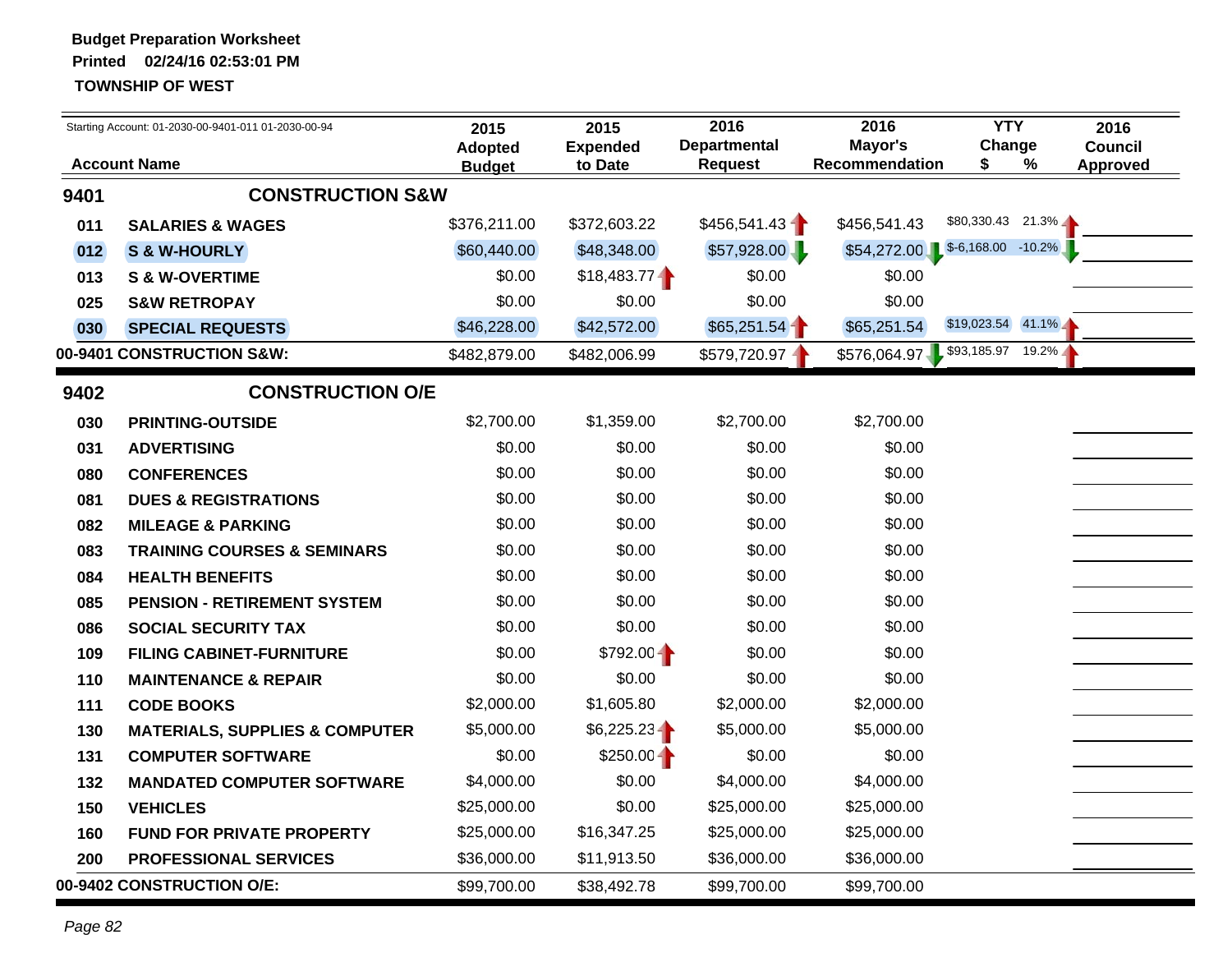|                                                                   | <b>TOWNSHIP OF WEST ORANGE</b><br>MUNICIPAL BUDGET<br><b>SALARIES AND WAGES</b>            |                    | 2015                                    |                                                                                            | 2016                      |                                   | 2016                                       |
|-------------------------------------------------------------------|--------------------------------------------------------------------------------------------|--------------------|-----------------------------------------|--------------------------------------------------------------------------------------------|---------------------------|-----------------------------------|--------------------------------------------|
| <b>DEPARTMENT</b>                                                 |                                                                                            |                    | Planning & Development                  |                                                                                            |                           |                                   |                                            |
| <b>DIVISION</b>                                                   |                                                                                            |                    | <b>State Uniform Construction Code</b>  |                                                                                            |                           |                                   |                                            |
|                                                                   |                                                                                            | ########           |                                         |                                                                                            |                           |                                   |                                            |
| <b>NAME</b>                                                       | <b>CIVIL SERVICE</b><br><b>TITLE</b>                                                       | Employment<br>Date | Approved<br><b>FINAL BUDGET</b><br>2015 | Longevity<br>2016                                                                          | <b>PROPOSED</b><br>2016   | Mayor's<br>Recommendation<br>2016 | If Approved<br><b>FINAL BUDGET</b><br>2016 |
| <b>Tom Tracy</b>                                                  | <b>Construction Official</b>                                                               | 10/2/06            | 102,318.00                              |                                                                                            | 105,929.83                | 105,929.83                        | 105,929.83                                 |
| M. DeFrino                                                        | Elec. Sub-Code Official                                                                    | 5/1/92             | 74,251.00                               | 7,687.21                                                                                   | 76,872.06                 | 76,872.06                         | 76,872.06                                  |
| <b>Carl Carbone</b>                                               | <b>Building Inspector</b><br>2nd Sub-code inspections @\$10/hr                             | 06/07/07           | 79,581.00<br>9,100.00                   |                                                                                            | 82,390.21<br>18,842.46    | 82,390.21<br>18,842.46            | 82,390.21<br>18,842.46                     |
| <b>Open</b>                                                       | BldgSub-Code-PT                                                                            |                    | 3,656.00                                |                                                                                            | 3,656.00                  |                                   |                                            |
| J. Gandolfo                                                       | <b>Plumbing Sub-Code Official</b>                                                          | 11/5/12            | 72,795.00                               |                                                                                            | 75,364.66                 | 75,364.66                         | 75,364.66                                  |
| Fagan, Richard                                                    | <b>PT/Plumbing Sub-Code Official</b><br>7 hrs weekly @ \$34/hr                             |                    | 12,376.00                               |                                                                                            | 12,376.00                 | 12,376.00                         | 12,376.00                                  |
| M. Serignese                                                      | Fire Subcode-PT<br>Increase rate of pay from \$27/hr to \$34/hour                          | 8/2/97             | 19,656.00<br>5,096.00                   |                                                                                            | 24,752.00                 | 24,752.00                         | 24,752.00                                  |
| Smith, Robert                                                     | <b>PT/Electric Sub-Code Official</b><br>7 hrs weekly @ \$34/hr                             |                    | 12,376.00                               |                                                                                            | 14,144.00                 | 14,144.00                         | 14,144.00                                  |
| L. DePasquale                                                     | Keyboarding Clerk 1<br>PT/Office Clerk \$10.00/hr 14/hr wk                                 | 06/15/15           | 7,280.00                                |                                                                                            | 25,738.00<br>0.00         | 25,738.00<br>0.00                 | 25,738.00<br>$0.00\,$                      |
| <b>Open Position</b>                                              | <b>Plumbing Inspector</b><br>minus Carl Carbone's 2nd Sub-code inspections @\$10/hr        |                    |                                         |                                                                                            | 58,356.00<br>(18, 842.46) | 58,356.00<br>(18, 842.46)         | 58,356.00<br>(18, 842.46)                  |
| Margaret Schoenebaum                                              | Tech. Asst. to Const. Off.                                                                 | 6/3/13<br>1/1/14   | 50,594.00                               |                                                                                            | 59,130.00                 | 59,130.00                         | 59,130.00                                  |
| <b>Eilene Kaluschny</b>                                           | <b>Keyboarding Clerk 1</b>                                                                 | 6/25/14            | 24,860.00                               |                                                                                            | 30,325.00                 | 30,325.00                         | 30,325.00                                  |
| Not included in totals                                            |                                                                                            |                    |                                         |                                                                                            |                           |                                   |                                            |
| Longevity Carried Into Salary -->                                 |                                                                                            |                    | 5,940.00<br>482,879.00                  |                                                                                            | 7,687.21                  | 7.687.21                          | 7,687.21                                   |
| <b>TOTAL</b><br>82s                                               |                                                                                            |                    |                                         | 7,687.21                                                                                   | 579,720.97                | 576,064.97                        | 576,064.97                                 |
| 01-2010-00-9401-011<br>01-2010-00-9401-012<br>01-2010-00-9401-013 | S&W<br>Hourly<br>Overtime                                                                  |                    | 376,211.00<br>60,440.00                 | S&W<br>Hourly<br>Overtime                                                                  | 456,541.43<br>57,928.00   | 456,541.43<br>54,272.00           | 456,541.43<br>54,272.00                    |
| 01-2010-00-9401-025<br>01-2010-00-9401-030                        | Retro Pay<br><b>Special Requests</b><br><b>Accum Absences</b><br>From Accum Trust<br>Proof |                    | 46,228.00                               | Retro Pay<br><b>Special Requests</b><br><b>Accum Absences</b><br>From Accum Trust<br>Proof | 65,251.54                 | 65,251.54                         | 65,251.54                                  |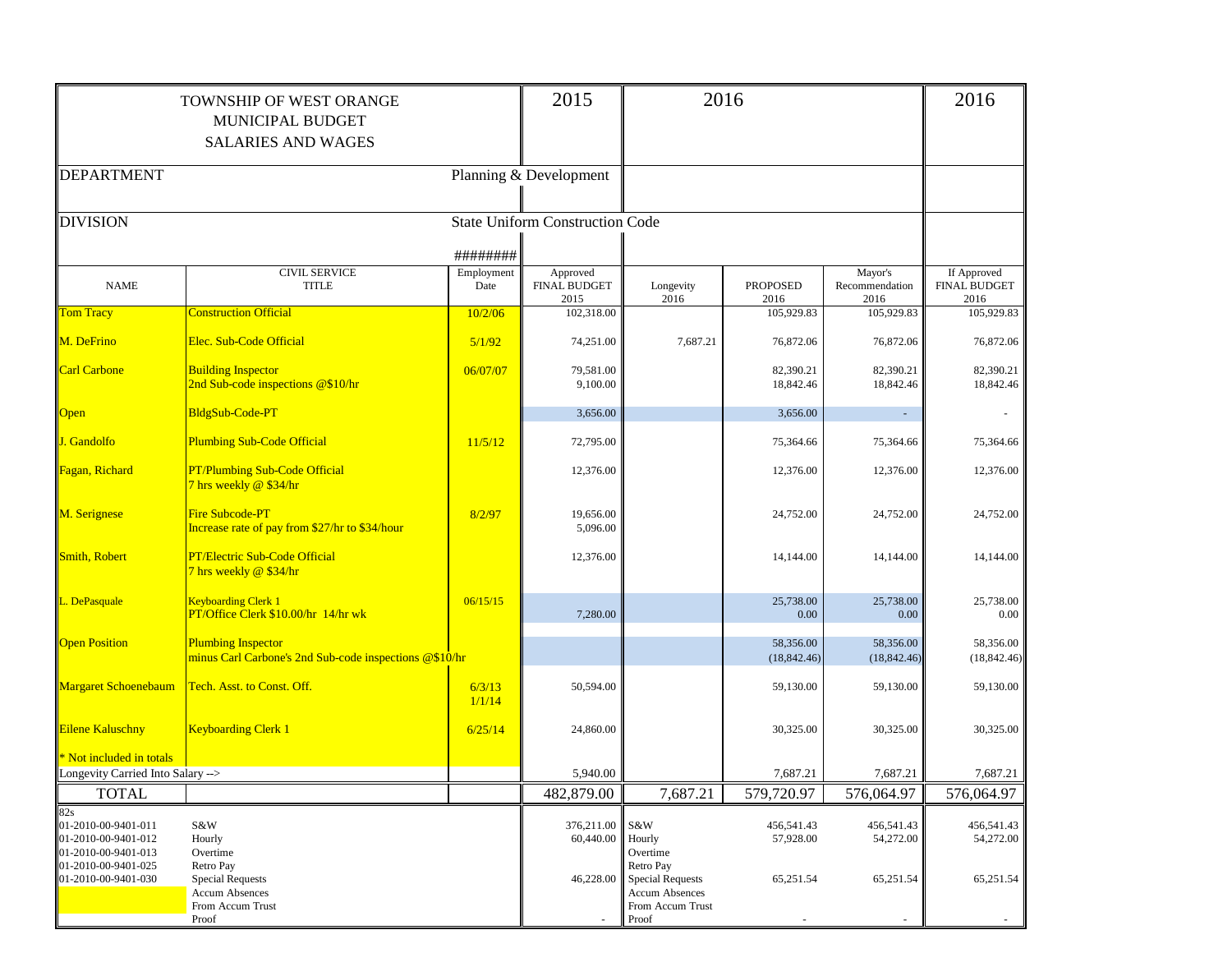| Starting Account: 01-2030-00-9610-150 01-2030-00-96            | 2015<br><b>Adopted</b>        | 2015<br><b>Expended</b> | 2016<br><b>Departmental</b>    | 2016<br>Mayor's                       | <b>YTY</b><br>Change | 2016<br><b>Council</b>                               |
|----------------------------------------------------------------|-------------------------------|-------------------------|--------------------------------|---------------------------------------|----------------------|------------------------------------------------------|
| <b>Account Name</b><br>00-9610 CHALLENGE GRANT BUS SHUTTLE O/: | <b>Budget</b><br>\$175,000.00 | to Date<br>\$174,644.50 | <b>Request</b><br>\$175,000.00 | <b>Recommendation</b><br>\$175,000.00 | %<br>\$              | <b>Approved</b>                                      |
|                                                                |                               |                         |                                |                                       |                      |                                                      |
| 00-9611 SALARY ADJUSTMENT S&W:                                 | \$5,000.00                    | \$5,000.00              | \$5,000.00                     | \$5,000.00                            |                      |                                                      |
| 00-9612 NJSLOM:                                                | \$3,424.00                    | $$3,656.00 -$           | $$3,696.00 -$                  | \$3,696.00                            | \$272.00             | 7.9%   Anticipated Actual                            |
| 00-9613 MEDICAL TRANSPORT BILLING SERV:                        | \$150,000.00                  | $$183,614.38 -$         | $$190,000.00 -$                | \$190,000.00                          |                      | \$40,000.00 26.6%   Anticipated Actual               |
| 00-9614 CONTINGENT O/E:                                        | \$1,000.00                    | \$0.00                  | \$1,000.00                     | \$1,000.00                            |                      |                                                      |
| 00-9619 PRIOR YEARS BILLS:                                     | \$0.00                        | \$0.00                  | \$0.00                         | \$0.00                                |                      |                                                      |
| <b>Department Total</b>                                        | \$334,424.00                  | \$366,914.88            | \$374,696.00                   | \$374,696.00                          | $$40,272.00$ 12.0%   |                                                      |
| 00-9902 PERS O/E:                                              | \$975,896.00                  | \$975,896.00            | $$978,469.00 -$                | \$978,469.00                          | \$2,573.00           | 0.2%   Anticipated Actual                            |
| 00-9903 FICA O/E:                                              | \$1,023,797.76                | \$1,017,270.53          | $$1,027,979.00 -$              | \$1,027,979.00                        | \$4,181.24           | 0.4%   Anticipated Actual                            |
| 00-9905 P&F RET SYSTEM O/E:                                    | \$3,903,539.95                | \$3,903,539.95          | $$4,205,512.00 -$              | \$4,205,512.00                        | \$301,972.05         | 7.7%   Anticipated Actual                            |
| 00-9907 DEFINED CONTRIBUTION RET. O/E:                         | \$1,000.00                    | $$5,174.70 -$           | $$5,000.00 -$                  | \$5,000.00                            | \$4,000.00 400.0% -  | <b>Anticipated Actual</b>                            |
| <b>Department Total</b>                                        | \$5,904,233.71                | \$5,901,881.18          | \$6,216,960.00                 | \$6,216,960.00                        | \$312,726.29         | 5.2%<br><b>See Budget</b>                            |
| 02-1005 EMPLOYEES HOSP OUT OF CAP:                             | \$0.00                        | \$0.00                  | $$181,197.70 -$                | \$181,197.70                          | \$181,197.70         | New<br>T Page 39<br>Line                             |
| 02-1006 JOINT OUTLET SEWER M O/E:                              | \$2,774,131.07                | \$2,836,637.68          | \$2,927,643.14                 | \$2,927,643.14                        | \$153,512.07         | 5.5%   Anticipated Actual                            |
| 02-1007 MAINT.FREE PUBLIC LIBRARY O/E:                         | \$1,920,683.14                | \$1,920,683.14          | \$2,252,298.00                 | \$1,988,181.00                        | \$67,497.86          | 3.5%   Anticipated Actual                            |
| 02-1008 TAX APPEALS PENDING O/E:                               | \$650,000.00                  | \$0.00                  | \$650,000.00                   |                                       |                      | \$350,000.00 \$300,000.00 - 46.1% Anticipated Actual |
| <b>Department Total</b>                                        | \$5,344,814.21                | \$4,757,320.82          | \$6,011,138.84                 | $$5,447,021.84$ \$102,207.63 1.9%     |                      |                                                      |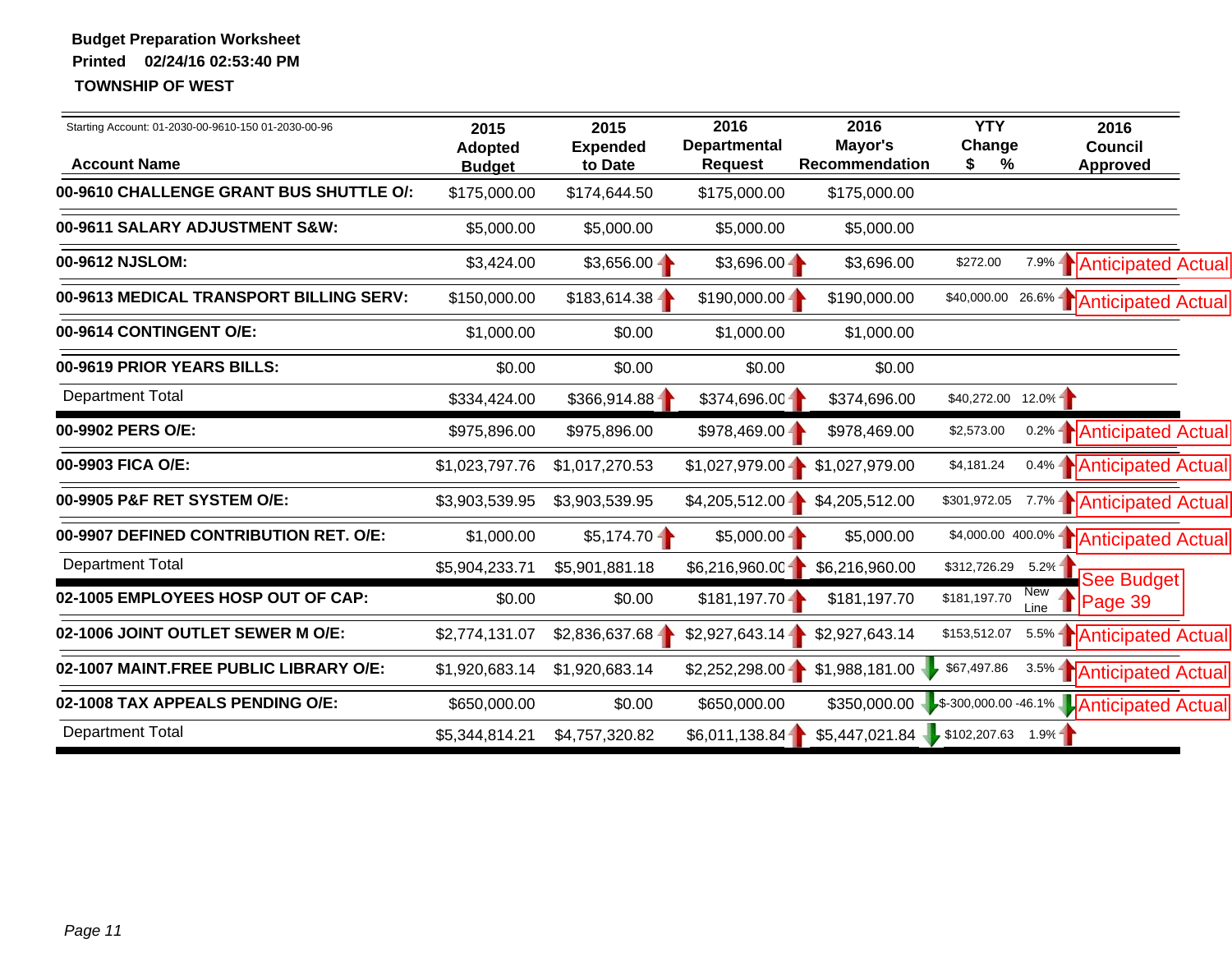|            | Starting Account: 01-2030-02-1005-082 01-2030-02-10<br><b>Account Name</b> | 2015<br><b>Adopted</b><br><b>Budget</b> | 2015<br><b>Expended</b><br>to Date | 2016<br><b>Departmental</b><br><b>Request</b> | 2016<br>Mayor's<br><b>Recommendation</b> | <b>YTY</b><br>Change<br>S    | %                  | 2016<br><b>Council</b><br><b>Approved</b> |
|------------|----------------------------------------------------------------------------|-----------------------------------------|------------------------------------|-----------------------------------------------|------------------------------------------|------------------------------|--------------------|-------------------------------------------|
| 1005       | <b>EMPLOYEES HOSP OUT OF CAP</b>                                           |                                         |                                    |                                               |                                          |                              |                    |                                           |
| 082        | <b>EMPLOYEES HOSP OUT OF CAP</b>                                           | \$0.00                                  | \$0.00                             | \$181,197.70                                  | \$181,197.70                             | \$181,197.70                 | <b>New</b><br>Line |                                           |
|            | 02-1005 EMPLOYEES HOSP OUT OF CAP:                                         | \$0.00                                  | \$0.00                             | \$181,197.70                                  | \$181,197.70                             | \$181,197.70                 | New<br>Line        |                                           |
| 1006       | <b>JOINT OUTLET SEWER M O/E</b>                                            |                                         |                                    |                                               |                                          |                              |                    |                                           |
| 130        | <b>JOINT MEETING SPECIAL</b>                                               | \$0.00                                  | \$0.00                             | \$0.00                                        | \$0.00                                   |                              |                    |                                           |
| 140        | <b>JOINT MEETING</b>                                                       | \$2,634,131.07                          | \$2,735,384.38                     | \$2,787,643.14                                | \$2,787,643.14                           | \$153,512.07                 | $5.8\%$            |                                           |
| 150        | <b>ROSELAND ILSA</b>                                                       | \$10,000.00                             | \$6,003.30                         | \$10,000.00                                   | \$10,000.00                              |                              |                    |                                           |
| 160        | <b>VERONA ILSA - HIGH TOR</b>                                              | \$0.00                                  | \$0.00                             | \$0.00                                        | \$0.00                                   |                              |                    |                                           |
| 170        | <b>VERONA ILSA -</b>                                                       | \$130,000.00                            | \$95,250.00                        | \$130,000.00                                  | \$130,000.00                             |                              |                    |                                           |
|            | 02-1006 JOINT OUTLET SEWER M O/E:                                          | \$2,774,131.07                          | \$2,836,637.68-                    | \$2,927,643.14                                | \$2,927,643.14                           | \$153,512.07                 | $5.5\%$            |                                           |
| 1007       | <b>MAINT.FREE PUBLIC LIBRARY O/E</b>                                       |                                         |                                    |                                               |                                          |                              |                    |                                           |
| 200        | <b>MAINT.OF FREE PUBLIC LIBRARY</b>                                        | \$1,920,683.14                          | \$1,920,683.14                     | \$2,252,298.00                                | \$1,988,181.00                           | \$67,497.86                  | $3.5\%$            |                                           |
|            | 02-1007 MAINT.FREE PUBLIC LIBRARY O/E:                                     | \$1,920,683.14                          | \$1,920,683.14                     | \$2,252,298.00                                | \$1,988,181.00                           | \$67,497.86                  | $3.5\%$            |                                           |
| 1008       | <b>TAX APPEALS PENDING O/E</b>                                             |                                         |                                    |                                               |                                          |                              |                    |                                           |
| 200        | <b>TAX APPEALS PENDING</b>                                                 | \$650,000.00                            | \$0.00                             | \$650,000.00                                  | \$350,000.00                             | $\sqrt{$}300,000.00 -46.1\%$ |                    |                                           |
|            | 02-1008 TAX APPEALS PENDING O/E:                                           | \$650,000.00                            | \$0.00                             | \$650,000.00                                  | \$350,000.00                             | $$-300,000.00 -46.1\%$       |                    |                                           |
| Page Total |                                                                            | \$5,344,814.21                          | \$4,757,320.82                     | \$6,011,138.84                                | $$5,447,021.84$ \$102,207.63             |                              | $1.9% -$           |                                           |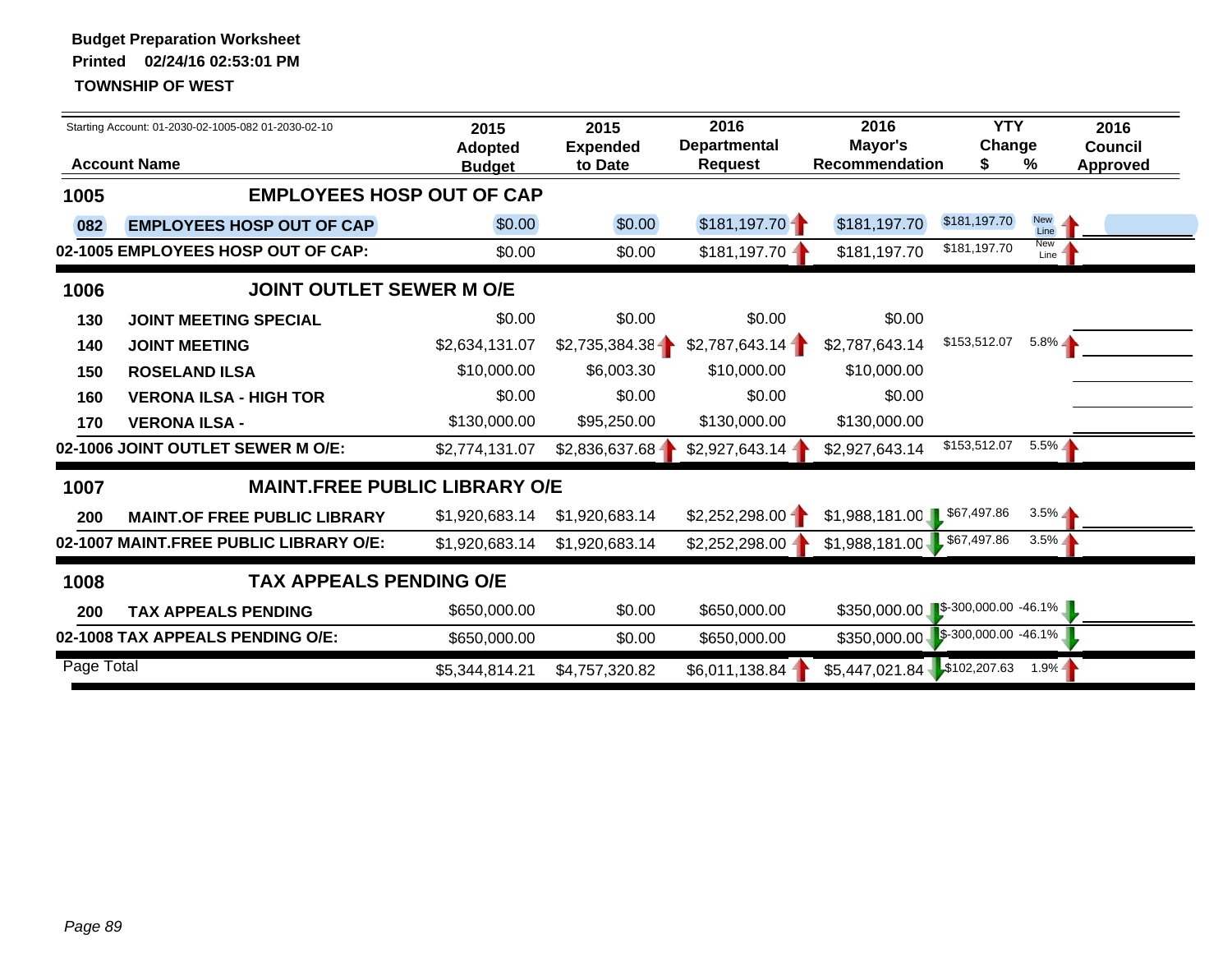| Starting Account: 01-2030-04-1004-010 01-2030-04-10 | 2015<br>Adopted | 2015<br><b>Expended</b> | 2016<br><b>Departmental</b> | 2016<br>Mayor's | <b>YTY</b><br>Change | 2016<br>Council |
|-----------------------------------------------------|-----------------|-------------------------|-----------------------------|-----------------|----------------------|-----------------|
| <b>Account Name</b>                                 | <b>Budget</b>   | to Date                 | <b>Request</b>              | Recommendation  | %<br>\$              | <b>Approved</b> |
| 04-1004 ESSEX FELL HEALTH ILSA S&W:                 | \$10,473.93     | \$10,473.93             | \$10,473.93                 | \$10,473.93     |                      |                 |
| 04-1005 ESSEX COUNTY CJIS NETWORK:                  | \$5,018.53      | \$5,018.53              | \$5,018.53                  | \$5,018.53      |                      |                 |
| <b>Department Total</b>                             | \$15,492.46     | \$15,492.46             | \$15,492.46                 | \$15,492.46     |                      |                 |
| 05-1000 PUBLIC SAFETY OE GRANT                      | \$429,923.51    | \$429,923.51            | \$429,923.51                | \$429,923.51    |                      |                 |
| <b>APPROPRIATION:</b>                               |                 |                         |                             |                 |                      |                 |
| <b>Department Total</b>                             | \$429,923.51    | \$429,923.51            | \$429,923.51                | \$429,923.51    |                      |                 |
| 05-1100 PUBLIC SAFETY OE GRANT                      | \$38,792.61     | \$38,792.61             | \$38,792.61                 | \$38,792.61     |                      |                 |
| <b>APPROPRIATION:</b>                               |                 |                         |                             |                 |                      |                 |
| <b>Department Total</b>                             | \$38,792.61     | \$38,792.61             | \$38,792.61                 | \$38,792.61     |                      |                 |
| 05-2000 DPW GRANT APPROPRIATION:                    | \$126,404.18    | \$126,404.18            | \$126,404.18                | \$126,404.18    |                      |                 |
| <b>Department Total</b>                             | \$126,404.18    | \$126,404.18            | \$126,404.18                | \$126,404.18    |                      |                 |
| 05-3000 ENGINEERING GRANT                           | \$245,011.20    | \$245,011.20            | \$245,011.20                | \$245,011.20    |                      |                 |
| <b>APPROPRIATION:</b>                               |                 |                         |                             |                 |                      |                 |
| <b>Department Total</b>                             | \$245,011.20    | \$245,011.20            | \$245,011.20                | \$245,011.20    |                      |                 |
| 05-4000 HEALTH GRANT APPROPRIATION:                 | \$91,041.00     | \$91,041.00             | \$91,041.00                 | \$91,041.00     |                      |                 |
| <b>Department Total</b>                             | \$91,041.00     | \$91,041.00             | \$91,041.00                 | \$91,041.00     |                      |                 |
| 05-4020 ST. CLOUD HISTORIC PRESERVATION             | \$12,548.00     | \$12,548.00             | \$12,548.00                 | \$12,548.00     |                      |                 |
| <b>SURBEY:</b>                                      |                 |                         |                             |                 |                      |                 |
| <b>Department Total</b>                             | \$12,548.00     | \$12,548.00             | \$12,548.00                 | \$12,548.00     |                      |                 |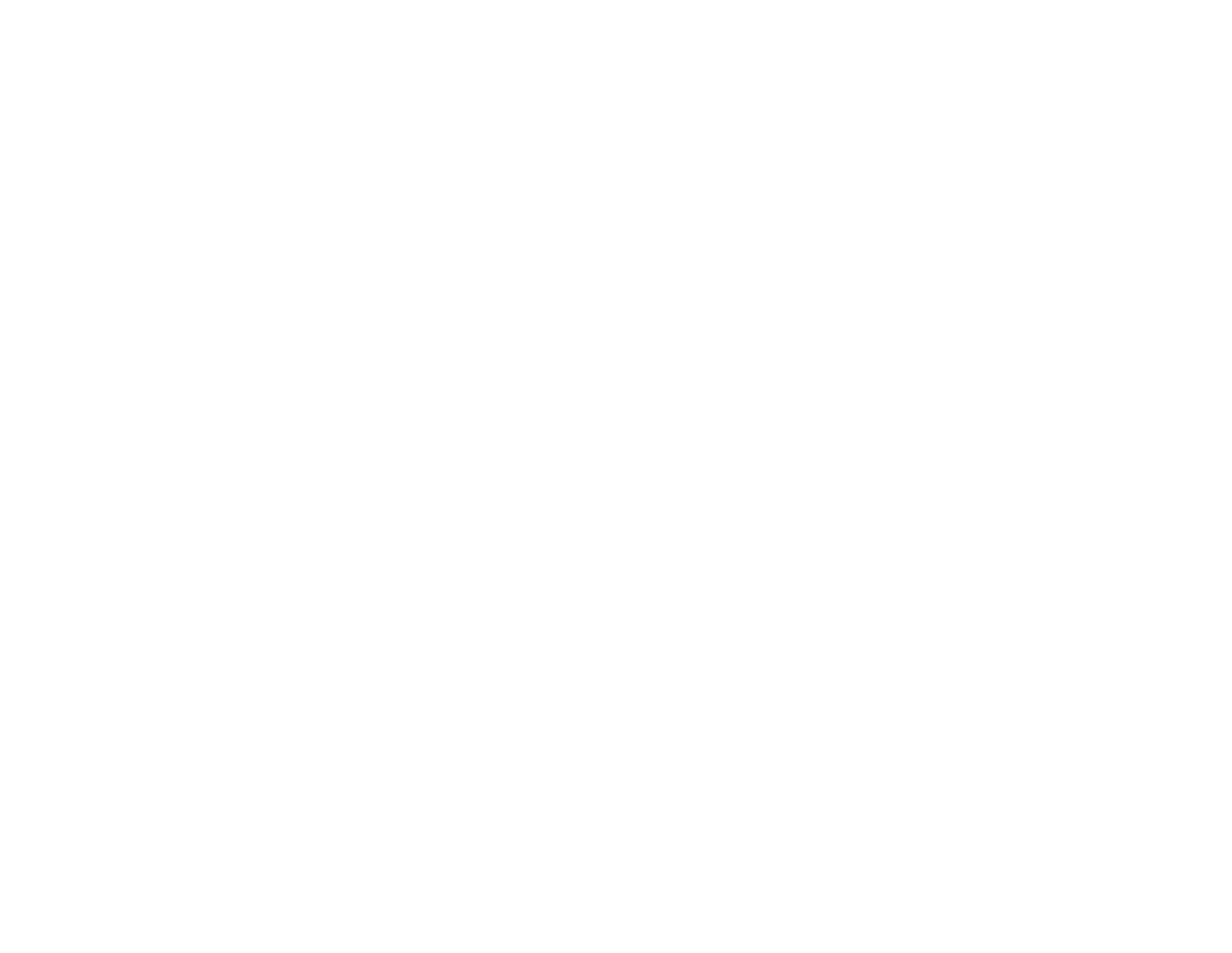| Starting Account: 01-2030-05-4030- 01-2030-05-40<br><b>Account Name</b> | 2015<br><b>Adopted</b><br><b>Budget</b> | 2015<br><b>Expended</b><br>to Date | 2016<br><b>Departmental</b><br><b>Request</b> | 2016<br>Mayor's<br>Recommendation | <b>YTY</b><br>Change<br>%<br>S. | 2016<br><b>Council</b><br>Approved      |  |
|-------------------------------------------------------------------------|-----------------------------------------|------------------------------------|-----------------------------------------------|-----------------------------------|---------------------------------|-----------------------------------------|--|
| 05-4030 COMMUNITY STEWARDSHIP                                           | \$10,000.00                             | \$10,000.00                        | \$10,000.00                                   | \$10,000.00                       |                                 |                                         |  |
| <b>INCENTIVE-FORRESTR:</b>                                              |                                         |                                    |                                               |                                   |                                 |                                         |  |
| <b>Department Total</b>                                                 | \$10,000.00                             | \$10,000.00                        | \$10,000.00                                   | \$10,000.00                       |                                 |                                         |  |
| 05-4040 ESSEX COUNTY OPEN SPACE GRANT:                                  | \$0.00                                  | \$0.00                             | \$0.00                                        | \$0.00                            |                                 |                                         |  |
| <b>Department Total</b>                                                 | \$0.00                                  | \$0.00                             | \$0.00                                        | \$0.00                            |                                 |                                         |  |
| 06-1002 CAPITAL IMPROVEMENT FUND:                                       | \$275,000.00                            | $$281,500.00 -$                    | $$500,000.00 -$                               | \$500,000.00                      |                                 | \$225,000.00 81.8%   Anticipated Actual |  |
| <b>Department Total</b>                                                 | \$275,000.00                            | $$281,500.00 -$                    | \$500,000.00                                  | \$500,000.00                      | $$225,000.00 81.8\%$            |                                         |  |
| 07-1002 DEBT SERVICE O/E -BOND PRINCIPAL:                               | \$3,840,000.00                          | \$3,840,000.00                     | $$4,080,000.00 -$                             | \$4,080,000.00                    | \$240,000.00                    | 6.2%   Anticipated Actual               |  |
| 07-1003 DEBT SERVICE O/E - BAN PRINCIPAL:                               | \$1,505,848.83                          | \$1,498,908.00                     | $$2,416,331.82 -$                             | \$1,599,067.33                    | \$93,218.50                     | 6.1%   Anticipated Actual               |  |
| 07-1004 DEBT SERVICE O/E - BOND INTEREST:                               | \$859,522.50                            | \$859,522.50                       | \$765,113.77                                  | \$765,113.77                      |                                 | \$-94,408.73 -10.9% Anticipated Actual  |  |
| 07-1005 DEBT SERVICE O/E - BAN INTEREST:                                | \$297,470.81                            | \$297,470.81                       | \$419,227.15                                  | \$419,227.15                      |                                 | \$121,756.34 40.9%   Anticipated Actual |  |
| 07-1006 DEBT SERVICE O/E -NJEIT PRINCIPAL:                              | \$234,763.93                            | \$234,763.93                       | $$247,850.96 -$                               | \$247,850.96                      | \$13,087.03                     | 5.5%   Anticipated Actual               |  |
| 07-1007 DEBT SERVICE O/E -NJEIT INTEREST:                               | \$64,031.26                             | \$64,031.26                        | \$59,381.26                                   | \$59,381.26                       | $$-4,650.00$                    | -7.2% Anticipated Actual                |  |
| <b>Department Total</b>                                                 | \$6,801,637.33                          | \$6,794,696.50                     | \$7,987,904.96                                | \$7,170,640.47                    | \$369,003.14                    | 5.4%                                    |  |
| 08-1004 DEFERRED CHARGES-OUT OF CAP:                                    | \$461,473.00                            | \$461,473.00                       | $$2,127,973.00 -$                             | \$2,127,973.00                    | $$1,666,500.00361.1\%$          | See Budget                              |  |
| <b>Department Total</b>                                                 | \$461,473.00                            | \$461,473.00                       | \$2,127,973.00                                | \$2,127,973.00                    | $$1,666,500.00361.1\%$          | Page 102                                |  |
| 10-1002 RESERVE FOR UNCOLLECTED TAXES:                                  | \$2,887,057.99                          | \$2,887,057.99                     | \$2,887,057.99                                | \$2,887,057.99                    |                                 |                                         |  |
| <b>Department Total</b>                                                 | \$2,887,057.99                          | \$2,887,057.99                     | \$2,887,057.99                                | \$2,887,057.99                    |                                 |                                         |  |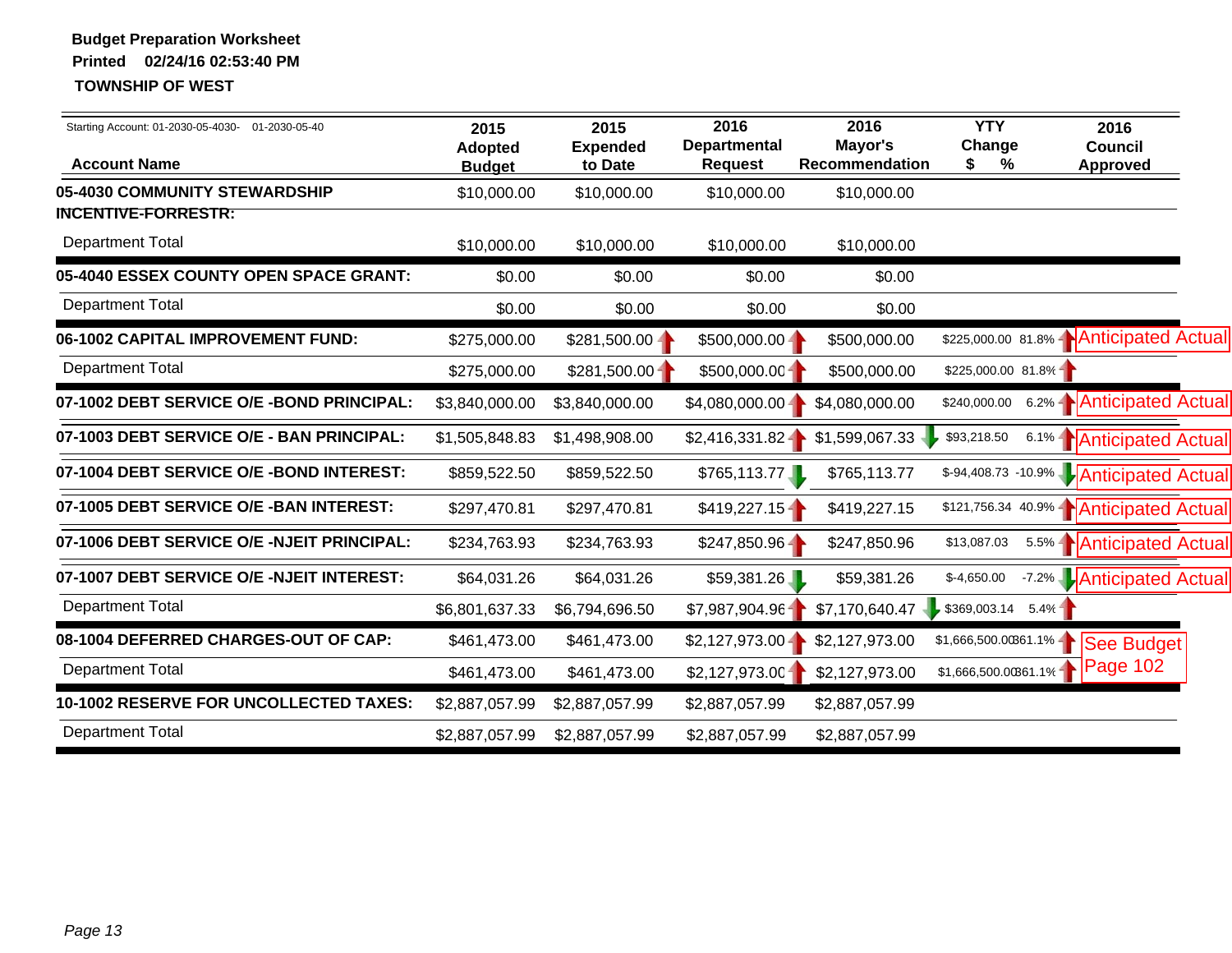|            | Starting Account: 01-2030-08-1004-020 01-2030-08-10 | 2015<br><b>Adopted</b> | 2015<br><b>Expended</b> | 2016<br><b>Departmental</b> | 2016<br>Mayor's       | <b>YTY</b><br>Change   |                    | 2016<br><b>Council</b> |
|------------|-----------------------------------------------------|------------------------|-------------------------|-----------------------------|-----------------------|------------------------|--------------------|------------------------|
|            | <b>Account Name</b>                                 | <b>Budget</b>          | to Date                 | <b>Request</b>              | <b>Recommendation</b> |                        | %                  | <b>Approved</b>        |
| 1004       | DEFERRED CHARGES-OUT OF CAP                         |                        |                         |                             |                       |                        |                    |                        |
| 020        | <b>DEFERRED CHARGES-SEVERENCE</b>                   | \$89,780.00            | \$89,780.00             | \$89,780.00                 | \$89,780.00           |                        |                    |                        |
| 030        | <b>DEFERRED CHARGES-library down</b>                | \$0.00                 | \$0.00                  | $$6,500.00 -$               | \$6,500.00            | \$6,500.00             | <b>New</b><br>Line |                        |
| 040        | <b>DEFERRED CHARGES-SEVERENCE</b>                   | \$240,000.00           | \$240,000.00            | \$240,000.00                | \$240,000.00          |                        |                    |                        |
| 050        | <b>DEFERRED CHARGES-TAX APPEAL</b>                  | \$0.00                 | \$0.00                  | \$0.00                      | \$0.00                |                        |                    |                        |
| 060        | <b>DEFERRED CHARGES-SEVERANCE</b>                   | \$131,693.00           | \$131,693.00            | \$131,693.00                | \$131,693.00          |                        |                    |                        |
| 070        | <b>DEFERRED CHARGES-SEVERANCE</b>                   | \$0.00                 | \$0.00                  | $$160,000.00 -$             | \$160,000.00          | \$160,000.00           | <b>New</b><br>Line |                        |
| 075        | <b>DEFERRED CHARGES-HEALTH BEN</b>                  | \$0.00                 | \$0.00                  | \$1,500,000.00              | \$1,500,000.00        | \$1,500,000.00         | <b>New</b><br>Line |                        |
|            | 08-1004 DEFERRED CHARGES-OUT OF CAP:                | \$461,473.00           | \$461,473.00            | \$2,127,973.00 1            | \$2,127,973.00        | $$1,666,500.00361.1\%$ |                    |                        |
| Page Total |                                                     | \$461,473.00           | \$461,473.00            | \$2,127,973.00 1            | \$2,127,973.00        | $$1,666,500.00361.1\%$ |                    |                        |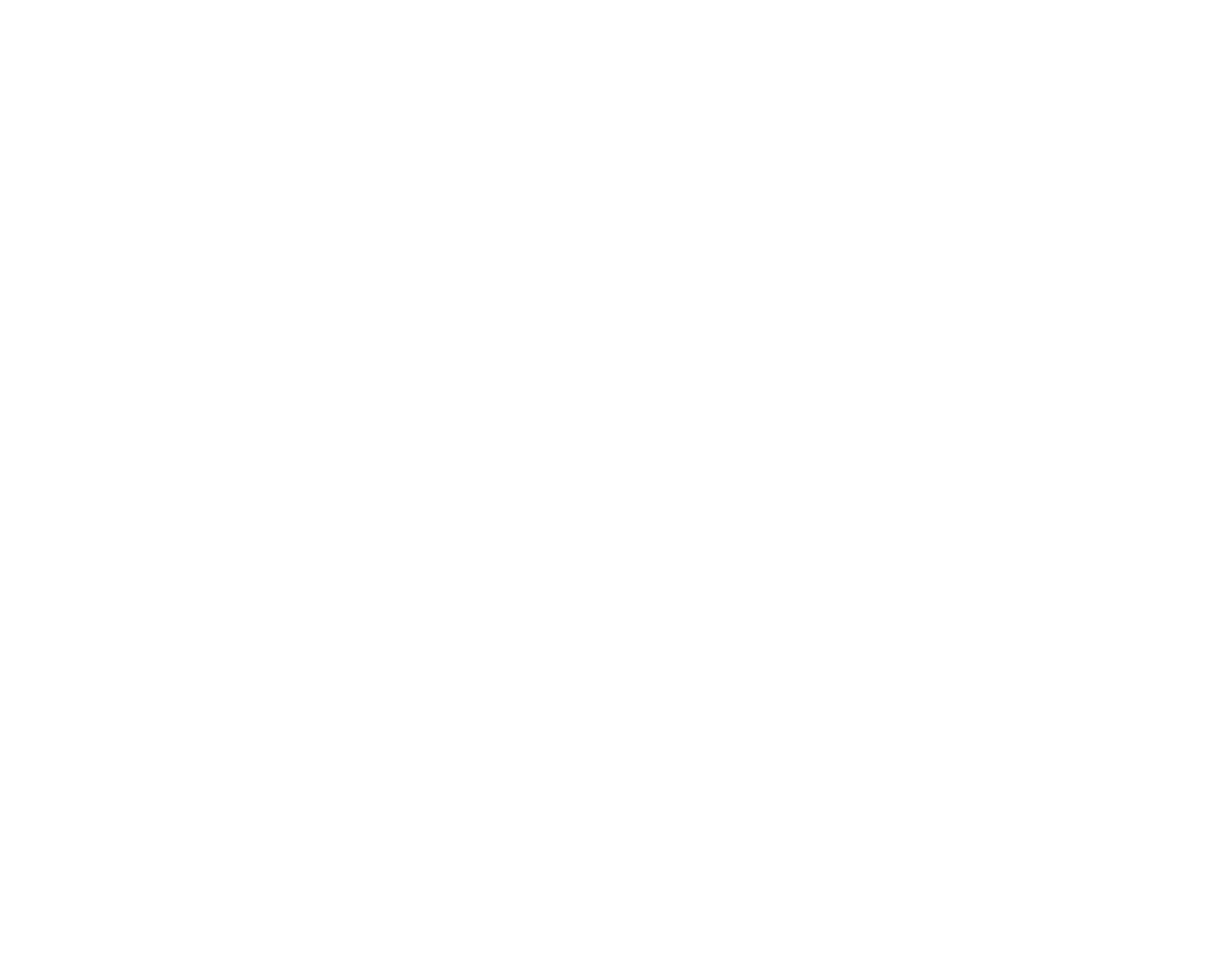| Starting Account: 08-2030- -<br>08-2030-<br><b>Account Name</b> | 2015<br><b>Adopted</b><br><b>Budget</b> | 2015<br><b>Expended</b><br>to Date | 2016<br><b>Departmental</b><br><b>Request</b> | 2016<br>Mayor's<br>Recommendation | <b>YTY</b><br>Change<br>℅<br>2 | 2016<br><b>Council</b><br><b>Approved</b> |
|-----------------------------------------------------------------|-----------------------------------------|------------------------------------|-----------------------------------------------|-----------------------------------|--------------------------------|-------------------------------------------|
| <b>EXPENDITURE CONTROL:</b>                                     | \$0.00                                  | \$0.00                             | \$0.00                                        | \$0.00                            |                                |                                           |
| <b>Department Total</b>                                         | \$0.00                                  | \$0.00                             | \$0.00                                        | \$0.00                            |                                |                                           |
| 55-5011 POOL S&W:                                               | \$145,750.00                            | $$157,911.26 -$                    | $$182,665.00 -$                               | \$169,665.00                      | $$23,915.00$ 16.4%             | See pages                                 |
| <b>Department Total</b>                                         | \$145,750.00                            | \$157,911.26                       | \$182,665.00                                  | \$169,665.00                      | $$23,915.00$ 16.4%             | 2p, 2p, 1 &                               |
| 55-5022 POOL OTHER EXPENSES:                                    | \$110,505.00                            | \$85,578.87                        | $$114,605.00 -$                               | \$110,505.00                      |                                |                                           |
| <b>Department Total</b>                                         | \$110,505.00                            | \$85,578.87                        | \$114,605.00                                  | \$110,505.00                      |                                |                                           |
| 55-5322 DEFICIT IN OPERATIONS:                                  | \$0.00                                  | \$0.00                             | \$0.00                                        | \$0.00                            |                                |                                           |
| <b>Department Total</b>                                         | \$0.00                                  | \$0.00                             | \$0.00                                        | \$0.00                            |                                |                                           |
| 55-5412 FICA:                                                   | \$11,286.00                             | \$11,286.00                        | \$11,286.00                                   | \$11,286.00                       |                                |                                           |
| <b>Department Total</b>                                         | \$11,286.00                             | \$11,286.00                        | \$11,286.00                                   | \$11,286.00                       |                                |                                           |
| 55-5422 NJ UMEMPLOYMENT INS:                                    | \$1.00                                  | \$1.00                             | \$1.00                                        | \$1.00                            |                                |                                           |
| <b>Department Total</b>                                         | \$1.00                                  | \$1.00                             | \$1.00                                        | \$1.00                            |                                |                                           |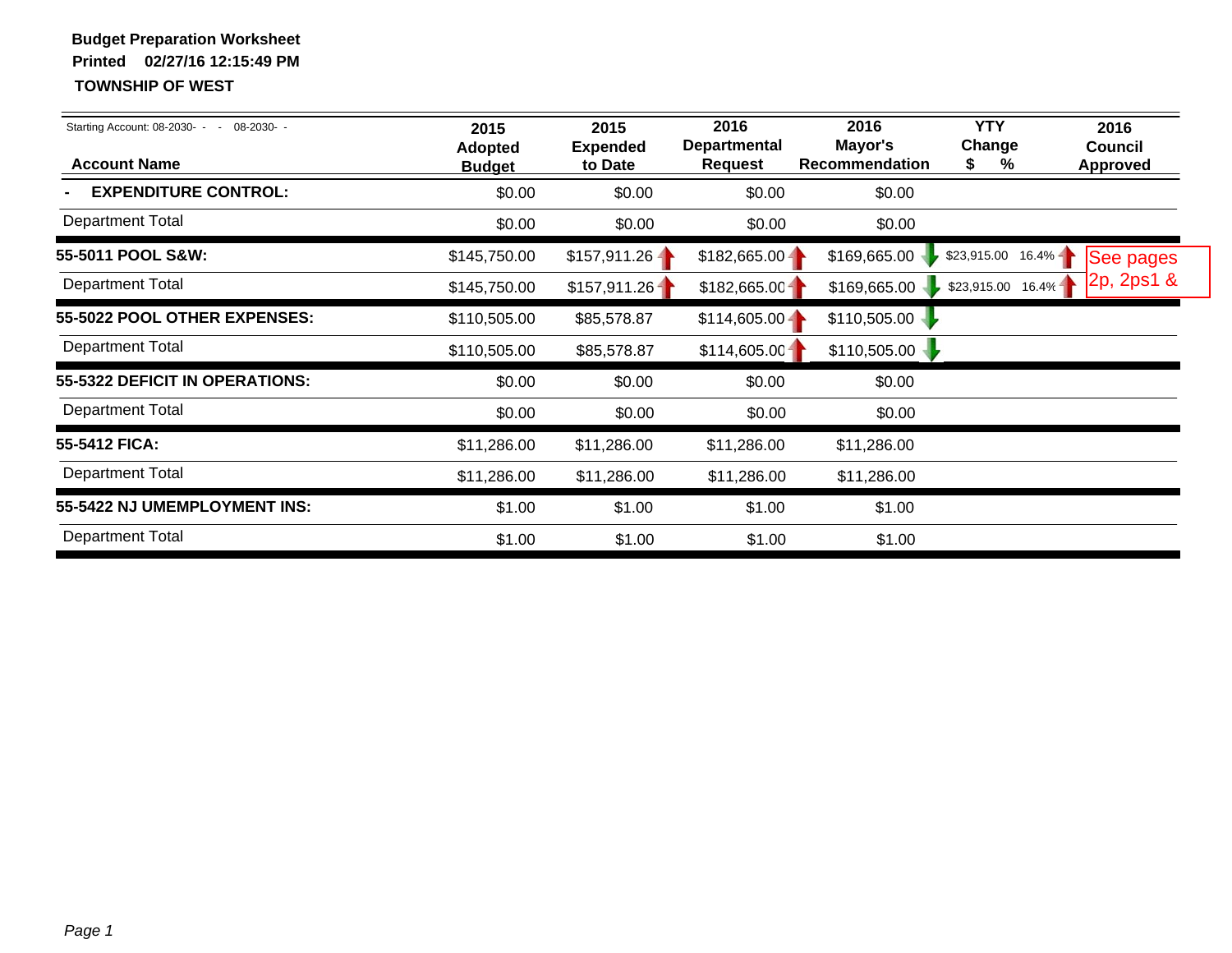|            | Starting Account: 08-2030-55-5011-010 08-2030-55-50<br><b>Account Name</b> | 2015<br><b>Adopted</b><br><b>Budget</b> | 2015<br><b>Expended</b><br>to Date | 2016<br><b>Departmental</b><br><b>Request</b> | 2016<br>Mayor's<br><b>Recommendation</b> | YTY<br>Change | 2016<br><b>Council</b><br>%<br>Approved |  |
|------------|----------------------------------------------------------------------------|-----------------------------------------|------------------------------------|-----------------------------------------------|------------------------------------------|---------------|-----------------------------------------|--|
| 5011       | <b>POOL S/W</b>                                                            |                                         |                                    |                                               |                                          |               |                                         |  |
| 010        | <b>SALARIES &amp; WAGES</b>                                                | \$145,750.00                            | \$157,911.26                       | \$182,665.00                                  | \$169,665.00 \$23,915.00                 |               | $16.4\%$                                |  |
| 402        | <b>SALARIES &amp; WAGES-SNACK BAR</b>                                      | \$0.00                                  | \$0.00                             | \$0.00                                        | \$0.00                                   |               |                                         |  |
|            | 55-5011 POOL SNACK BAR S/W:                                                | \$145,750.00                            | $$157,911.26 -$                    | \$182,665.00                                  | \$169,665.00 \$23,915.00                 |               | $16.4\%$                                |  |
| Page Total |                                                                            | \$145,750.00                            | \$157,911.26                       | \$182,665.00                                  | $$169,665.00$ $$23,915.00$               |               | $16.4% -$                               |  |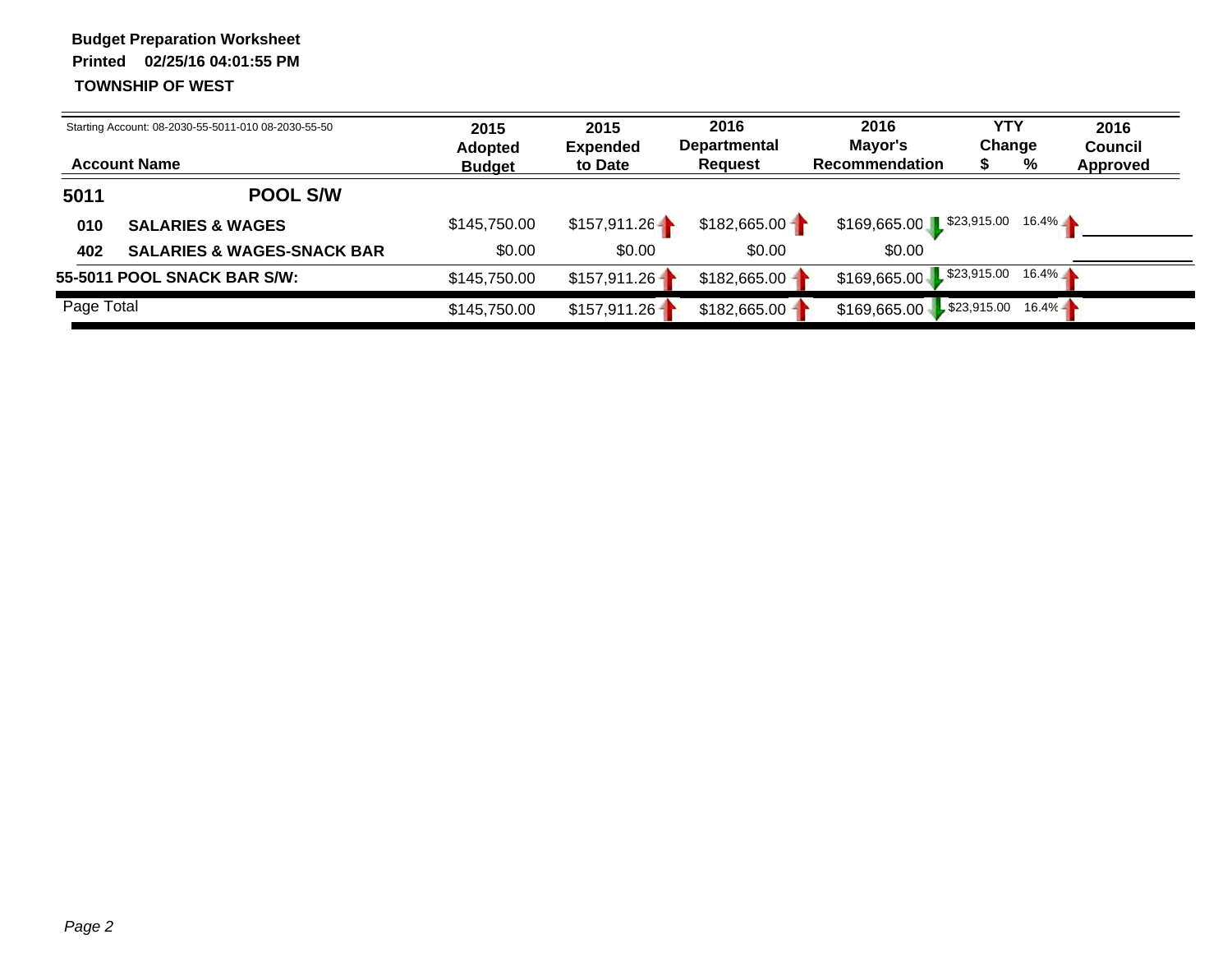| <b>TOWNSHIP OF WEST ORANGE</b>                                      |                                             |                           | 2015                            |                           |                                       | 2016                               |  |  |  |
|---------------------------------------------------------------------|---------------------------------------------|---------------------------|---------------------------------|---------------------------|---------------------------------------|------------------------------------|--|--|--|
| <b>MUNICIPAL BUDGET</b>                                             |                                             |                           |                                 |                           |                                       |                                    |  |  |  |
|                                                                     |                                             |                           |                                 | <b>SALARIES AND WAGES</b> |                                       |                                    |  |  |  |
|                                                                     |                                             |                           |                                 |                           |                                       |                                    |  |  |  |
| <b>DEPARTMENT</b>                                                   |                                             | <b>RECREATION</b>         |                                 |                           |                                       |                                    |  |  |  |
|                                                                     |                                             |                           |                                 |                           |                                       |                                    |  |  |  |
|                                                                     |                                             |                           |                                 |                           |                                       |                                    |  |  |  |
| <b>DIVISION</b>                                                     | <b>POOL</b>                                 |                           |                                 |                           |                                       |                                    |  |  |  |
|                                                                     |                                             |                           |                                 |                           |                                       |                                    |  |  |  |
|                                                                     |                                             |                           |                                 |                           |                                       |                                    |  |  |  |
| <b>NAME</b>                                                         | <b>CIVIL SERVICE</b><br><b>TITLE</b>        | Employment<br><b>Date</b> | Approved<br><b>FINAL BUDGET</b> | <b>PROPOSED</b>           | <b>RECOMMENDED</b><br><b>BY MAYOR</b> | If Approved<br><b>FINAL BUDGET</b> |  |  |  |
|                                                                     |                                             |                           | 2015                            | 2016                      | 2016                                  | 2016                               |  |  |  |
|                                                                     |                                             |                           |                                 |                           |                                       |                                    |  |  |  |
| <b>Asst. Managers</b>                                               |                                             |                           | 7,800.00                        | 9,880.00                  | 7,800.00                              | 7,800.00                           |  |  |  |
| 2 x 20hrs x 13wks x 15.00<br>*Request-(2) x 20hrs x 13wks x \$19.00 |                                             |                           |                                 |                           |                                       |                                    |  |  |  |
| <b>Recreation Supervisor</b>                                        |                                             |                           | 1,000.00                        | 1.000.00                  | 1,000.00                              | 1,000.00                           |  |  |  |
| (Swim Instructor Coordinator)                                       |                                             |                           |                                 |                           |                                       |                                    |  |  |  |
|                                                                     |                                             |                           |                                 |                           |                                       |                                    |  |  |  |
| Lifeguards<br>10 x 40hrs x 13wks x \$10.50                          |                                             |                           |                                 |                           |                                       |                                    |  |  |  |
| *Request - $(12)$ x 40hrs x 13wks                                   |                                             |                           | 52,600.00                       | 65,520.00                 | 54,600.00                             | 54,600.00                          |  |  |  |
| x \$10.50                                                           |                                             |                           |                                 |                           |                                       |                                    |  |  |  |
|                                                                     |                                             |                           |                                 |                           |                                       |                                    |  |  |  |
| <b>Recreation Supervisor</b><br>(Swim Team Coach)                   | <b>Annual Salary</b>                        |                           | 800.00                          | 800.00                    | 800.00                                | 800.00                             |  |  |  |
|                                                                     |                                             |                           |                                 |                           |                                       |                                    |  |  |  |
| <b>Recreation Supervisor</b>                                        | $(5)$ 40hrs x 13wks                         |                           | 31,800.00                       | 47,320.00                 | 47,320.00                             | 47,320.00                          |  |  |  |
| (Sr. Guards)                                                        | x \$13.00                                   |                           |                                 |                           |                                       |                                    |  |  |  |
| <b>Recreation Supervisor</b>                                        | <i>*Request-(7)</i> 40hrs x 13wks x \$13.00 |                           | 6,560.00                        | 7,560.00                  | 7,560.00                              | 7,560.00                           |  |  |  |
| (Social Director)                                                   |                                             |                           |                                 |                           |                                       |                                    |  |  |  |
| $(1)$ 36hrs x 12wks x \$17.50                                       |                                             |                           |                                 |                           |                                       |                                    |  |  |  |
|                                                                     |                                             |                           |                                 |                           |                                       |                                    |  |  |  |
| <b>Recreation Leader</b><br>(Head Counselor)                        | $(5)$ 30 hrs x 11 wks x<br>\$8.50hr         |                           | 12,025.00                       | 14,025.00                 | 14,025.00                             | 14,025.00                          |  |  |  |
|                                                                     |                                             |                           |                                 |                           |                                       |                                    |  |  |  |
| 2ps1                                                                |                                             |                           |                                 |                           |                                       |                                    |  |  |  |